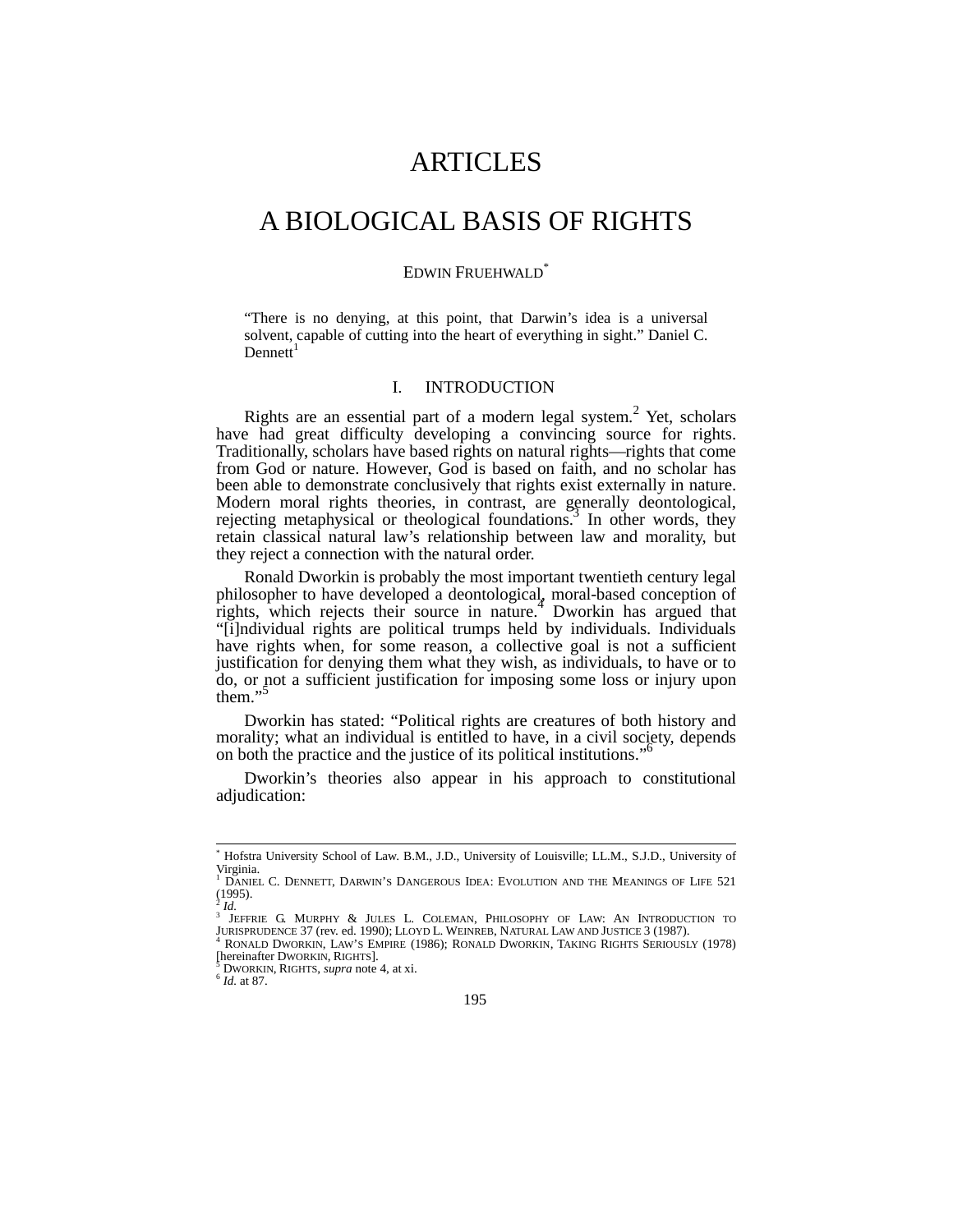Our constitutional system rests on a particular moral theory, namely, that men have moral rights against the state. The difficult clauses of the Bill of Rights, like the due process and equal protection clauses, must be understood as appealing to moral concepts rather than laying down particular conceptions: therefore a court that undertakes the burden of applying these clauses fully as law must be an activist court, in the sense that it must be prepared to frame and answer questions of political morality.7

More recently, Alan Dershowitz has developed a system of rights based on experience with wrongs, which he calls "nurtural" rights.<sup>8</sup> He asserts that "rights are those fundamental preferences that experiences and history—especially of great injustices—have taught are so essential that the citizenry should be persuaded to entrench them and not make them subject to easy change by shifting majorities."<sup>9</sup> He views the essential problem of a system of rights as the source of those rights; otherwise, they could not trump majoritarian (democratic) preferences.<sup>10</sup> He rejects both God and nature as the source of rights.<sup>11</sup> He also refuses to use the ideal as a basis of rights, declaring "[i]t is more realistic to try to build a theory of rights on agreed-upon wrongs of the past that we want to avoid repeating, than try to build a theory of rights on idealized conceptions of the perfect society about which we will never agree."<sup>12</sup> Instead, he "identifies the most grievous wrongs whose recurrence we seek to prevent, and then asks whether the absence of certain rights contributed to those wrongs."<sup>13</sup> Dershowitz acknowledges that, because his system has no external source, he can only advocate his theory.<sup>14</sup> However, he declares, "[i]f there can be agreement that certain rights are essential to reduce injustice, such agreement constitutes a solid theory of rights."<sup>15</sup>

Neither Dworkin's nor Dershowitz's approach is convincing because both approaches lack a source for their rights.<sup>16</sup> One cannot accept rights based on faith: faith often becomes ideology. Rights should be unchangeable (or at least not easily changed), and rights cannot be unchangeable without a source. Dworkin is not clear concerning his source of rights, and, as noted above, Dershowitz admits that his theory has no external source, and his optimism concerning obtaining a consensus on rights is questionable.

 $^7$  *Id.* at 147.

<sup>&</sup>lt;sup>8</sup> *See generally* ALAN DERSHOWITZ, RIGHTS FROM WRONGS: A SECULAR THEORY OF THE ORIGIN OF RIGHTS 6–9, 86, 119 (2004).

<sup>&</sup>lt;sup>9</sup> *Id.* at 5. *See also id.* at 15–91.<br><sup>11</sup> *Id.* at 5. *See also id.* at 15–91.<br><sup>12</sup> *Id.* at 8.<br><sup>13</sup> *Id.* at 82.<br><sup>14</sup> *Id.* at 82.<br><sup>14</sup> *Id.* at 82. Dershowitz also states, "The reality is that rights are legal const of human beings, based on human experience, and they must be constantly defended in the court of public opinion." *Id.* at 8.

Professor Dershowitz has written the following concerning Dworkin's approach: "Accepting his source of rights requires one to accept the brilliance of his logic (or some hidden metaphysical truth) rather than being persuaded that experience demonstrates the utility (broadly defined) of rights." *Id.* at 117. He has also argued, "Unless there is a compelling source of rights that trumps majoritarian preferences, the default position in a democracy should be a vote of the majority." *Id.* at 5.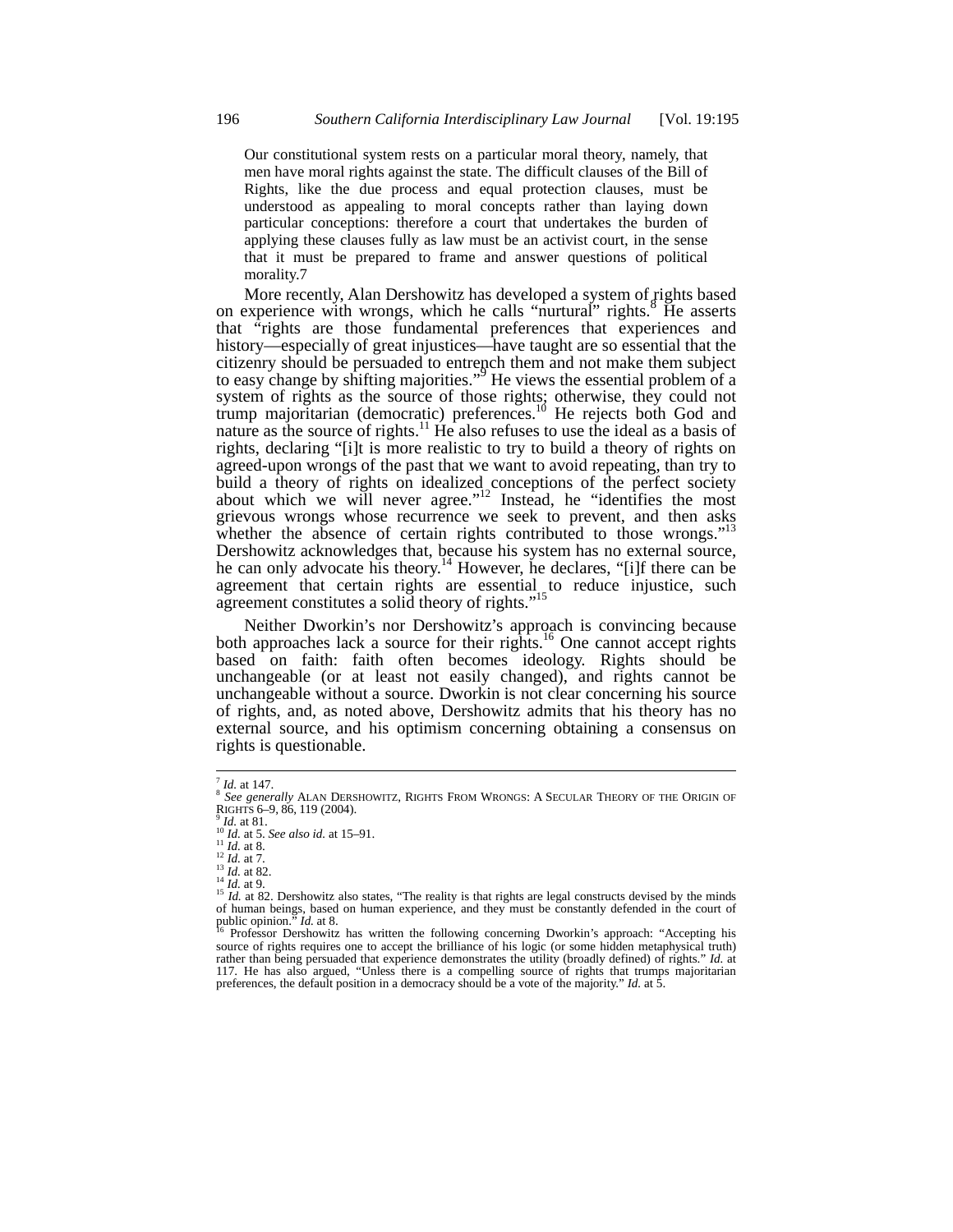This paper advocates rights based on a different kind of "natural law," rights which come not from God or externally from nature, but from human behavior—how our minds evolved. Professor Bernd Graefrath has written: "The most acceptable explanation of the biological part of the cosmological process is now one that assumes a natural evolution, developing without purpose."<sup>17</sup> He has added, "even complex aspects of human culture [can] be explained by the mechanism of an evolution that consists in differential copying success of genes relative to their alleles."<sup>18</sup>

Under this approach, there are two kinds of truth: anthropocentric truth and non-anthropocentric truth.<sup>19</sup> Nonanthropocentric truths are the laws of physical nature and mathematics; they are unassailable truths that "are true regardless of what we happen to think about them."<sup>20</sup> Anthropocentric truths are "truths that are true only because of the kinds of minds that we happen to have, and the cultural worlds in which our minds developed."<sup>21</sup> In other words, anthropocentric truths are not unassailable in the universe, but they are truths shared by all mankind.

This Article proposes that rights can be based on anthropocentric truths—that rights arose from human nature. In particular, anthropocentric rights developed to deal with specific adaptive problems in the Environment of Evolutionary Adaptedness ("EEA"). The fundamentals of rights derived from how our brains evolved with the details of rights arising from how a particular culture reacted to how differing geography, ecology, and social conditions affected survival.

Part II of this Article will introduce basic concepts of behavioral biology. It will first discuss neuro-cognitive universals, the universal grammar of morality, and universals in the law. Next, it will examine why cultural differences occur despite the existence of universal human behavioral traits, and then it will consider the selfish gene, a central characteristic of human behavior, and related topics—reciprocal altruism, natural morality, pain, and fairness. Subsequently, it will show how society and the social contract evolved as a means for survival. Finally, it will argue that rights should generally be based on biology because it is easier to enforce a positive human trait than to repress it.

Part III will then present a biological basis for rights. It will first demonstrate the need for rights based on biological factors and introduce the sources of rights in human nature. Next, it will discuss the biological basis of four kinds of rights—property rights, rights to fairness, liberty

<sup>17</sup> Bernd Graefrath, *Darwinism: Neither Biologistic nor Metaphysical*, *in* DARWINISM & PHILOSOPHY 364, 365 (Vittorio Hösle & Christian Illies eds., 2005).

<sup>&</sup>lt;sup>18</sup> Id. at 369.<br><sup>19</sup> See Jonathan Haidt, *Invisible Fences of the Moral Domain*, 28 BEHAV. & BRAIN SCI. 552, 552 (2005)<br>[hereinafter Haidt, *Invisible Fences*]. *See also J*onathan Haidt & Fredrik Bjorklund, *Social Institutionalists Answer Six Questions About Moral Psychology*, *in* 2 MORAL PSYCHOLOGY 181, 213–14 (W. Sinnott-Armstrong ed., vol. 2 2006).<br><sup>20</sup> Haidt, *Invisible Fences*, *supra* note 19, at 552.

<sup>20</sup> Haidt, *Invisible Fences*, *supra* note 19, at 552. <sup>21</sup> *Id.* at 552–53. *See also* Haidt & Bjorklund, *supra* note 19, at 214 ("We would expect intelligent creatures from another planet to show little agreement with us on questions of humor, beauty, good writing, or morality."). These authors note that the only other ultrasocial mammals are naked mole rats, but their ultrasociality, like that of bees and ants, is based on kin altruism since all are siblings. Haidt & Bjorklund, *supra* note 19, at 192. Consequently, their social system is radically different from humans.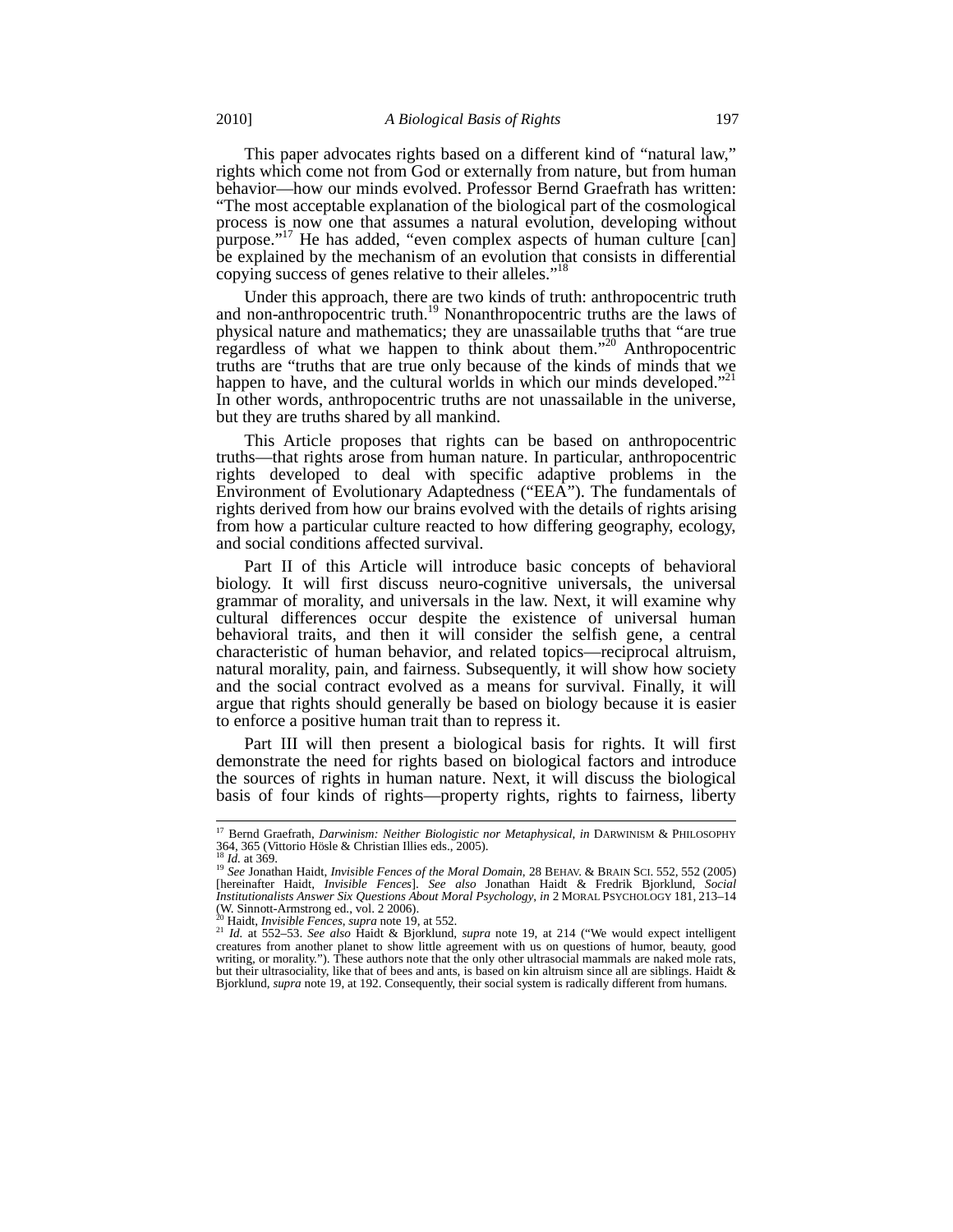rights, and rights to equal treatment. Finally, it will examine some implications of a biological basis of rights.

The final part will illustrate how biological rights exist in different cultures. It will first examine how rights based on human behavior developed in the American constitutional system; then it will compare the concept of liberty in American and German law.

# II. PRINCIPLES OF BEHAVIORAL BIOLOGY

# A. INTRODUCTION

Behavioral biologists study human nature from an evolutionary perspective.<sup>22</sup> They connect patterns of "genes through neural activity to brain circuitry and behavior.<sup>323</sup> They believe that the human brain evolved similarly to human physical characteristics, such as opposable thumbs and walking erect. $24$  In other words, the human brain evolved through natural selection "to make decisions that enhance reproductive success."<sup>25</sup> Likewise, "complex functional human psychological and behavioral traits are the results of adaption through natural selection."<sup>26</sup>

Behavioral biologists study human behavior using methods that allow them to analyze behavior in ways that were unimaginable just a few years ago. Evolutionary psychologists examine how subjects react while playing various "games," such as the prisoners' dilemma or the ultimatum game.<sup> $7$ </sup> Psychologists also analyze how brain deformities alter human behavior,<sup>28</sup> while other scientists study childhood development.<sup>29</sup> Comparative anthropologists investigate behavior  $\arccos$  cultures.<sup>30</sup> Finally,

 $\overline{a}$ 

 $22$  Behavioral biology encompasses many fields including evolutionary biology, evolutionary psychology, cognitive science, neuroscience, etc. <sup>23</sup> Edward O. Wilson, *Foreword* to DONALD PFAFF, THE NEUROSCIENCE OF FAIR PLAY: WHY WE

<sup>(</sup>USUALLY) FOLLOW THE GOLDEN RULE ix (2007) [hereinafter Wilson, *Foreword*, THE NEUROSCIENCE OF FAIR PLAY]. <sup>24</sup> Graefrath, *supra* note 17, at 367–68 ("Darwinism gives a most plausible biological explanation of the

origins of the human brain with all its capacities."); Sharon Street, *A Darwinian Dilemma for Realist Theories of Value*, 127 PHIL. STUD. 109, 113 (2006). For example, Professor Marc Hauser believes that humans possess an innate morality, which is "more like growing a limb than sitting in Sunday school and learning about vices and virtues . . . ." MARC D. HAUSER, MORAL MINDS: HOW NATURE DESIGNED OUR UNIVERSAL SENSE OF RIGHT AND WRONG xviii (2006). *See also* STEVEN PINKER, THE BLANK SLATE 55 (2002); Leda Cosmides & John Tooby, *Cognitive Adaptions for Social Exchange*, *in* THE ADAPTED MIND: EVOLUTIONARY PSYCHOLOGY AND THE GENERATION OF CULTURE 19, 163 (Jerome H. Barkow, Leda Cosmides, & John Tooby eds., 1992); William D. Casebeer & Patricia S. Churchland, *The Neural Mechanisms of Moral Cognition: A Multiple Aspect Approach to Moral Judgment and Decision-Making, 18 BIOLOGY & PHIL. 169 (2003).* 

*Decision-Making*, 18 BIOLOGY & PHIL. 169 (2003).<br><sup>25</sup> MICHAEL S. GAZZANIGA, HUMAN: THE SCIENCE BEHIND WHAT MAKES US UNIQUE 19 (2008). *See*<br>*also* PINKER, *supra* note 24, at 302. "These psychologists have argued that hum making are biological adaptations rather than engines of pure rationality." *Id.*<br><sup>26</sup> Paul H. Robinson et. al., *The Origins of Shared Intuitions of Justice*, 60 VAND. L. REV. 1633, 1644

<sup>(2007).&</sup>lt;br> ${}^{27}_{27}E$ .g., GAZZANIGA, *supra* note 25, at 133–34.

<sup>28</sup> *Ld.* at 119–20.<br>
<sup>29</sup> *Id.* at 119–20.<br>
<sup>29</sup> *Id.* at 165–68.<br>
<sup>30</sup> *E.g.*, Raffaele Caterina, *Comparative Law and the Cognition Revolution*, 78 TUL. L. REV. 1501 (2004) (including articles cited therein).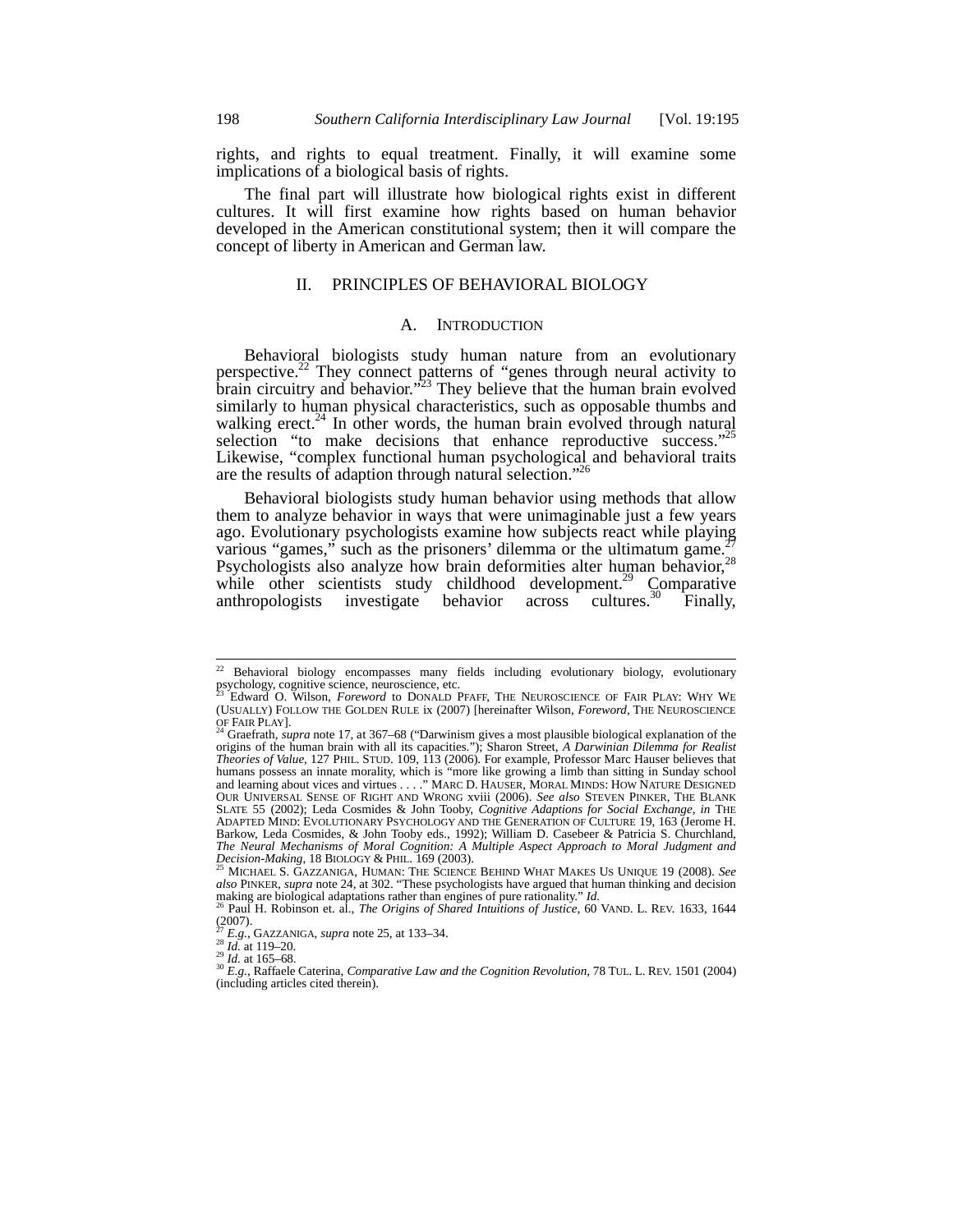neuroscientists examine the brain using techniques such as fMRI scans<sup>31</sup> and investigate the brain's chemistry.<sup>32</sup>

Natural selection is the main force behind evolution. As one scholar has stated: "Differential reproduction of genetically different forms, or evolutionary selection, is the only candidate for the principal guiding force of evolutionary change."<sup>33</sup> Under natural selection, genes compete with other alleles (variations of the gene), and "those alleles that are better at securing the reproductive success of their organisms are likely to spread in the gene pool to the detriment of the others."<sup>34</sup> As Professor Marc Hauser has noted: "Natural selection builds organisms with complex design features based on a nonrandom but directionless process. Poorly-designed variants are eliminated, better-designed ones favored."<sup>35</sup> Similarly, "[i]n evolutionary theory, an 'adaptation' is a biological trait, physiological, psychological, or behavioral, shaped by natural selection to enhance the fitness of members of a species."<sup>36</sup> As Professor John McGinnis has observed, "[s]ince resource acquisition ability was important to the genetic fitness of our ancestors, traits that contributed to this ability were selected over time in any given population."<sup>37</sup>

Another aspect of evolution is sexual selection. Sexual selection is the competition for mates and reproductive opportunities.<sup>38</sup> Human males and females make different contributions to reproduction, with females making the most valuable contribution in that they provide the egg, internal fertilization, gestation, and lactation and they bear most of the responsibility for raising their offspring.<sup>39</sup> Because females contribute the most important resources and they can have only a limited number of offspring due to gestation, males must compete for females.<sup>40</sup> Males who are better at attracting mates reproduce and continue their genes, while males that cannot attract mates do not.<sup>41</sup> Thus, nature selects against those males who are not good at attracting mates. Characteristics that attract females indicate traits that the mate will produce strong offspring, traits

 $\overline{a}$ 

<sup>&</sup>lt;sup>31</sup> *E.g.*, GAZZANIGA, *supra* note 25, at 124–26, 168–71.<br><sup>32</sup> *Id.* at 175–76.<br><sup>33</sup> Richard D. Alexander, *Evolutionary Selection and the Nature of Humanity, in* DARWINISM &

PHILOSOPHY 301, 325 (Vittorio Hösle & Christian Illies eds., 2005).<br><sup>34</sup> Bailey Kuklin, *Peril Invites Rescue: An Evolutionary Perspective*, 35 HOFSTRA L. REV. 171, 179<br>(2006) [hereinafter Kuklin, *Peril*].<br><sup>35</sup> HOFSTRA L.

<sup>(2006) [</sup>hereinafter Kuklin, *Peril*]. <sup>35</sup> HAUSER, *supra* note 24, at 312. *See also* Cosmides & Tooby, *supra* note 24, at 167. "If a change in an organism's design allows it to outreproduce the alternative design in the population, then that design change will become more common—*it will be selected for*." *Id.* In addition, "the fitness of a gene is determined, at least partially, by its ability to coordinate well with the other genes it finds itself with in its particular genome." Bailey Kuklin, *Evolution, Politics and Law*, 38 VAL. U.L. REV. 1129, 1135<br>(2004) [hereinafter Kuklin, *Politics*].<br><sup>36</sup> Brian Boud, *Evolutionary Theory Charles Company* 

<sup>(2004) [</sup>hereinafter Kuklin, *Politics*]. 36 Brian Boyd, *Evolutionary Theories of Art*, *in* THE LITERARY ANIMAL: EVOLUTION AND THE NATURE OF NARRATIVE 147, 150 (Jonathan Gottschall & David Sloan Wilson eds., 2005). *See also* Cosmides & Tooby, *supra* note 24, at 164 ("[C]omplex adaptations are constructed in response to evolutionarily

long-enduring problems....").<br><sup>37</sup> John O. McGinnis, *The Human Constitution and Constitutive Law: A Prolegomenon*, 8 J. CONTEMP.<br>LEGAL ISSUES 211, 223–24 (1997).<br><sup>38</sup> Kuklin, *Peril, supra* note 34, at 194–95.<br><sup>39</sup> *Id.*

<sup>&</sup>lt;sup>39</sup> *Id.* at 195; PINKER, *supra* note 24, at 252.<br><sup>40</sup> Kuklin, *Peril, supra* note 34, at 196–97; PINKER, *supra* note 24, at 252 ("Males compete, females choose; males seek quantity, females quality.").

<sup>41</sup> Kuklin, *Peril*, *supra* note 34, at 205.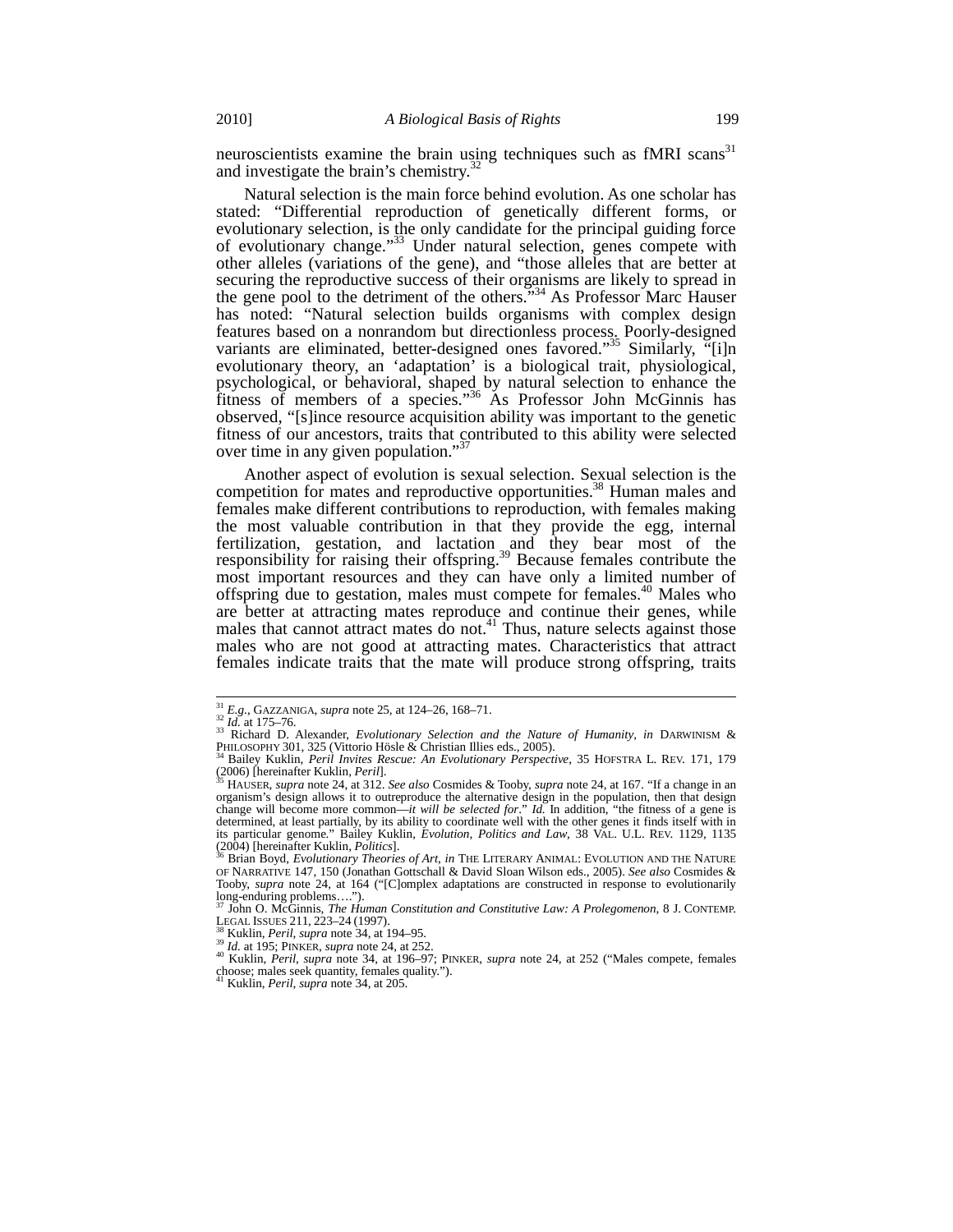such as physical attractiveness, social status, good health, and intelligence, as well as traits demonstrating that the male will help the female raise the child and be a good-faith mate, such as kindness, faithfulness, and the ability to obtain resources. $42$  While certain mate preferences overlap among the sexes, there are also significant differences in preference because of the different investments in and benefits from mating. $43$  Males prefer mates who are attractive (an indicator of being young and healthy and having good genes), make commitments, and would be a good mother.<sup>4</sup>

Behavioral biologists believe that the brain is modular, with each module having a specialized function (domain-specific reasoning procedures), and that these modules interact to produce a thought or an action and that they can "reinforce or cancel one another out, according to context."45 Professor Hauser has stated: "[t]he logic of natural selection suggests that the mind is equipped with specialized reasoning abilities, designed to solve specific adaptive problems."<sup>46</sup> Similarly, Professor Michael Gazzaniga has declared: "[T]hink of a module as a hardwired (innate) mechanism that unconsciously directs you to think or act in a certain way, that directs your attention to such states as belief, desire, and pretense and then allows you to learn about these mental states."<sup>47</sup> Professor Steven Pinker has described how these modules interact: "[A]n urge or habit coming out of one module can be translated into behavior in different ways—or suppressed altogether—by some other module."<sup>48</sup> Professor Gazzaniga has argued that "[t]hese modules produce specific intuitive concepts that have allowed us to create the societies we live in."<sup>49</sup> Neuroscientists have observed the modularity of the human mind with  $fMRI$  scans. $50$ 

<sup>42</sup> *Id.* at 197–201. *See also* ANTHONY WALSH, BIOSOCIOLOGY: AN EMERGING PARADIGM 209, 211 (1995) ("Unlike most other mammals, human fathers have strong parental bonds with their children.").

<sup>43</sup> Kuklin, *Peril*, *supra* note 34, at 197–98.<br><sup>44</sup> *Id.* 6 GAZZANIGA, *supra* note 25, at 52; Wilson, *Foreword*, THE NEUROSCIENCE OF FAIR PLAY, *supra* note 23, at x; Robinson et al., *supra* note 26, at 1659–60; PINKER, *supra* note 24, at 40, 219; Cosmides & Tooby, *supra* note 24, at 209. "It appears our brains have neuronal circuits that have developed over evolutionary time that do indeed do specific jobs." GAZZANIGA, *supra* note 25, at 127.<br><sup>46</sup> HAUSER, *supra* note 24, a

<sup>2)</sup> an intuitive version of biology or natural history, 3) an intuitive engineering, 4) an intuitive psychology, 5) a spatial sense, 6) a number sense, 7) a sense of probability, 8) an intuitive economics, 9) a mental database and logic, and 10) language. PINKER, *supra* note 24, at 220–21. Professor Paul Rubin has pointed out that specialized modules developed because a general purpose mind that could deal with everything in the EEA was too costly. PAUL H. RUBIN, DARWINIAN POLITICS: THE EVOLUTIONARY

ORIGIN OF FREEDOM 27 (2002).<br><sup>43</sup> GAZZANIGA, *supra* note 25, at 52.<br><sup>48</sup> CAZZANIGA, *supra* note 25, at 40.<br><sup>49</sup> GAZZANIGA, *supra* note 25, at 128.<br><sup>49</sup> GAZZANIGA, *supra* note 25, at 128.<br><sup>50</sup> *Id.* at 9 ("Brain imaging 178–79; Robinson et al., *supra* note 26, at 1659–64. *See generally* MARCO IACOBONI, MIRRORING PEOPLE: THE NEW SCIENCE OF HOW WE CONNECT WITH OTHERS (2008); GIACOMO RIZZOLATTI & CORRADO SINIGAGLIA, MIRRORS IN THE BRAIN—HOW OUR MINDS SHARE ACTIONS AND EMOTIONS (2008). FMRI scans measure brain activity by examining blood flow in the brain. For a more detailed explanation of the fMRI, see IACOBONI, *supra*, at 59–60.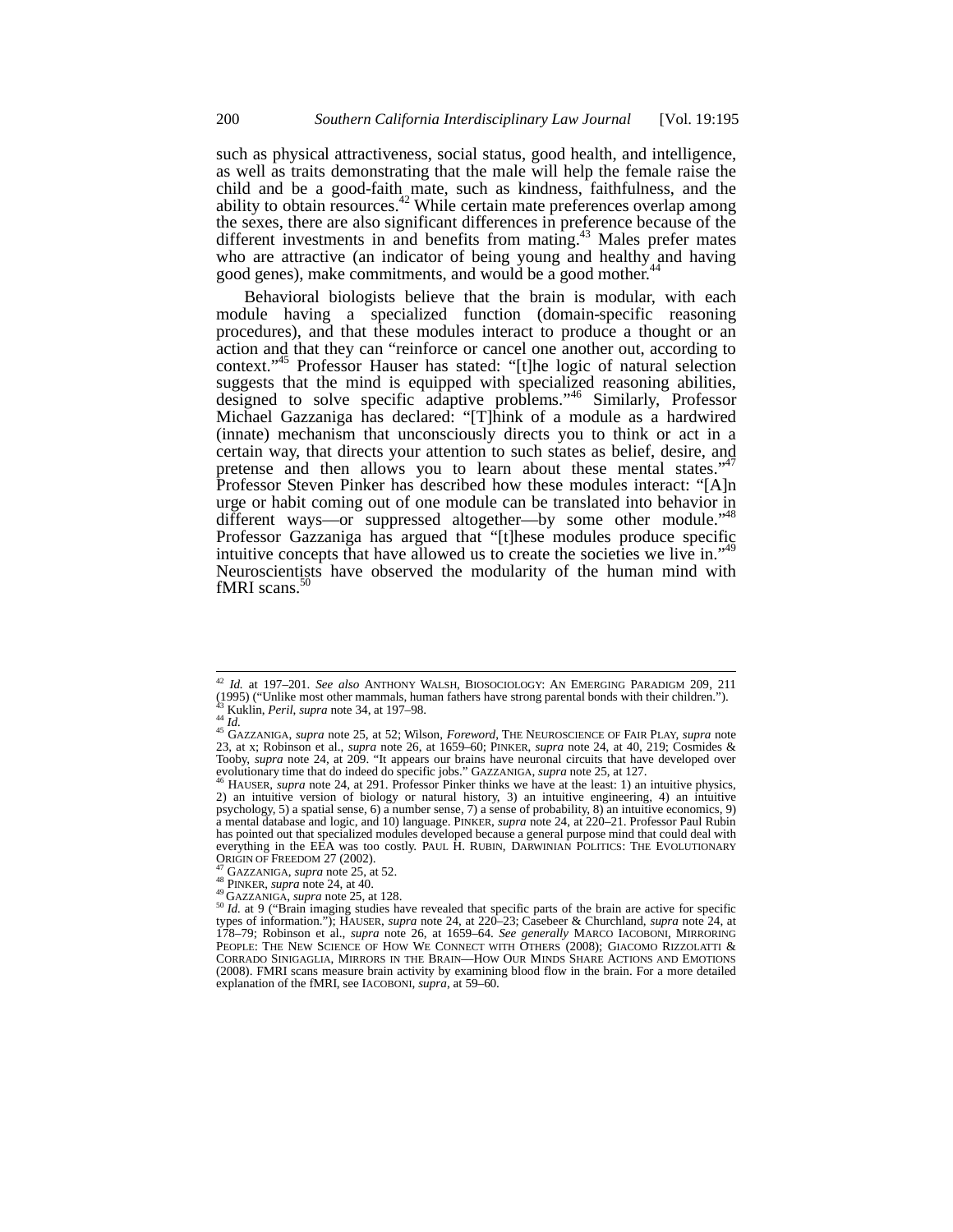#### B. NEURO-COGNITIVE UNIVERSALS, THE UNIVERSAL GRAMMAR OF MORALITY, AND UNIVERSALS IN THE LAW

Biological rights derive from neuro-cognitive universals that transcend cultures.<sup>51</sup> These universals exist because "[s]ome designs [evolutionary adaptations] out reproduce others until they become universal in the population  $\ldots$   $\frac{1}{52}$  Behavioral biologists have discovered hundreds of universals.<sup>53</sup> Noam Chomsky has conjectured that there is a "universal grammar," which underlies all human languages.<sup>54</sup> Professor Raffaele Caterina has declared that "[p]eople from different cultures, and scientists, recognize substantially the same discontinuities in nature, demonstrating that classification of living organisms is not just a matter of cultural conventions."55 Professor Donald Brown has uncovered hundreds of universals including classification, crying, daily routines, envy, etiquette, facial expressions, jokes, law, leaders, logical notions, play, and social structure.<sup>56</sup> Even art is a universal. $\frac{5}{5}$ 

Behavioral biologists believe that morality (our sense of right and wrong) is a universal that is hardwired into our brains (a "universal moral grammar") and that has aided survival.<sup>58</sup> Moral judgments are generally intuitive and unconscious; they often occur automatically and allow us to make rapid judgments.<sup>59</sup> For example, humans developed an innate incest

l

<sup>55</sup> Caterina, *supra* note 30, at 1504.<br><sup>56</sup> DONALD E. BROWN, HUMAN UNIVERSALS (1991) (*summarized in PINKER, supra* note 24, at 435–39). S*ee also* GAZZANIGA, *supra* note 25, at 103 ("Facial expressions are universal and [] there are specific facial expressions for specific emotions.").<br> $\frac{57}{2}$  GAZZANIGA, *supra* note 25, at 205.

<sup>59</sup> GAZZANIGA, *supra* note 25, at 118; HAUSER, *supra* note 24, at xvii, 2, 67, 425 ("[W]e are endowed with a moral instinct, a faculty of the human mind that unconsciously guides our judgments concerning right and wrong, establishing a range of learnable moral systems, each with a set of shared and unique signatures." *Id.* at 425); Casebeer & Churchland, *supra* note 24, at 185; Haidt, *Emotional Dog*, *supra* note 58, at 814 ("In the social intuitionist model it becomes plausible to say, 'I don't know, I can't explain it, I just know it's wrong.'"). Professor Haidt added: "Affective evaluation occurs so quickly, automatically, and pervasively that it is generally thought to be an integral part of perception." Haidt, *Emotional Dog*, *supra* note 58, at 819. He continued that "[t]hese flashes of intuition are not dumb; as

<sup>&</sup>lt;sup>51</sup> As Professor Flew has remarked, "any universal natural rights will have to be grounded upon some characteristics common to all humankind." ANTHONY FLEW, EQUALITY IN LIBERTY

AND JUSTICE 43 (1984).<br><sup>52</sup> Cosmides & Tooby, *supra* note 24, at 170.<br><sup>53</sup> PINKER, *supra* note 24, at 435–39 (summarizing DONALD E. BROWN, HUMAN UNIVERSALS (1991)).<br>*See also* HAUSER, *supra* note 24, at 419.

*E.g.*, NOAM CHOMSKY, KNOWLEDGE OF LANGUAGE: ITS NATURE, ORIGINS, AND USE (1986); NOAM CHOMSKY, REFLECTIONS ON LANGUAGE (1975). Professor Gazzaniga has observed: "Cognitive linguists . . . argue that mental traits are subject to the same forces of natural selection as biological traits." GAZZANIGA, *supra* note 25, at 56. Similarly, Professor Ian McEwan has noted, "[w]e know now that no blank-disk, all-purpose machine could learn language at the speed and facility that a child does." Ian McEwan, *Literature, Science, and Human Nature*, *in* THE LITERARY ANIMAL: EVOLUTION AND THE NATURE OF NARRATIVE 5, 17 (Jonathan Gottschall & David Sloan Wilson ed., 2005). Recently, a group of scientists have shown that zebra finches have a universal grammar of song. Olga Fehér et al., De novo *Establishment of Wild-Type Song Culture in the Zebra Finch*, 459 NATURE 564 (2009).

<sup>&</sup>lt;sup>58</sup> *Id.* at 115–18; CHARLES DARWIN, THE DESCENT OF MAN, AND SELECTION IN RELATION TO SEX 137 (Paul H. Barrett & R. B. Freeman ed., N.Y. Univ. Press 1989) (1871) ("Advancement in the standard of morality will certainly give an immense advantage to one tribe over another."); HAUSER, *supra* note 24, at xvii, 36, 53–54, 419–20; PINKER, *supra* note 24, at 187–88, 193; Casebeer & Churchland, *supra* note 24, at 170 ("[M]oral reasoning will involve a series of cognitive acts that issue in a conclusion (either implicit or explicit) about what one *ought* to *do* or *think*."); Jonathan Haidt, *The Emotional Dog and Its Rational Tail: A Social Intuitionist Approach to Moral Justice*, 108 PSYCHOL. REV. 814, 814 (2001) [hereinafter Haidt, *Emotional Dog*] ("Intuitionism in philosophy refers to the view that there are moral truths . . . ."); Street, *supra* note 24, at 109, 113–14.<br><sup>59</sup> GAZZANIGA, *supra* note 25, at 118; HAUSER, *supra*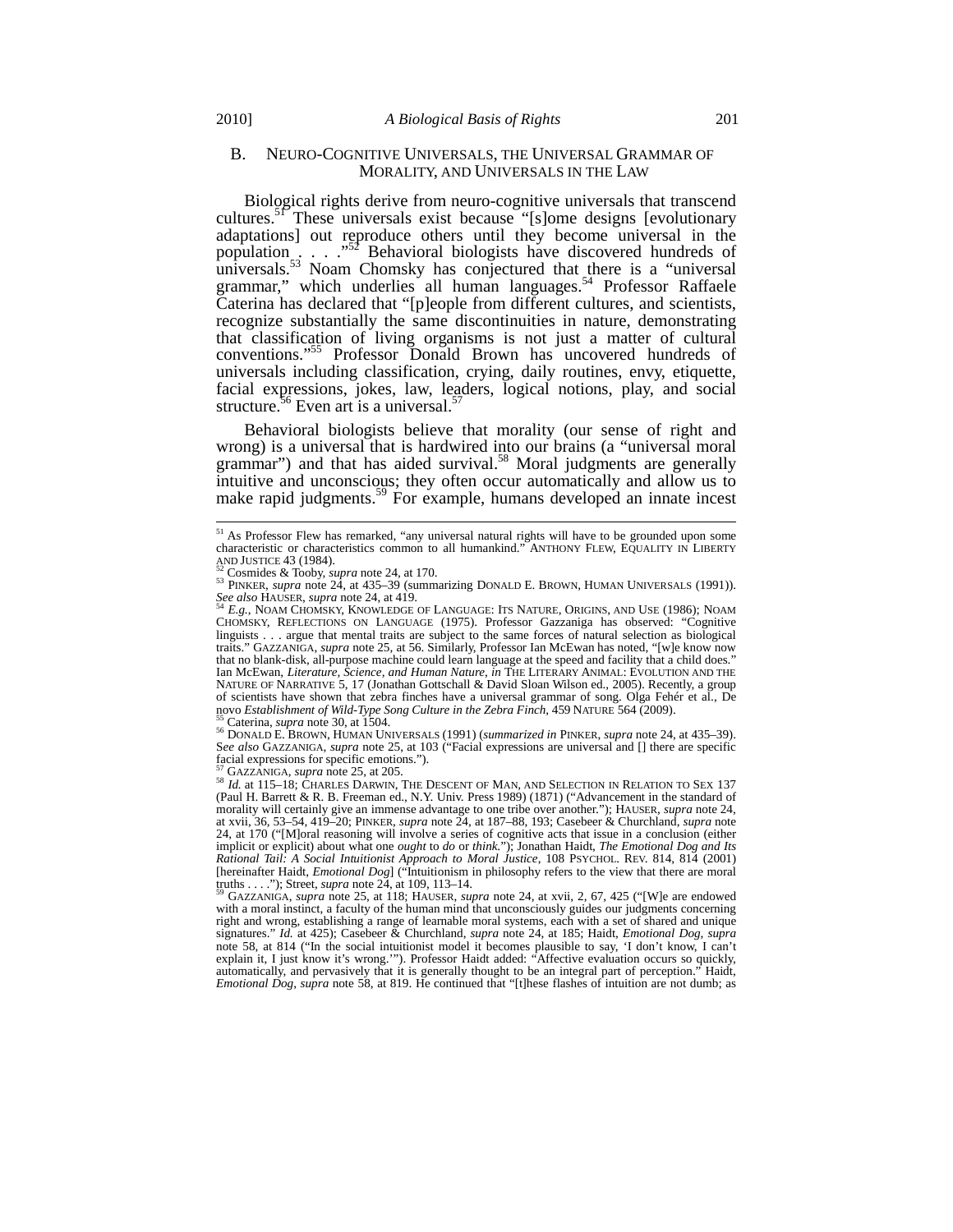taboo that causes a person to be sexually uninterested in a person that he or she lived with as a child, a trait which developed to discourage inbreeding with its genetic costs.<sup>60</sup> However, there are also times when abstract moral reasoning is required, such as when conflicting moral judgments are involved.<sup>61</sup> In addition, individuals often work out moral dilemmas with others; morality is partly a social process.<sup>62</sup> In sum, much of our morality is based on moral intuition, but man is also capable of conscious moral judgment and sometimes morality develops through a social process.<sup>6</sup>

Morality doesn't derive from a single module in the brain; rather, it is produced by several modules in combination.<sup>64</sup> FMRI scans have revealed that "when people confront certain kinds of moral dilemmas, they activate a vast network of brain regions, including areas involved in emotion, decision-making, conflict, social relations, and memory."<sup>65</sup> Professors Jonathan Haidt and Craig Joseph have proposed that there are five moral modules: (1) harm/care ("a sensitivity to or dislike of signs of pain and suffering in others"); (2) fairness/reciprocity; (3) authority/respect ("a set of concerns about navigating status hierarchies, e.g., anger towards those who fail to display proper signs of deference and respect"); (4) boundaries between in-groups and out-groups (coalitions); and (5) purity/sanctity ("relating to the emotion of disgust"). $66$ 

In addition, fMRI scans show the effects of emotion on moral reasoning. People distinguish between types of moral dilemmas (such as direct versus indirect harm) based on the regions of the brain activated.<sup>6</sup> For example, when direct physical harm is involved (e.g., pushing one

90 J. PERSONALITY AND SOC. PSYCHOL. 629, 631 n.4 (2006). <sup>62</sup> Haidt & Bjorklund, *supra* note 19, at 192–93. <sup>63</sup> Chris D. Frith and Tania Singer, *The Role of Social Cognition in Decision Making*, 363 PHIL. TRANSACTIONS OF THE ROYAL SOC'Y B 3875, 3883 (2008). They add that "decisions dictated by reason are not always good, while decisions dictated by emotion are not always bad." *Id.* at 3884. <sup>64</sup> DONALD W. PFAFF, THE NEUROSCIENCE OF FAIR PLAY: WHY WE USUALLY FOLLOW THE GOLDEN

RULE 4 (2007); Casebeer & Churchland, *supra* note 24, at 172, 188; Terrence Chorvat & Kevin McCabe, *The Brain and the Law*, 359 PHIL. TRANSACTIONS OF THE ROYAL SOC'Y LONDON B 1727, 1728 (2004); Haidt & Bjorklund, *supra* note 19, at 203; Robinson et al., *supra* note 26, at 1662.<br><sup>65</sup> HAUSER, *supra* note 24, at

*generally* Joshua Greene & Jonathan Haidt, *How (and Where) Does Moral Judgment Work*, 6 TRENDS COGNITIVE SCI. 517 n. 12 (2002); Jorge Moll et al., *The Neural Correlates of Moral Sensitivity: A Functional Magnetic Resonance Imaging Investigation of Basic and Moral Emotions*, 22 J. NEUROSCI. 2730 n. 7 (2002).<br>
<sup>66</sup> Haidt & Bjorklund, *supra* note 19, at 203.

<sup>66</sup> Haidt & Bjorklund, *supra* note 19, at 203. <sup>67</sup> Joshua D. Greene et al., *An fMRI Study of Emotional Engagement in Moral Judgment*, 293 SCIENCE 2105, 2106–07 (2001). *See also* Haidt & Bjorklund, *supra* note 19, at 200.

with the superb mental software that runs visual perception, they often hide a great deal of sophisticated

processing occurring behind the scenes." Haidt & Bjorklund, *supra* note 19, at 188.<br><sup>60</sup> GAZZANIGA, *supra* note 25, at 116–17; Robinson et al., *supra* note 26, at 1645–46.<br><sup>61</sup> Casebeer & Churchland, *supra* note 24, at Professor Haidt has asserted that "[t]he social intuitionist model, therefore, is not an antirationalist model. It is a model about the complex and dynamic ways that intuition, reasoning, and social influences interact to produce moral judgment." Haidt, *Emotional Dog*, *supra* note 58, at 829. *See also* Street, *supra* note 24, at 120, 123 ("The view I am suggesting by no means involves thinking of us as automatons who simply endorse whatever evaluative tendencies are implanted in us by evolutionary and other forces." *Id.* at 123); Cass R. Sunstein, *Moral Heuristics*, 28 BEHAV. & BRAIN SCI. 531, 533 (2005) ("System I proposes quick answers to problems of judgment, and System II operates as a monitor, confirming or overriding those judgments."). Professors Mullen and Skitka have suggested that people "tend to shift into a more thoughtful and analytical mode of reasoning when they experience something negative or unexpected." Elizabeth Mullen and Linda J. Skitka, *Exploring the Psychological Underpinnings of the Moral Mandate Effect: Motivated Reasoning, Group Differentiation, or Anger?,*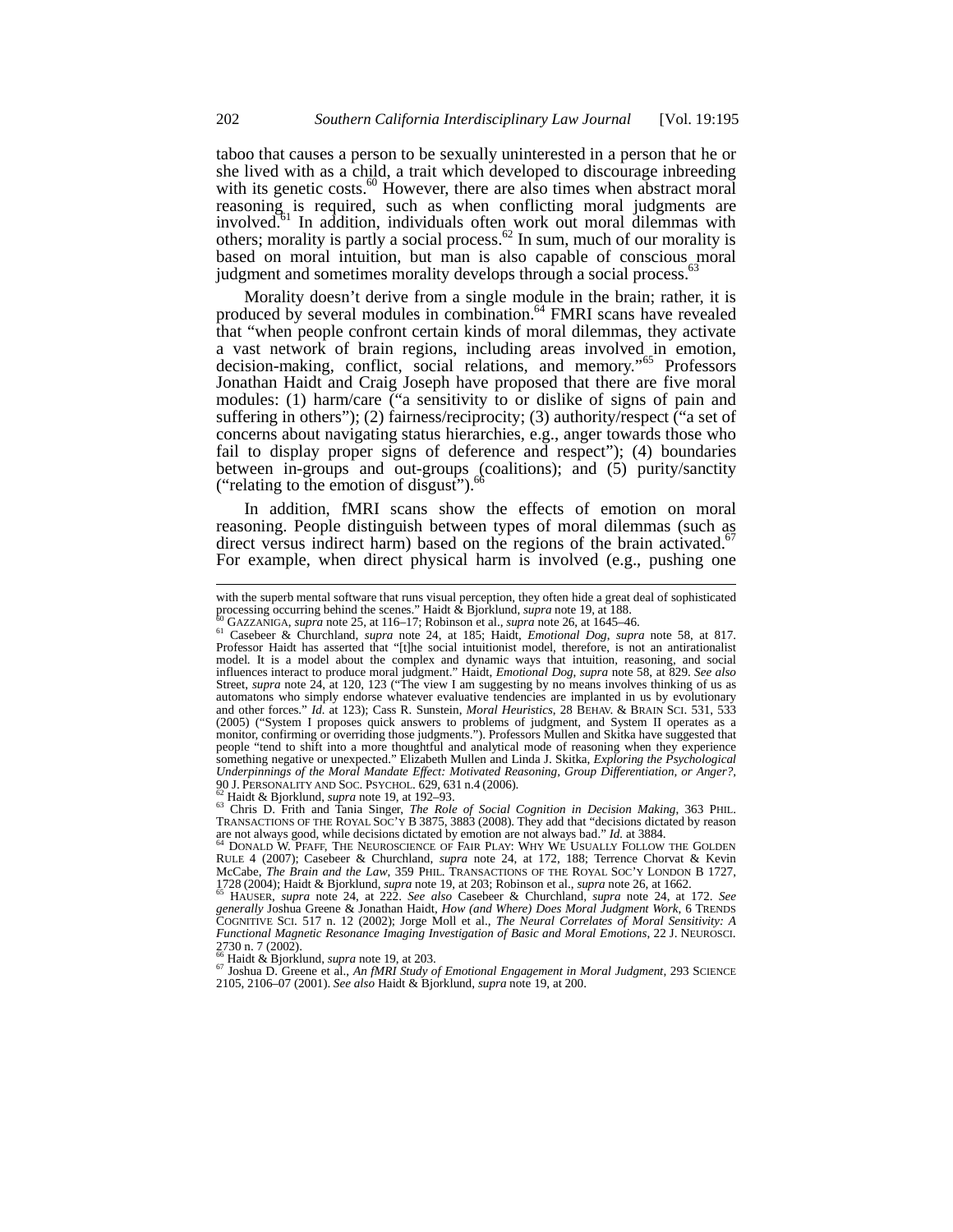person off a footbridge to stop a trolley from killing five people—the "trolley problem"), most individuals have an emotional reaction that causes them to think intuitively and come to an immediate conclusion that this action is wrong.<sup>68</sup> The brain region involved in this process is the ventromedial prefontal cortex, which integrates affective responses (emotion) with higher cognition.<sup>69</sup> However, when the same outcome involves indirect harm (e.g., throwing a switch to shift a trolley from killing five people to a track that kills one), individuals do not have the same response with a different part of the brain being involved, and they often exhibit a utilitarian reaction in which one person is sacrificed to save five.<sup>70</sup> This suggests that intuitive moral responses involve emotion, and they activate different parts of the brain than utilitarian reasoning.

Humans can recognize the emotional states of others, and they "have the ability to form theories with some degree of accuracy about what those desires, intentions, beliefs and mental states are."71 In other words, humans have "the ability to observe behavior and then infer the unobservable mental state that is causing it."<sup>72</sup> This is "a theory of mind, a more-or-less automatic understanding of what it means to be someone else."<sup>73</sup> Most significantly, "[h]uman nature provides a yardstick to identify suffering in any member of our species."<sup>74</sup>

"Individuals recognize actions made by others because the pattern of firing neurons [mirror neurons] made when observing an action is similar to the pattern produced to generate the action."<sup>75</sup> Professors William Casebeer and Patricia Churchland have described how mirror neurons work:

The behavior of the "mirror neurons" suggests that when seeing the other make the movement, the premotor cortex generates incipient motor commands to match the movement. It is possible that these signals can be detected as intentions, albeit off-line intentions, which are used to interpret what is seen (e.g., "he intends to share food").<sup>7</sup>

<sup>&</sup>lt;sup>68</sup> Greene et al., *supra* note 67, at 2105-07; Haidt & Bjorklund, *supra* note 19, at 200.

<sup>&</sup>lt;sup>69</sup> Greene et al., *supra* note 67, at 2106–07; Haidt & Bjorklund, *supra* note 19, at 200.<br><sup>70</sup> Greene et al., *supra* note 67, at 2106–07; Haidt & Bjorklund, *supra* note 19, at 200.<br><sup>71</sup> GAZZANIGA, *supra* note 25, at self-respect are information-processing systems that accept input and commandeer other parts of the  $\frac{1}{73}$  and body.").

<sup>73</sup> Casebeer & Churchland, *supra* note 24, at 176–78; McEwan, *supra* note 54, at 5. *See also* Rebecca Saxe, *Uniquely Human Social Cognition*, 16 CURRENT OPINION IN NEUROBIOLOGY 235 n.2 (2006) (Neuroscientific evidence suggests that social cognition is connected with at least five brain regions. In other words, theory of mind is modular with different parts of the mind supplying different aspects of TOM.).<br> $74$  PINKER, *supra* note 24, at 172.

<sup>74</sup> PINKER, *supra* note 24, at 172. <sup>75</sup> GAZZANIGA, *supra* note 25, at 63. *See also* Hauser, *supra* note 24, at 224 (The mirror neuron system plays an essential role in moral judgments.). *See generally* RIZZOLATTI & SINIGAGLIA, *supra* note 50; Iacoboni, supra note 50, at 4. One researcher has "suggested that the discovery of mirror neurons promise[s] to do for neuroscience what the discovery of DNA did for biology." IACOBONI, *supra* note 50, at 8. <sup>76</sup> Casebeer & Churchland, *supra* note 24, at 176. *See also* IACOBONI, *supra* note 50, at 119 ("[M]irror

neuron areas help us understand the emotions of other people by some form of inner imitation"); Haidt, *Emotional Dog*, *supra* note 58, at 825.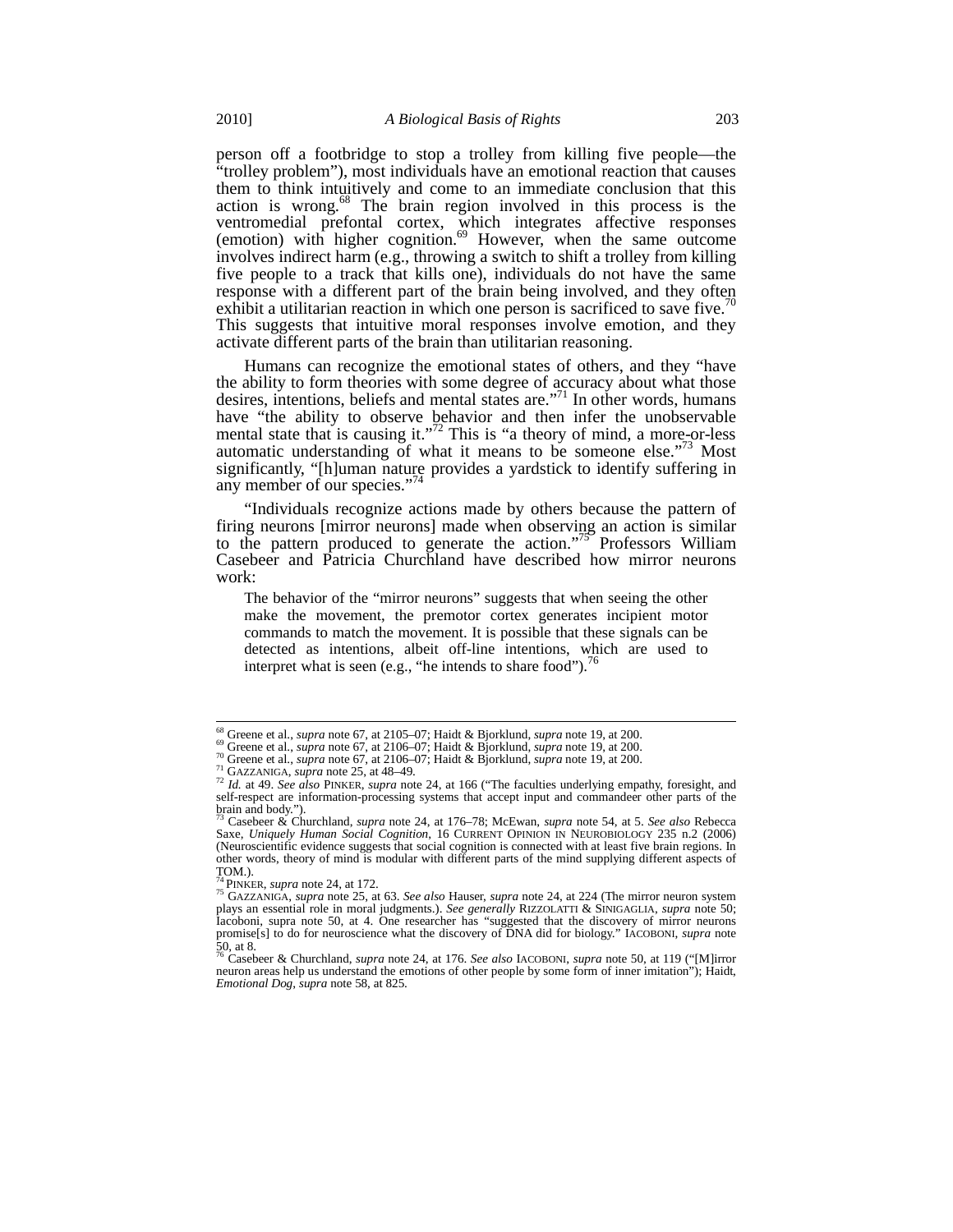In other words, an individual understands an action because he has a template in his brain for that action based on his own movements;<sup>77</sup> humans put themselves in the other person's place.<sup>78</sup> Moreover, social cognition also depends on the ability to form triadic mental representations of mental states—You, Me, and This (an object), which allows sharing attention to an object and collaborating on a shared goal ("shared intentionality").<sup>7</sup>

Mirror neurons help us understand the emotions of others.<sup>80</sup> For example, fMRI scans suggest that "the understanding of the facial expressions of disgust in someone else involves the activation of the same part of the brain that normally is activated during the experience of that same emotion."<sup>81</sup> Understanding the emotions of others helps us navigate our lives; "[i]f our brains were not able to discriminate at emotional level events perceived, remembered, or imagined, it would be almost impossible for us to deal with even the most banal of the situations that we have to face daily."<sup>82</sup> Furthermore, "[b]y being able to feel what others feel, we are also able to respond compassionately to their emotional states."<sup>83</sup>

There are specific neural circuits in the brain that allow one to distinguish between oneself and others (self-awareness), $84$  both physically and psychologically.<sup>85</sup> Professor Gazzaniga has stated that the "sense of self arises out of distributed networks in both hemispheres. It is likely that both hemispheres have processing specializations that contribute to a sense of self, and that sense of self is constructed by the left-hemisphere interpreter on the basis of the input from the distributed networks."<sup>86</sup> Professor Marco Iacoboni has elaborated: "The mirror neurons embody both the interdependence of self and other—by firing for the actions of both—and the independence we simultaneously feel and require, by firing more powerfully for actions of the self."<sup>87</sup> In addition, the brain may have "super mirror neurons," which are involved in creating a proper sense of the self.<sup>88</sup>

Our self-awareness and theory of mind contribute to our moral judgments of responsibility.<sup>89</sup> According to Professor Hauser, "[s]elfknowledge is a prophylactic, a protective skin that can empower us to avoid

<sup>&</sup>lt;sup>77</sup> IACOBONI, *supra* note 50, at 5.<br><sup>78</sup> PFAFF, *supra* note 64, at 79. *See also* RIZZOLATTI & SINIGAGLIA, *supra* note 50, at xii ("Emotions, like actions, are immediately shared; the perception of pain or grief, or of disgust experienced by others activates the same areas of the cerebral cortex that are involved when we experience those emotions ourselves.").

<sup>79</sup> Saxe, *supra* note 73, at 237. *See also* Michael Tomasello et al., *Understanding and Sharing* 

<sup>&</sup>lt;sup>80</sup> RIZZOLATTI & SIÑIGAGLIA, *supra* note 50, at 173–93.<br><sup>81</sup> GAZZANIGA, *supra* note 25, at 168. For a discussion of several brain scan studies involving mirror neurons, see RIZZOLATTI & SINIGAGLIA, *supra* note 50, at

neurons, see RIZZOLATTI & SINIGAGLIA, *supra* note 50, at 115–38.<br><sup>82</sup> RIZZOLATTI & SINIGAGLIA, *supra* note 50, at 174.<br><sup>83</sup> IACOBONI, *supra* note 50, at 114.<br><sup>84</sup> GAZZANIGA, *supra* note 25, at 189. *See also* Jean Dece 209 (Jean Decety & William Ickes ed., 2009) ("[S]ocial neuroscience has demonstrated that the self and other are distinguished at both the behavioral and neural levels."). <sup>85</sup> GAZZANIGA, *supra* note 25, at 189.

 $^{86}$  *Id.* at 308.<br><sup>87</sup> *Id.* at 308.<br><sup>87</sup> IACOBONI, *supra* note 50, at 133.<br><sup>88</sup> *Id.* at 202–03.<br><sup>88</sup> HAUSER, *supra* note 24, at 182. As Professors Haidt and Bjorklund have written: "Reasoning requires affective channeling mechanisms." Haidt & Bjorklund, *supra* note 19, at 195.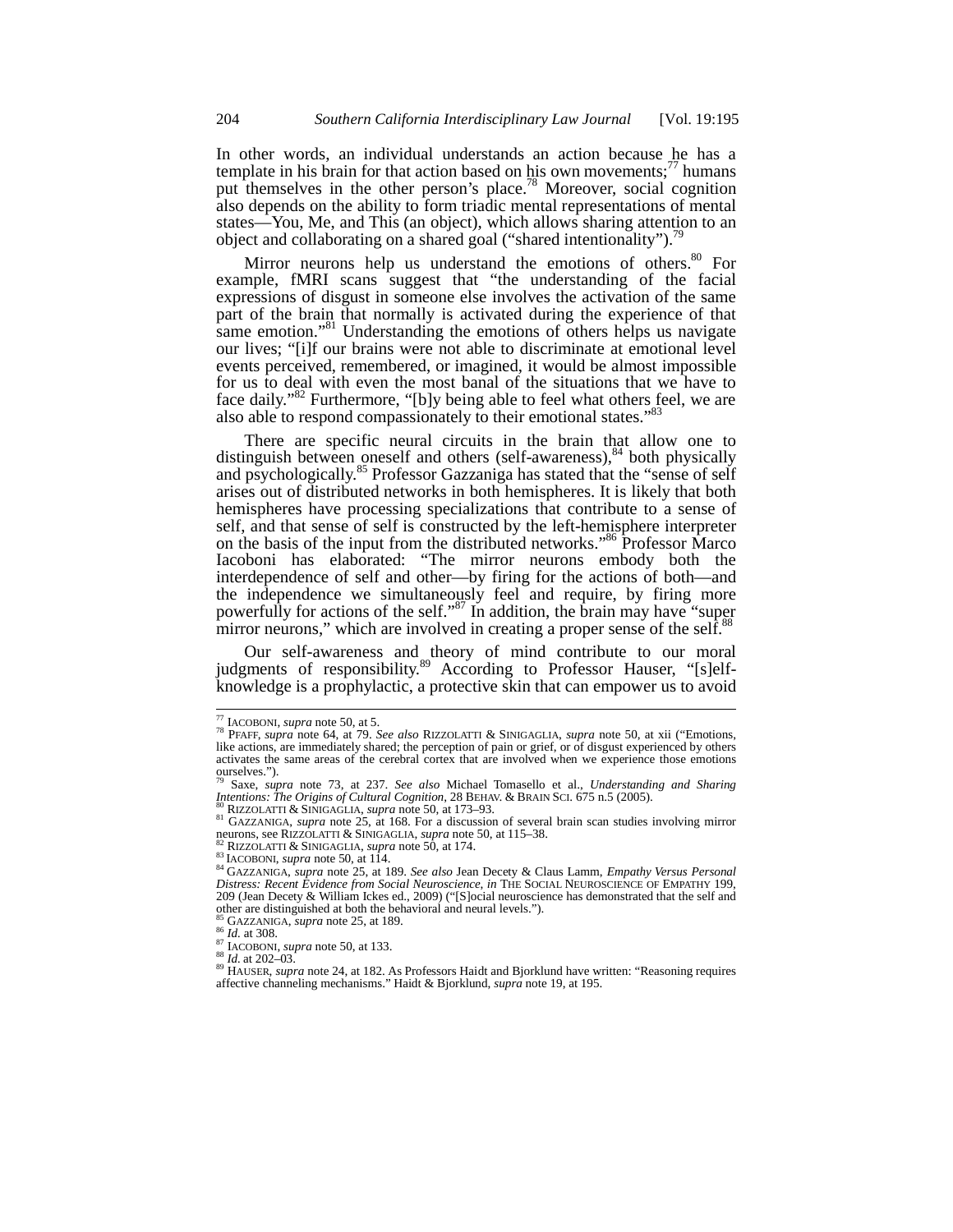temptations or, more mundanely, avoid saying or doing the wrong thing at the wrong time."90 Similarly, empathy ("a matching up of the emotions in the displayer and observer") derives from our self-awareness, mirror neurons, and theory of mind.<sup>91</sup> "[I]ndividuals can think about what someone else feels, imagine what they would feel in the same situation, work out what would make them feel better, and from this deduce how to make the other person feel better."<sup>92</sup> More specifically, "the perception of someone's suffering evokes an altruistic motivation directed toward the ultimate goal of reducing the suffering."<sup>93</sup> However, empathy is not just automatic; it can be affected by such factors as "the affective link to the other person, the perceived fairness of the other, the subject's appraisal of whether the reason the other person is suffering is justified, the frequency of a person's prior exposure to pain-inducing situations and the intensity of the inflicted pain."<sup>94</sup>

Finally, not all moral emotions are "nice."<sup>95</sup> Emotions involving shaming, ostracism, and revenge are part of human nature.<sup>96</sup> Similarly, disgust protects against disease (lack of purity).<sup>97</sup> Even fear is an important moral emotion because it can affect our moral choices.<sup>98</sup>

Neuro-cognitive universals also exist in the law, which is not surprising considering the relationship between morality and law.<sup>99</sup> For example, Professor Brown has discovered numerous universals that are relevant to law including a concept of fairness, distinguishing right and wrong, inheritance rules, murder proscribed, property, rape proscribed, reciprocal exchanges of labor, goods, or services, redress of wrongs, sanctions, sanctions for crimes against the collectivity, and some forms of violence proscribed.<sup>100</sup> Professor George Fletcher has asserted that there is a "deep universal structure of criminal law."<sup>101</sup> Professors Owen Jones and Timothy Goldsmith have claimed that one can see the effects of the evolutionary process on the human brain in the architecture of legal systems.<sup>102</sup> A related set of professors has proposed that humans probably share a sense of

<sup>&</sup>lt;sup>90</sup> HAUSER, *supra* note 24, at 183.<br><sup>91</sup> *Id.* at 194. *See also* IACOBONI, *supra* note 50, at 5, 109; RIZZOLATTI & SINIGAGLIA, *supra* note 50, at 185–93. A group of neuroscientists have theorized that empathy has both cognitive and affective components. Simone G. Shamay-Tsoory, *Empathetic Processing: Its Cognitive and Affective Dimensions and Neuroanatomical Basis*, *in* THE SOCIAL NEUROSCIENCE OF EMPATHY 216 (Jean Decety & William Ickes eds., 2009). *See also* Decety & Lamm, *supra* note 84, at 209 ("[E]mpathy operates by way of unconscious and automatic processes that, far from functioning independently, represent different aspects of a common mechanism.").<br><sup>92</sup> HAUSER, *supra* note 24, at 352.

<sup>&</sup>lt;sup>92</sup> HAUSER, *supra* note 24, at 352.<br><sup>93</sup> Haidt, *Emotional Dog, supra* note 58, at 824.<br><sup>94</sup> Firth & Singer, *supra* note 63, at 3877 (citations omitted).<br><sup>96</sup> *Id.* at 131.<br><sup>96</sup> *Id.* at 137.<br><sup>98</sup> PFAFF, *supra* note 6 the moral and legal domain of what Noam Chomsky has called the 'deep structure' or 'universal language' or grammar." Robin Bradley Kar, *The Deep Structure of Law and Morality*, 84 TEX. L. REV. 877, 878 (2006).<br><sup>100</sup> PINKER, *supra* note 24, at 435–39.<br><sup>101</sup> GEORGE P. FLETCHER, BASIC CONCEPTS OF CRIMINAL LAW 5 (1998).<br><sup>102</sup> Owen D. Jones & Timothy H. Goldsmith, *Law and Behavioral Biology*, 105 Colum. L. Rev. 405

<sup>102</sup> Owen D. Jones & Timothy H. Goldsmith, *Law and Behavioral Biology*, 105 Colum. L. Rev. 405, 466 (2005).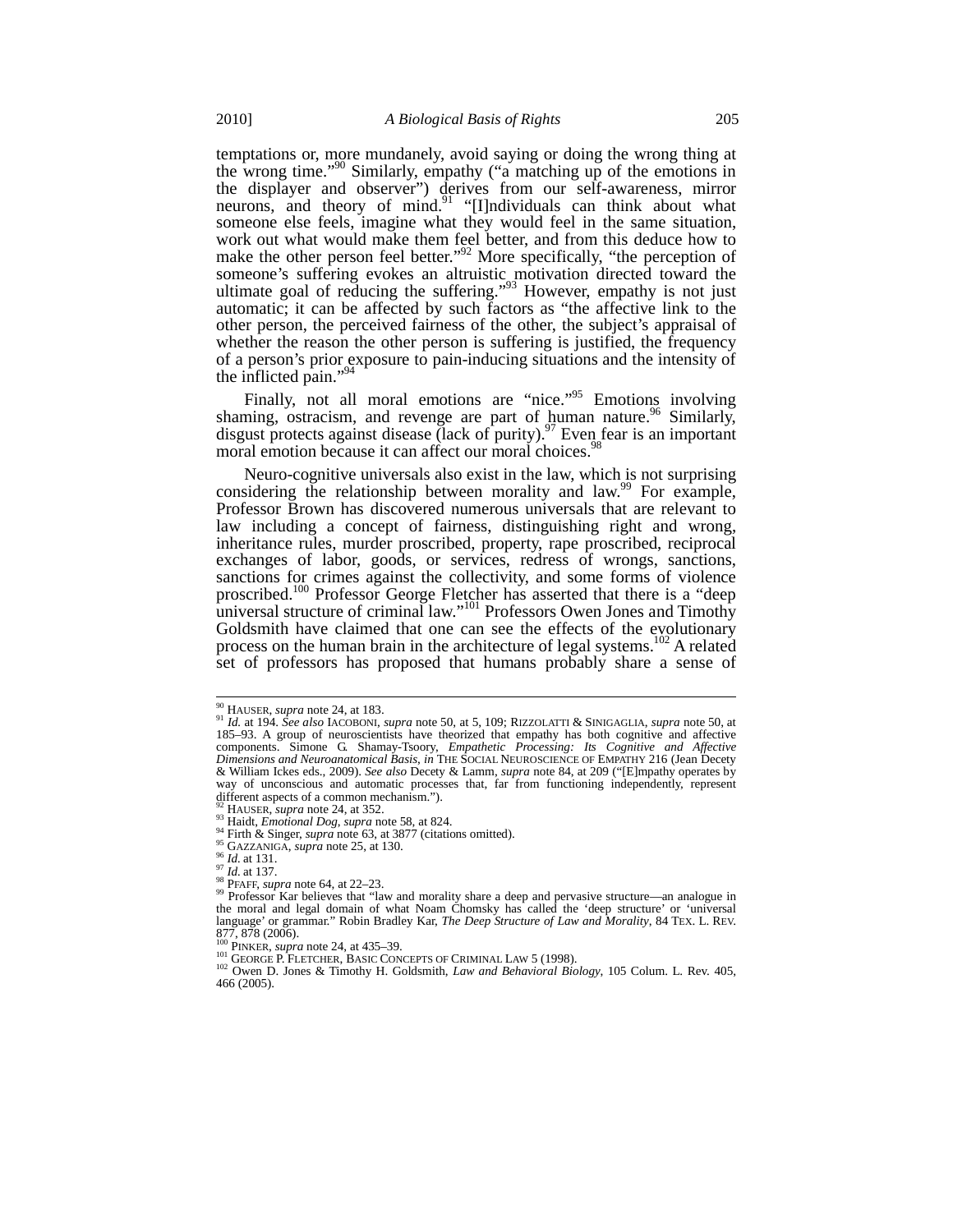justice concerning deserved punishment, which arose from the social nature of humans through evolution.<sup>103</sup> Furthermore, Professor Peter Strahlendorf has theorized that Darwinian algorithms ("the interaction between information in gene-determined structures and environmental information that occurs in the functioning of cognitive programs")<sup>104</sup> underlie our sense of justice.<sup>105</sup> He has explained: "It is the Darwinian algorithms that are [evolutionary] adaptations, . . . the algorithms are solutions to problems, the solving of which must have resulted in greater reproductive success of individuals in the past."<sup>106</sup>

The mind also has cognitive limitations—" $[t]$ here are things it cannot do, cannot learn, and cannot comprehend." $107 \text{ Our cognitive abilities were}$ developed for survival—"[i]f an organism repeatedly comes across the same situation, any individual that evolves a mechanism to understand or predict the results of the situation is going to have a survival advantage."<sup>108</sup> Consequently, our cognitive limitations exist because mankind did not need all skills on the primate savannah. These limitations apply to moral reasoning: "[f]rom an evolutionary perspective, the survival of the animal depends on its maintaining its inner milieu within a very narrow range of values."<sup>109</sup> In other words, strong moral relativism does not exist.

#### C. CULTURAL DIFFERENCES

Culture provides the details of human behavior. The development of culture aided survival in the EEA in light of differing geography, ecology, and social circumstances.<sup>110</sup> Professor Hauser has written that "[c]ultural variation is only possible because of specialized psychological mechanisms that enable particular forms of learning."111 Similarly, Professor Pinker has observed that "familiar categories of behavior—marriage customs, food taboos, folk superstitions, and so on—certainly do vary across cultures and have to be learned, but the deeper mechanisms of mental computation that generate them may be universal and innate."<sup>112</sup> For example, all cultures proscribe murder, but the exceptions to murder vary by culture. Finally,

<sup>&</sup>lt;sup>103</sup> Robinson et. al., *supra* note 26, at 1639, 1646, 1664.

<sup>104</sup> Robinson et. al., *suppra and Degal Concepts from an Evolutionary Perspective, in* THE SENSE OF JUSTICE: BIOLOGICAL FOUNDATIONS OF LAW 128 (Roger D. Masters & Margaret Gruter ed., 1991).

<sup>105</sup> *Id.* at 148–49.<br>  $^{106}$  *Id.* at 149-49.<br>  $^{107}$  GAZZANIGA, *supra* note 25, at 127. *See also* Haidt & Bjorklund, *supra* note 19, at 183.<br>  $^{108}$  GAZZANIGA, *supra* note 25, at 252, 254.<br>  $^{109}$  Casebeer & Chur *Path of the Law*, 359 PHIL. TRANS. R. SOC. LOND. B. 1667, 1669 (2004) ("[T]here is indeed a relatively fixed and immutable set of right and wrong human behaviors.").

<sup>110</sup> PINKER, *supra* note 24, at 60, 68; Kar, *supra* note 99, at 887; Robinson et al., *supra* note 26, at 1640. *See generally* JARED DIAMOND, GUNS, GERMS, AND STEEL (1997). "History followed different courses for different people because of differences among peoples' environments, not because of biological differences among people themselves." *Id.* at 25.<br><sup>111</sup> HAUSER, *supra* note 24, at 132. *See also* PINKER, *supra* note 2

learning without innate circuitry to do the learning."); Edward O. Wilson, *Foreword from the Scientific Side* to THE LITERARY ANIMAL: EVOLUTION AND THE NATURE OF NARRATIVE viii (Jonathan Gottschall & David Sloan Wilson eds., 2005) [hereinafter Wilson, *Foreword from the Scientific Side*]; Kuklin, Politics, *supra* note 35, at 1172 ("[T]he ability to learn is an evolved trait.").<br><sup>112</sup> PINKER, *supra* note 24, at 39. *See also* Caterina, *supra* note 30, at 1513 ("[W]e can say that

perception of the world, recognition of certain discontinuities in the world, precede, and do not follow, cultural elaboration.").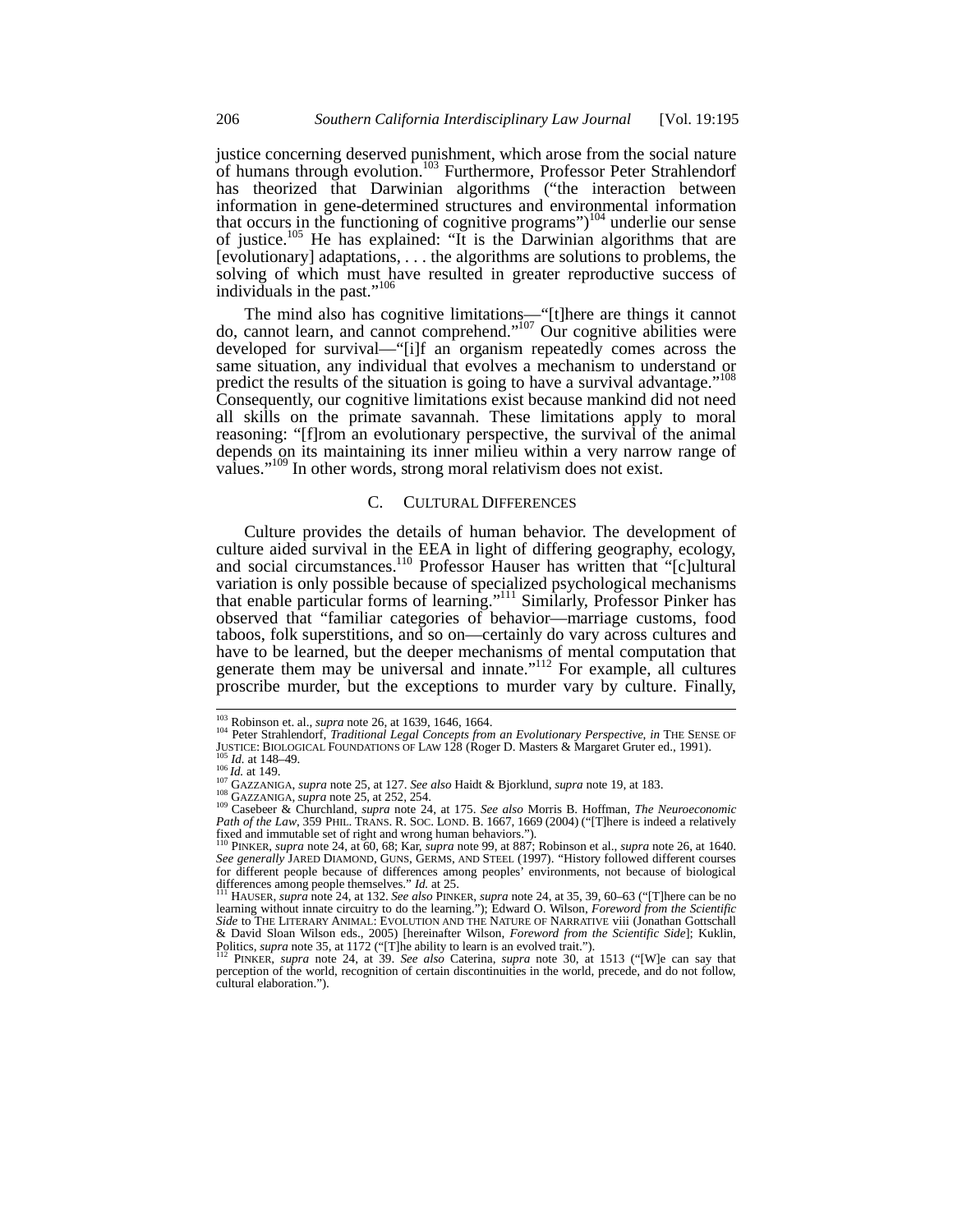Judge Morris Hoffman has argued: "Perhaps all behaviors are represented in the brain by a set of probability distributions which are then continuously influenced by the interaction between ultimate causes (the initial probabilities evolution built into our brains) and proximate causes (the particular environmental challenges brains are called upon to solve). $\cdot$ <sup>113</sup>

Although there is a narrow range of possible moral systems,  $114$  the details of morality do vary among cultures.<sup>115</sup> Professor Hauser has observed that "[a] mature individual's moral grammar enables him to unconsciously generate and comprehend a limitless range of permissible and obligatory actions within the native culture, to recognize violations when they arise, and to generate intuitions about punishable violations."<sup>116</sup> Or, as Professor Graefrath has asserted: "We have to distinguish between the *ethos* of a community, which tells us what people in this community regard as obligatory, and *morality proper*, which tells us what is obligatory without reference to what a community's customs happen to be."<sup>117</sup>

Man learns the details of a culture through imitation by exposure to that culture's social norms.<sup>118</sup> The ability to imitate others is innate and often unconscious.<sup>119</sup> As Professor Hauser has observed, "[t]he role of experience is to instruct the innate system, pruning the range of possible moral systems down to one distinctive moral signature."<sup>126</sup> More specifically, mirror neurons create a connection between the observation and imitation of an action.<sup>121</sup> Under this process, "the action as observed and as executed must share the same neural code and that this is the sine qua non condition for imitation." $122$  Furthermore, the aforementioned triadic mental Furthermore, the aforementioned triadic mental representations are important for learning culture.<sup>123</sup>

According to one theory, cultural differences occur in the realization of morality because different cultures stress different aspects of Haidt's and Joseph's five modules.<sup>124</sup> There are three areas of moral concern under

<sup>&</sup>lt;sup>113</sup> Hoffman, *supra* note 109, at 1672.<br><sup>114</sup> HAUSER, *supra* note 24, at 74, 420–21 ("The universal moral grammar is a theory about the principles that enable children to build a large but finite range of distinctive moral systems."); PINKER, *supra* note 24, at 37 ("Universal mental mechanisms can underlie superficial variation across cultures."); Jones & Goldsmith, *supra* note 102, at 424 ("[E]ach species come evolutionarily equipped . . . with proclivities to learn some behaviors far more easily than others."). <sup>115</sup> Variations among cultures do not create cultural relativism. First, as noted, all cultures share many

universals. Second, also as noted, the cultural variations are created by innate structures in the mind that permit cultural learning. Finally, as Professor Arnhart has pointed out, "for any given set of circumstances, there are naturally better and worse ways to satisfy the natural desires of human beings." LARRY ARNHART, DARWINIAN NATURAL RIGHT: THE BIOLOGICAL ETHICS OF HUMAN NATURE 39 (1998).<br>
<sup>116</sup> HAUSER, *supra* note 24, at 44.<br>
<sup>117</sup> Graefrath, *supra* note 17, at 370.

<sup>116</sup> HAUSER, *supra* note 24, at 44. <sup>117</sup> Graefrath, *supra* note 17, at 370. <sup>118</sup> HAUSER, *supra* note 24, at 422; PINKER, *supra* note 24, at 63. *See also* IACOBONI, *supra* note 50, at 70. <sup>119</sup> GAZZANIGA, *supra* note 25, at 160; IACOBONI, *supra* note 50, at 73. Imitation is "the capacity of an

individual to replicate an observed act." RIZZOLATTI & SINGAGLIA, supra note 50, at 140.<br>
<sup>120</sup> HAUSER, supra note 24, at 422. See also id. at 165.<br>
<sup>121</sup> GAZZANIGA, supra note 25, at 177. See also id. at 165.<br>
<sup>121</sup> GAZZA

emerging skills of intention understanding not only to predict what others will do, but also to learn from them how to do things conventionally in their culture." *Id.* at 680. <sup>124</sup> GAZZANIGA, *supra* note 25, at 130; Haidt & Bjorklund, *supra* note 19, at 209.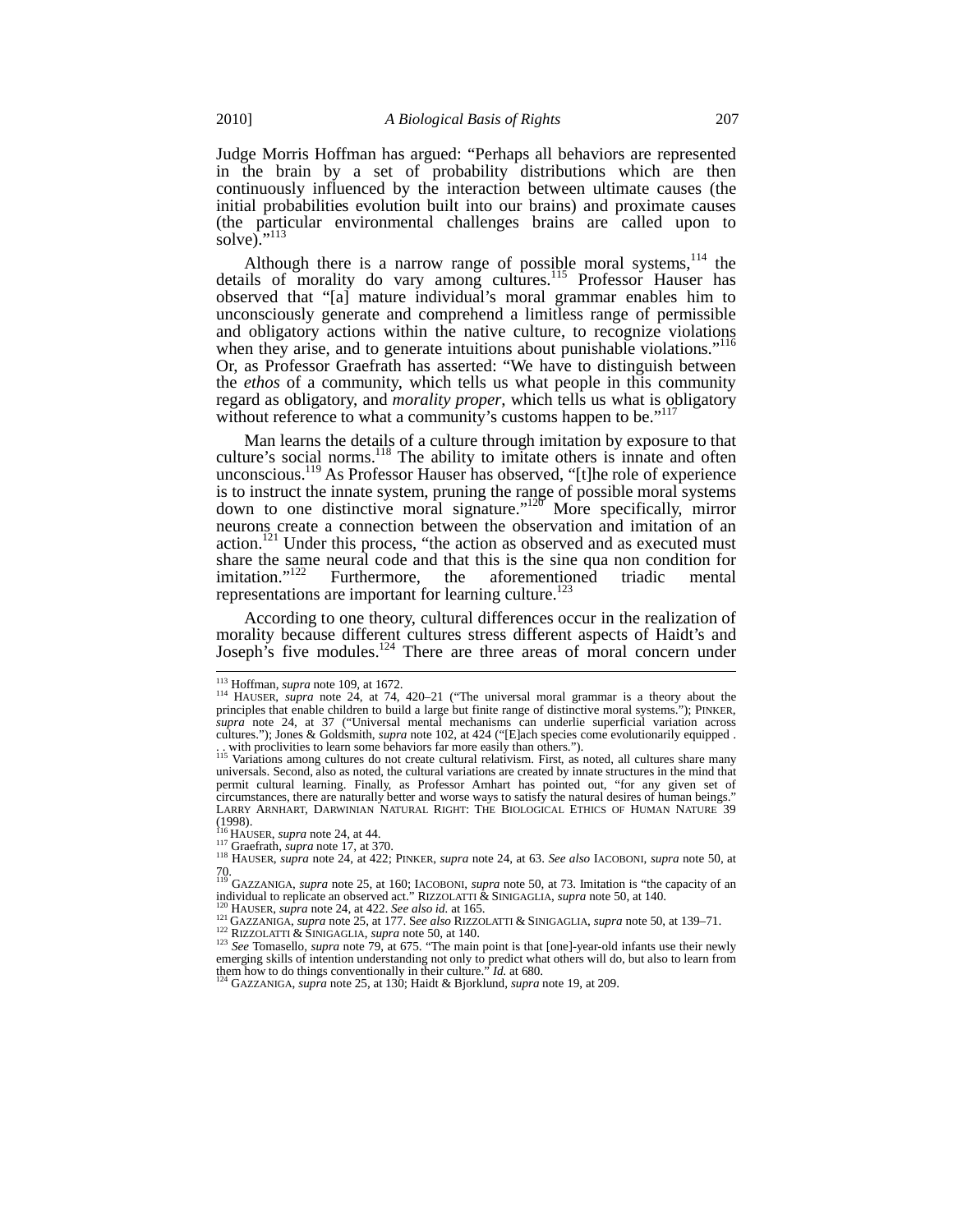these modules: (1) the ethic of autonomy (suffering and reciprocity), which is concerned with an individual's rights, freedoms, and welfare; (2) the ethic of community (hierarchy and coalitional boundaries), which is concerned with protecting families, communities, and nations; and (3) the ethic of divinity (the concern for purity), which involves the spiritual self and physical and mental purity.<sup>125</sup> An environmental trigger activates the input into these modules; they then elicit moral emotions, and moral intuition (output) ensues.<sup>1</sup>

# D. THE SELFISH GENE AND RELATED TOPICS

An important concept in behavioral biology is the notion of the selfish gene. Behavioral biologists believe that genes are selfish; they are only interested in their survival.<sup>127</sup> Judge Hoffman has written: "[i]ndividuals, not groups, are the functional units through which genes act, and social norms become adaptive only because they confer a net benefit to individuals."128 The first goal of the selfish gene is the organism's survival, and the second is reproduction.<sup>129</sup>

Various mechanisms, such as reciprocal altruism, natural morality, pain, and a notion of fairness, evolved to counteract the selfish gene and make man a social animal, thus aiding survival. People cooperate when they trust others to cooperate (reciprocal altruism).<sup>130</sup> Therefore, cooperation is a byproduct of the selfish gene—cooperation aids survival.<sup>131</sup> In other words, being selfless comes from being selfish.

Natural morality, through the emotions of anger, indignation, and gratitude, also helps control the selfish gene.<sup>132</sup> Because humans can sense the feelings of others, they anticipate that others will become angry and retaliate when they are cheated.<sup>133</sup> Moreover:

It can be to a selfish person's advantage to have moral sentiments that are visibly expressed by moral emotions, which predispose him not to cheat. Moral emotions, which are difficult to counterfeit, advertise that you have

<sup>125</sup> GAZZANIGA, supra note 25, at 130. *See also* PINKER, supra note 24, at 271; R.A. Shweder et. al., *The "Big Three" of Morality (Autonomy, Community, and Divinity), and the "Big Three" Explanations of Suffering,* in MORALITY AND HEALTH 119, 119-69 (A. Brandt & P. Rozin eds., 1997).<br><sup>126</sup> GAZZANIGA, *supra* note 25, at 132–141.<br><sup>126</sup> GAZZANIGA, *supra* note 25, at 132–141.<br><sup>127</sup> See PINKER, *supra* note 24, at 199. See

THEORY EXPLAINS THE BIOLOGY OF COOPERATION AND COMPETITION 216 (2003) ("It is now widely

acknowledged that evolution does *not* operate for the good of species, but rather, via the disparities in success of different individuals and—better yet—of competing genes."); HAUSER, *supra* note 24, at 311 ("From the gene's- eye view, the way to think about the evolution of moral behavior is to think selfishly.").  $\frac{129}{129}$  Alexander, *supra* note 33, at 309.

<sup>&</sup>lt;sup>130</sup> BARASH, *supra* note 128, at 157; HAUSER, *supra* note 24, at 82. Trust is "the willingness to behave in such a way that only makes sense if you believe that others will reciprocate any benefits to you extended to them." Chorvat & McCabe, *supra* note 64, at 1729.<br><sup>131</sup> HAUSER, *supra* note 24, at 380; McGinnis, *supra* note

<sup>&</sup>lt;sup>131</sup> HAUSER, *supra* note 24, at 380; McGinnis, *supra* note 37, at 217 ("In primitive societies, where centralized enforcement of obligations were quite imperfect, psychological mechanisms that resulted in cooperation would have been naturally selected."); Robinson et al., *supra* note 26, at 1647.<br><sup>132</sup> *See* ARNHART, *supra* note 115, at 161.<br><sup>133</sup> GAZZANIGA, *supra* note 25, at 132.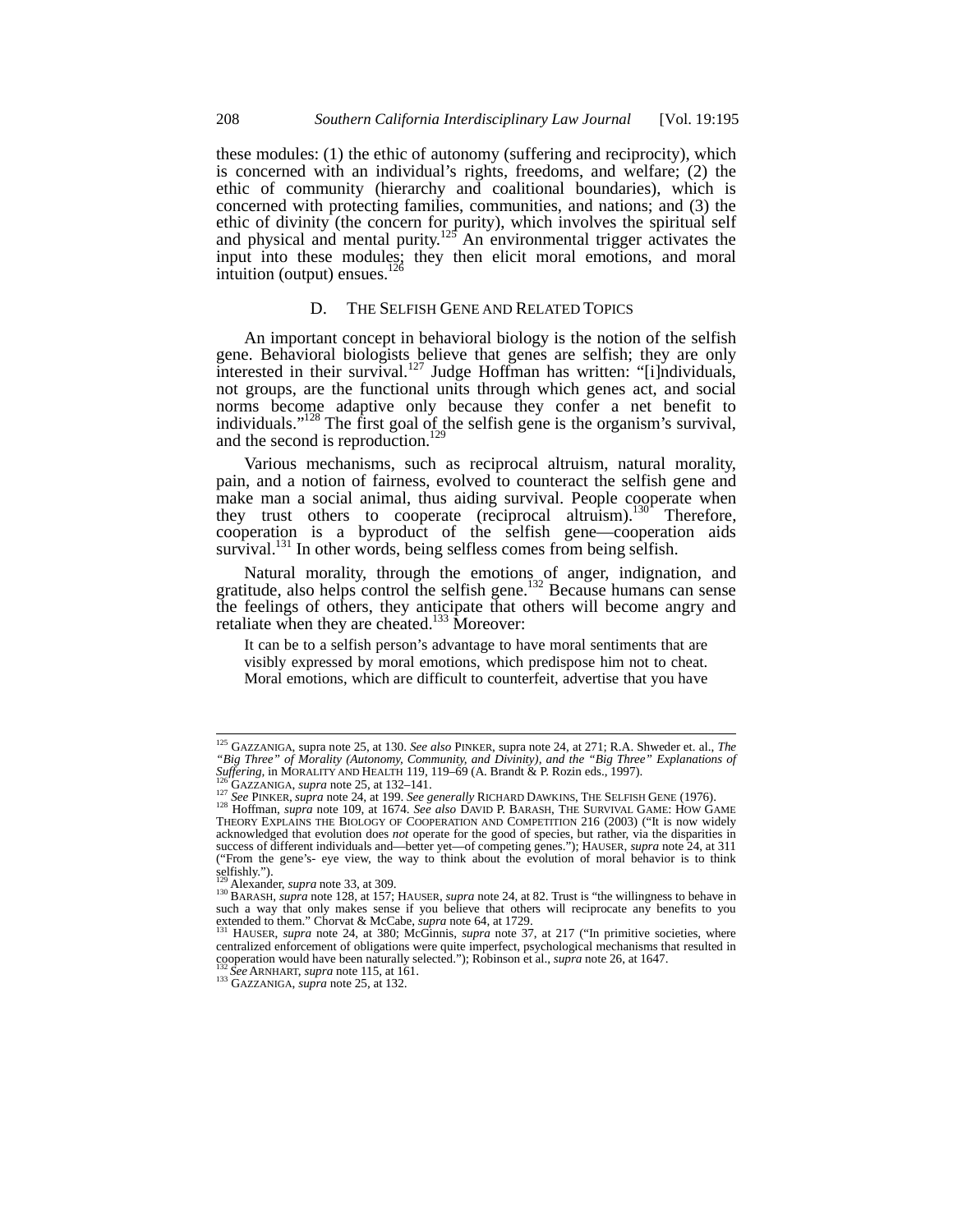a conscience and would suffer uncomfortable feelings of guilt if a promise were broken.<sup>134</sup>

Pain is also an important social emotion. When an individual experiences social rejection, that individual suffers pain.<sup>135</sup> Avoiding this pain helps keep the group together and thus aids in its survival.<sup>136</sup> Similarly, shame and guilt help prevent humans from violating social norms.<sup>137</sup> Finally, man is born with an innate sense of fairness, with the details of fairness being set by the local culture.<sup>138</sup> In fact:

The psychology of fairness in our own species is rich, including some ability to keep tabs, to place subjective values on different entities and actions, to judge when an inequity has transpired, to distinguish accidental from intentional giving and reneging, and to determine when an act is worthy of retribution."<sup>13</sup>

#### E. BEHAVIORAL BIOLOGY, SOCIETY, AND THE SOCIAL CONTRACT

Mankind flourished because it came together into social groups, which produced a survival advantage (reciprocal altruism on a large scale). Professor David Barash has asserted: "[t]he basic concept of 'society' assumes give and take, often called a 'social contract,' whereby individuals make what is essentially a deal with society at large. Each will forego certain selfish, personal opportunities in exchange for profiting from the cooperation of others."<sup>140</sup> Professor Gazzaniga has proposed that "all those social relationships we worry about intensely are merely by-products of behavior originally selected to avoid our being eaten by predators."<sup>141</sup> Groups that cooperate internally prevail over selfish groups for survival.<sup>142</sup> As Professor Gazzaniga has declared: "[w]ithout all those others, without our alliances, we die."<sup>143</sup> For example, cooperation in hunting was important for human evolution because it created a supply of meat for protein and energy that allowed us to grow big brains.<sup>144</sup> Furthermore,

 $^{134}$  *Id.* at 131.

<sup>&</sup>lt;sup>143</sup> Chorvat & McCabe, *supra* note 64, at 1732.<br>
<sup>135</sup> Chorvat & McCabe, *supra* note 25, at 135.<br>
<sup>137</sup> GAZZANIGA, *supra* note 25, at 135.<br>
<sup>138</sup> HAUSER, *supra* note 24, at 79, 84; Sarah F. Brosnan & Frans B. M. de W

<sup>&</sup>lt;sup>139</sup> HAUSER, *supra* note 24, at 392.<br><sup>140</sup> BARASH, *supra* note 128, at 129. *See also* Kar, *supra* note 99, at 898 ("Social contract problems arise whenever we could all do better by agreeing to be bound by some standard of action if that were the price of having all (or a significant majority of) others be similarly bound."). As Professor Pinker has pointed out: "[p]eaceful coexistence, then, does not have to come from pounding selfish desires out of people. It can come from pitting some desires—the desire for safety, the benefits of cooperation, the ability to formulate and recognize universal codes of behavior—against the desire for immediate gain."<br> $PINKER, supp = 141 \, \text{GeV}$  and  $\Lambda$  and  $\Lambda$  and  $\Lambda$  and  $\Lambda$  and  $\Lambda$  and  $\Lambda$  and  $\Lambda$  and  $\Lambda$  and  $\Lambda$  and  $\Lambda$  and  $\Lambda$ PINKER, *supra* note 24, at 169.<br><sup>141</sup> GAZZANIGA, *supra* note 25, at 82. Professor Pinker has asserted that "[t]he modern theory of

evolution falls smack into the social contract tradition." PINKER, *supra* note 24, at 285. <sup>142</sup> GAZZANIGA, *supra* note 25, at 82. *See also* BARASH, *supra* note 128, at 133 ("In a world of social

dilemmas, the pursuit of rational self-interest results in a bad payoff for everyone."); Robert Boyd et. al., *The Evolution of Altruistic Punishment*, 100 PROC. NAT'L ACA. SCI. U.S. 3531, 3531 (2003) ("It is plausible that more cooperative groups are less subject to extinction because they are more effective in warfare, more effective in coinsuring, more adept at managing common resources, or for similar reasons."); Wilson, *Foreword*, THE NEUROSCIENCE OF FAIR PLAY, *supra* note 23, at xi. 143 GAZZANIGA, *supra* note 25, at 83. 144 *Id.* at 88–89.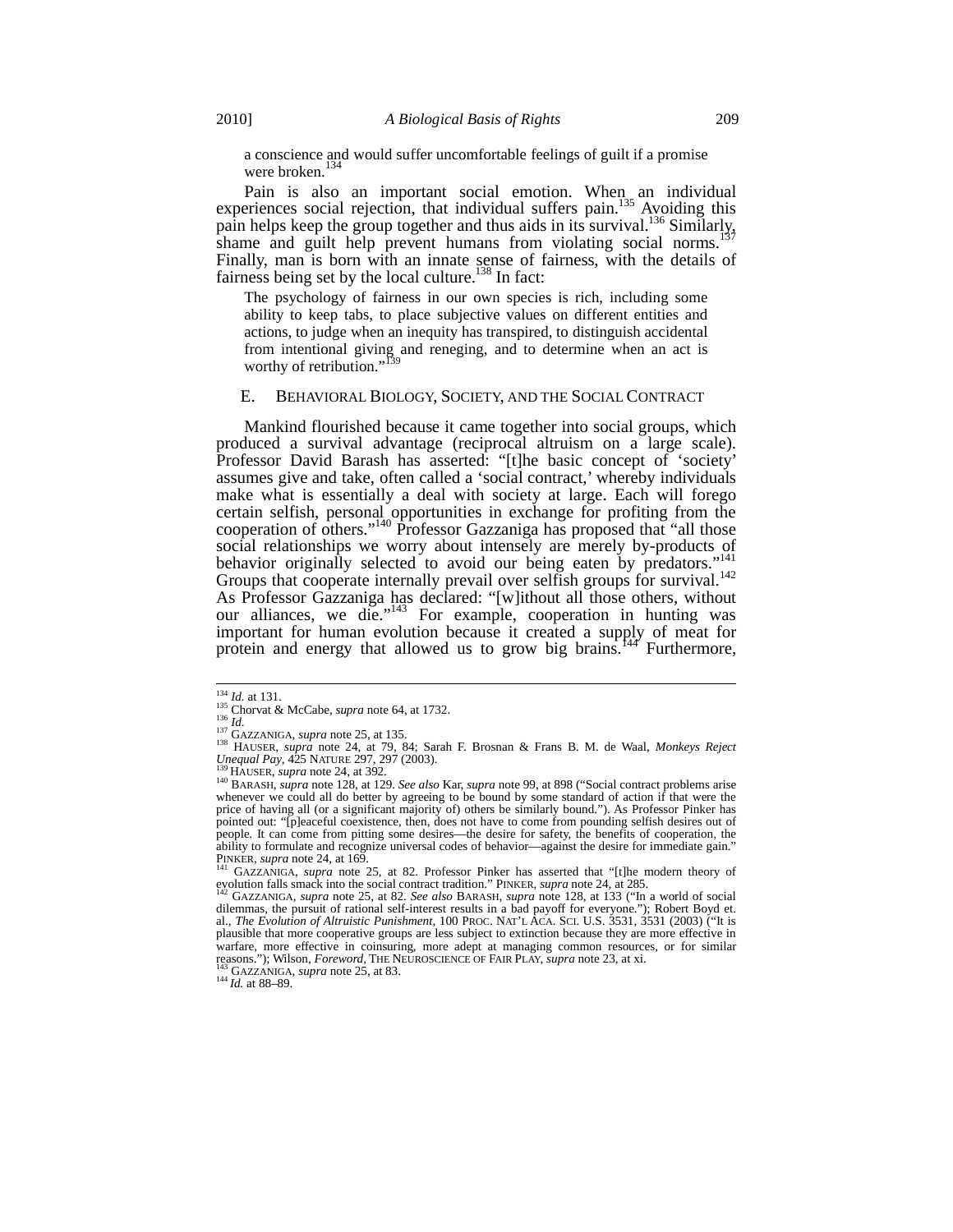Professor Hauser has observed: "[w]hat has allowed us to live in large groups of unrelated individuals that often come and go is an evolved faculty of the mind that generates universal and unconscious judgments concerning justice and harm."<sup>145</sup>

Man can live in large groups because humans are innately able "to monitor social behavior in large groups so that we may access the value of cooperation, the risk of noncooperation, and so on."<sup>146</sup> Under the social contract, most "people don't mind paying 'their fair share,' once they are convinced that (1) it is in fact fair; and (2) others are doing the same." $147$ On the other hand, people stop cooperating when others are cheating.<sup>148</sup> Cheating violates and undermines the social contract.

Societies must, therefore, be able to control cheaters (free riders) and prevent excessive status-seeking. Punishment is the glue that holds societies together; without punishment, society would fall apart.<sup>149</sup> Animals expend energy (use resources) to reduce or avoid punishment.<sup>150</sup> When individuals are punished, "the individuals in the group benefit because they are less likely to be subject to violence, theft, or cheating,"<sup>151</sup> thus increasing their chances of surviving and reproducing. For example, gossip, which affects reputation, may have evolved as an early way to restrain cheaters.152 Similarly, as Professor Haidt has averred: "the combination of language and a full theory of mind made it possible for large groups of nonkin to reap the benefits of cooperation by monitoring each other's behavior (with gossip), shunning or punishing cheaters, and rewarding team players."

<sup>&</sup>lt;sup>145</sup> HAUSER, *supra* note 24, at 60. See also Kar, *supra* note 99, at 891.

<sup>146</sup> GAZZANIGA, *supra* note 25, at 80; HAUSER, *supra* note 24, at 274 ("[I]t is likely that evolution equipped us with a specialized ability to work through the cost-benefit analysis of a social contract."); PINKER, *supra* note 24, at 285 (declaring that "the logic of social contracts may have propelled the evolution of the mental faculties that keep us in these groups.").<br><sup>147</sup> BARASH, *supra* note 128, at 137.

<sup>148</sup> *Id.* at 152; Ben Seymour et. al., *The Neurobiology of Punishment*, 8 NATURE REVIEWS NEUROSCI. 300 (2007) ("In humans, however, punishment also appears to adopt an important role in promoting and preserving cooperation."). *See generally* Janice Nadler, *Flouting the Law*, 83 TEX. L. REV. 1399 (2005) ("When a person evaluates particular legal rules, decisions, or practices as unjust, the diminished supra note 24, at  $\overline{261}$  (noted that individuals differ genetically in their selfish tendencies).<br><sup>149</sup> GAZZANIGA, *supra* note 25, at 129 ("If cheaters take over, reciprocity crumbles."); HAUSER, *supra* 

note 24, at 77, 99, 390, 403–08 ("If the payoffs to defection are higher than the payoffs to cooperation, individuals defect." *Id.* at 77.); BARASH, *supra* note 128, at 136 ("The best—perhaps the only—solution is for external constraints to force individuals to cooperate, because otherwise they won't."); Boyd et. al., *supra* note 142, at 3533 ("[A]dding punishment sustains substantial amounts of cooperation in much larger groups."). *See generally* Özgür Gürerk et. al., *The Competitive Advantage of Sanctioning Institutions*, 312 SCIENCE 108 ("Profound empirical evidence shows that the possibility of sanctioning norm violators stabilizes human cooperation at a high level, whereas cooperation typically collapses in the absence of sanctioning possibilities."); Haidt, *Emotional Dog*, *supra* note 58, at 826 (only man has "widespread third-party norm enforcement"). Similarly, Justice Holmes stated: "If you want to know the law and nothing else, you must look at it as a bad man, who cares only for the material consequences which such knowledge enables him to predict, not as a good one, who finds his reasons for conduct, whether inside the law or outside it, in the vaguer sanctions of conscience." Oliver Wendell Holmes, Jr., The Path of the Law, 10 HARV. L. REV. 457, 459 (1897).

<sup>&</sup>lt;sup>151</sup> Seymour, *supra* note 148, at 300.<br><sup>151</sup> Robinson et. al., *supra* note 26, at 1650.<br><sup>152</sup> GAZZANIGA, *supra* note 25, at 94–97. *See also* BARASH, *supra* note 128, at 153 ("Also, don't overlook the role of social punishment, administered by other 'players' who stand to lose if someone in their group is stingy or a shirker."); HAUSER, *supra* note 24, at 81. <sup>153</sup> Haidt, *Emotional Dog*, *supra* note 58, at 826.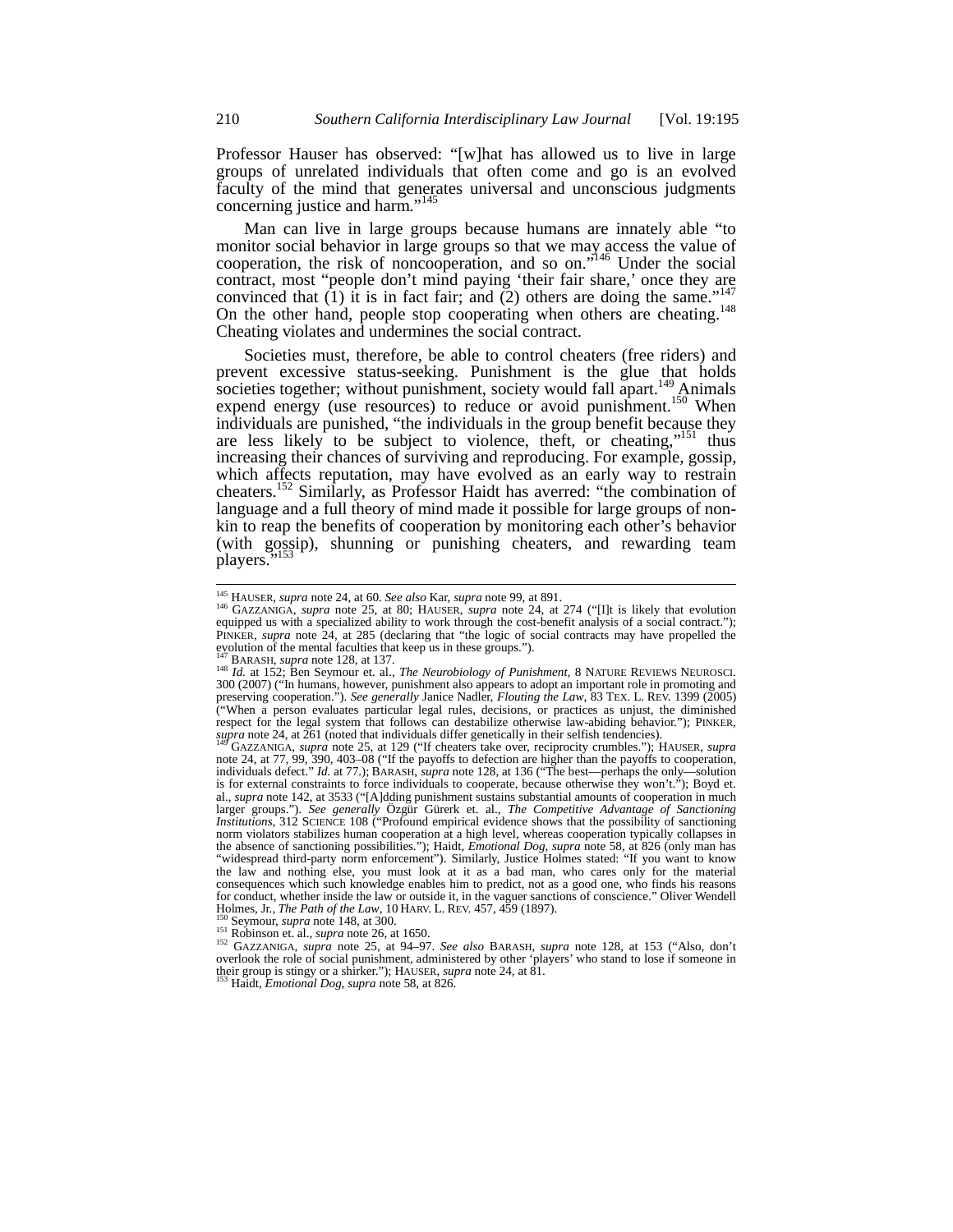Behavioral biologists believe that the human brain has a special module to detect social cheaters.<sup>154</sup> For example, facial expressions and voice tone can often reveal a cheater because of the effect of the underlying emotions.<sup>155</sup> Similarly, humans' shared emotions, which are triggered when cheating occurs, motivates societies to punish cheaters.<sup>156</sup> People even punish cheaters when it is costly to themselves (altruistic punishment) because punishing cheaters promotes cooperation and is a fitness indicator for sexual selection.157 Further, it might be immoral *not* to punish cheaters, and the cost of punishment is reduced when undertaken by a group.<sup>158</sup> Moreover, because culture is learned through observation and is passed from generation to generation, punishment becomes a behavioral-cultural norm, thus allowing "the outcome of punishment to be learned without personal transgression."159 In addition, punishment and other law help to create trust within the group.<sup>160</sup> In sum, law and punishment help maintain reciprocal altruism within a group when the opportunity for personal interaction is impossible because of the group's size.<sup>1</sup>

## F. HUMAN NATURE, "OUGHT," AND RIGHTS

Behavioral biologists do not believe that what is natural is necessarily good or that nature creates "musts."<sup>162</sup> What was adaptive on the savanna may no longer be proper today.<sup>163</sup> Obviously, violence was part of our evolutionary past, but this is not a human behavioral trait that we want to encourage in our modern world. In addition, "[t]he proper evolutionary use of a domain may be quite different from its current use."<sup>164</sup> Consequently, as Professor Edward Wilson has noted, our innate characteristics "have to be played like a musical instrument, with some parts stressed to produce results of great beauty and pleasure (by terms of the human limbic system) and other parts sublimated and averted."165 Therefore, "[t]he step from *is* to *ought* requires a special justification."166 For instance, "if there is a kind of 'natural' tendency for male domination, but we find it morally obligatory

<sup>154</sup> BARASH, *supra* note 128, at 267; GAZZANIGA, *supra* note 25, at 99; HAUSER, *supra* note 24, at 272, 276; Cosmides & Tooby, *supra* note 24, at 205–06. "[T]hat cheater detection device develops at an early age, operates regardless of experience and familiarity, and detects cheating but not *unintentional* violations." GAZZANIGA, *supra* note 25, at 100.

violations." GAZZANIGA, *supra* note 25, at 100.<br><sup>155</sup> GAZZANIGA, *supra* note 25, at 103. *See also* BARASH, *supra* note 128, at 105, 180.<br><sup>156</sup> Kar, *supra* note 99, at 914.<br><sup>157</sup> GAZZANIGA, *supra* note 25, at 82; Sey leading to a positive end. Graefrath, *supra* note 17, at 374. "The existence of inborn talents . . . does not

call for Social Darwinism." PINKER, *supra* note 24, at 150.<br><sup>163</sup> HAUSER, *supra* note 24, at 417.<br><sup>164</sup> GAZZANIGA, *supra* note 25, at 254. *See also* PINKER, *supra* note 24, at 219.<br><sup>165</sup> Edward O. Wilson, Comparative OF HUMAN NATURE 67 (1991); Douglas A. Terry, *Don't Forget About Reciprocal Altruism: Critical Review of the Evolutionary Jurisprudence Movement*, 34 CONN. L. REV. 477, 502–03 (2002) ("[T]he function of law is to both condone and prohibit the manifestations of certain biological tendencies given to humans by natural selection.").

<sup>166</sup> Graefrath, *supra* note 17, at 370. *See also* PINKER, *supra* note 24, at 164.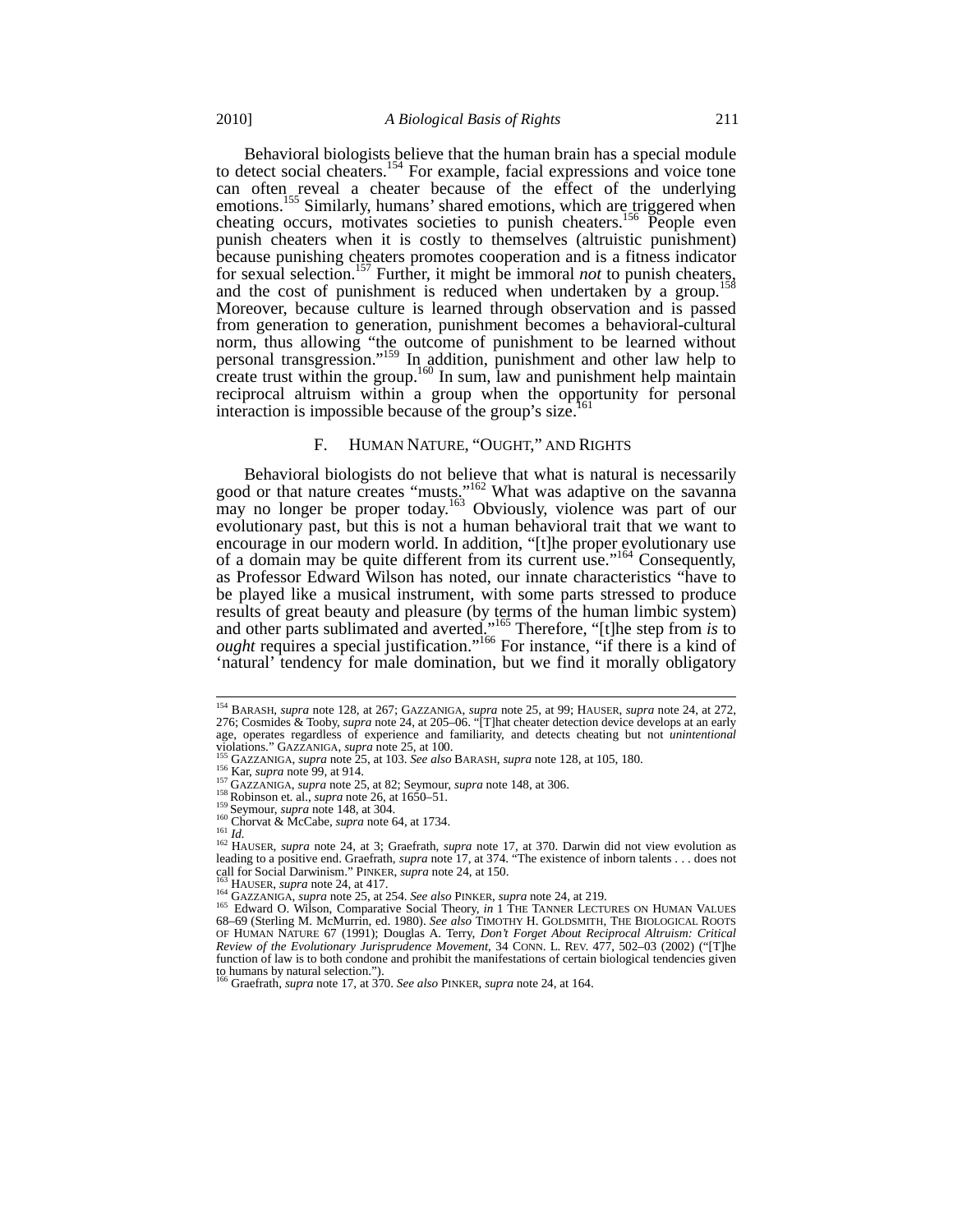that females have the same moral status as males, biological knowledge can help us determine what the most promising course of action will be to counter the 'natural' tendency that we cannot justify."<sup>167</sup> On the other hand, "[n]ature may . . . limit what is morally possible, and suggest ways in which humans . . . are motivated into action.<sup>5,168</sup>

One reason to base a theory of rights on biology is that it is easier to adopt a positive natural trait than to repress it since it is part of the human behavioral system.<sup>169</sup> As Professor Ian McEwan has noted, "[i]f there are human universals that transcend culture, then it follows that they do not change, or they do not change easily."<sup>170</sup> Similarly, as philosopher Michael Oakeshott declared, "[t]o try to do something which is inherently impossible is always a corrupting enterprise."171 More specifically, "[s]hared institutions of justice are not easily altered, regardless of their source."<sup>172</sup> Therefore, it would be easier and more efficient to enforce positive human traits, than to repress them. This is especially true with rights because, as noted above, a moral system is built into our brains.

Equally important, normative statements about rights should be predicated on facts; "ought" needs to be grounded in "is." As Professors Haidt and Fredrik Bjorklund have declared: "If moral facts are anthropocentric facts, then it follows that normative ethics cannot be done in a vacuum, applicable to any rational creature anywhere in the universe." $173$  Furthermore, "[w]hen not properly grounded, entire schools of metaethics can be invalidated by empirical studies...."<sup>174</sup> Theories about rights should not contradict scientific facts, but rather be grounded in science. The theory of rights proposed in this paper is grounded in science.

### III. BIOLOGICAL BASIS OF RIGHTS

## A. INTRODUCTION

It is the thesis of this paper that a universal system of basic rights is hardwired into our brains (a universal grammar of rights), just like morality is hardwired into our brains. In fact, rights relate to our innate ability to tell

<sup>167</sup> HAUSER, *supra* note 24, at 3; Graefrath, *supra* note 17, at 370. *See also* PINKER, *supra* note 24, at 299 ("Because social conventions are not adopted to human nature alone, a respect for human nature does not require preserving all of them.").<br><sup>168</sup> HAUSER, *supra* note 24, at 4.

<sup>168</sup> HAUSER, *supra* note 24, at 4. <sup>169</sup> Neel P. Parekh, *Note: When Nice Guys Finish First: The Evolution of Cooperation, the Study of Law and the Ordering of Legal Regimes*, 37 U. MICH. J. L. REFORM 909, 942–43 (2004) ("Legal rules that ignore human realities will prove inefficient." Further adding that evolutionary analysis "directs that where appropriate, a default rule should conform to instinctive behavior and reduce private and social costs."). *See also* Jones & Goldsmith, *supra* note 102 at 413 ("We can consider the law effective when it gets its job done, and efficient when it does so with minimum waste."). <sup>170</sup> McEwan, *supra* note 54, at 12. *See also* E. O. Wilson, *Foreword from the Scientific Side*, *supra* note

<sup>111,</sup> at ix ("Our cultures and values seem highly variable to us but in fact are very specialized and very epigaeic and diurnal mammalian.").<br><sup>171</sup> Quoted in PINKER, *supra* note 24, at 290.

<sup>&</sup>lt;sup>172</sup> Robinson et. al., *supra* note 26, at 1687–88. Adding that "[i]t is unlikely that the shared intuition that serious wrongdoing should be punished can be changed through social engineering, at least not through methods short of the kind of coercive indoctrination that liberal democracies find unacceptable." <sup>173</sup> Haidt & Bjorklund, *supra* note 19, at 214. <sup>174</sup> *Id.* at 215.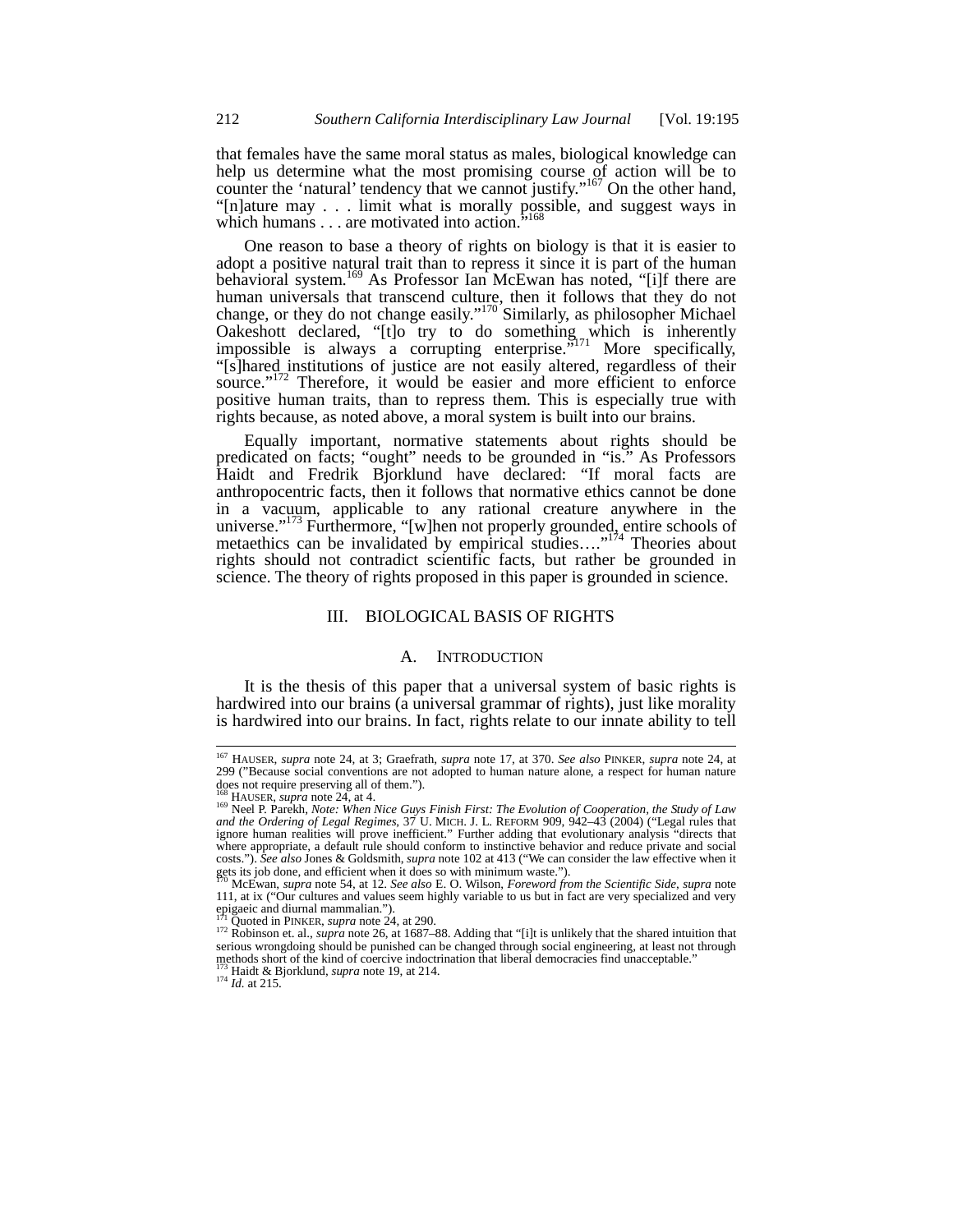right from wrong. Like morality,  $175$  our hardwired rights are general principles with the details of these rights being specified by particular cultures. In other words, we have an innate toolkit for building a system of rights.<sup>176</sup> Among these rights are (1) property rights; (2) a right to basic fairness; (3) liberty rights; and (4) a right to be treated equally.<sup>177</sup> These innate rights are not a minimum, but rather a foundation.

Behavioral biology demonstrates the need for rights. First, behavioral biologists have established that humans are sentient, autonomous beings who have a moral sense.<sup>178</sup> As Professor Haidt has stated, "Thomas Jefferson's declaration that certain truths are 'self-evident' is an example of ethical intuitionism."<sup>179</sup> Despite the traditional (and now totally discredited) social science theory of man as culturally constructed, the human mind is not a blank slate that allows for easy social engineering—human nature cannot be rewritten.<sup>180</sup> Rather, all humans are defined by the inner workings of their minds, and they share a similar genetic makeup. In addition, as Kant believed, human beings are morally special because they have the capacity for rational choice and the freedom of rational beings should be respected.<sup>181</sup> For example, psychology experiments, such as the trolley problem discussed above, have shown that "it is permissible to cause harm as a by-product of achieving a greater good, but it is impermissible to use harm as a means to a greater good."182 Finally, autonomy helps the individual survive.<sup>183</sup>

Second, rights help hold the social contract together. Social contracts involve "commitment" problems which are "any dynamic, strategic problem in which an individual can obtain more desirable or self-interested results by giving up certain options or by guaranteeing others—in short, by  $\frac{1}{2}$  making commitments.<sup>"184</sup> A person will not voluntarily give up her selfish interest (commit or remain committed) when that person is subject to the tyranny of a majority of which that person is not a part of. Similarly, part of our evolved nature is the freedom to leave our group and join another one to avoid coercion by dominants.<sup>185</sup> In other words, "[e]xit freedom had the

l

groups in which we evolved contained an important element of freedom–the freedom to enter into mutually beneficial social institutions, the freedom to decline to do so, and, as Rubin points out, the

<sup>&</sup>lt;sup>175</sup> HAUSER, *supra* note 24, at 47.<br><sup>176</sup> *Accord* HAUSER, *supra* note 24, at xvii.<br><sup>177</sup> I am not claiming that this is a definite list of basic rights. However, our current state of knowledge concerning behavioral biology suggests that these are the most important rights. 178 PINKER, *supra* note 24, at 425.<br><sup>178</sup> PINKER, *supra* note 24, at 425.<br><sup>179</sup> Haidt, *Emotional Dog*, *supra* note 58, at 814.<br><sup>180</sup> RUBIN, *supra* note 46, at ix ("The notion that humans are born as blank slates (*tab* 

Locke's Latin phrase) is no longer intellectually respectable among serious people."). *Accord* Jim Chen, *Law as a Species of Language Acquisition*, 73 WASH. L.J.1263, 1272 ("[W]e stand on the brink of a century whose principal intellectual project may consist of overthrowing the Standard Social Science Model. . ."). *See generally* PINKER, *supra* note 24. Rubin has noted that false views of human nature have led to great suffering, such as the reign of communism. RUBIN, *supra* note 46, at 2.<br><sup>181</sup> MURPHY & COLEMAN, *supra* note 3, at 77–79.<br><sup>182</sup> HAUSER, *supra* note 24, at 33, 120.<br><sup>183</sup> Lauren K. Hall, *The Liberated B* 

http://www.allacademic.com//meta/p\_mla\_apa\_research\_citation/1/3/8/9/0/pages138908/p138908- 1.php at  $*13$ .

<sup>184</sup> Kar, *supra* note 99, at 898. *See also* Hoffman, *supra* note 109, at 1670 ("living in groups requires rather sophisticated mechanisms to regulate relationships between members."). <sup>185</sup> RUBIN, supra note 46, at 97–98 (2002). *See also* Hoffman, *supra* note 109, at 1673 ("[T]he small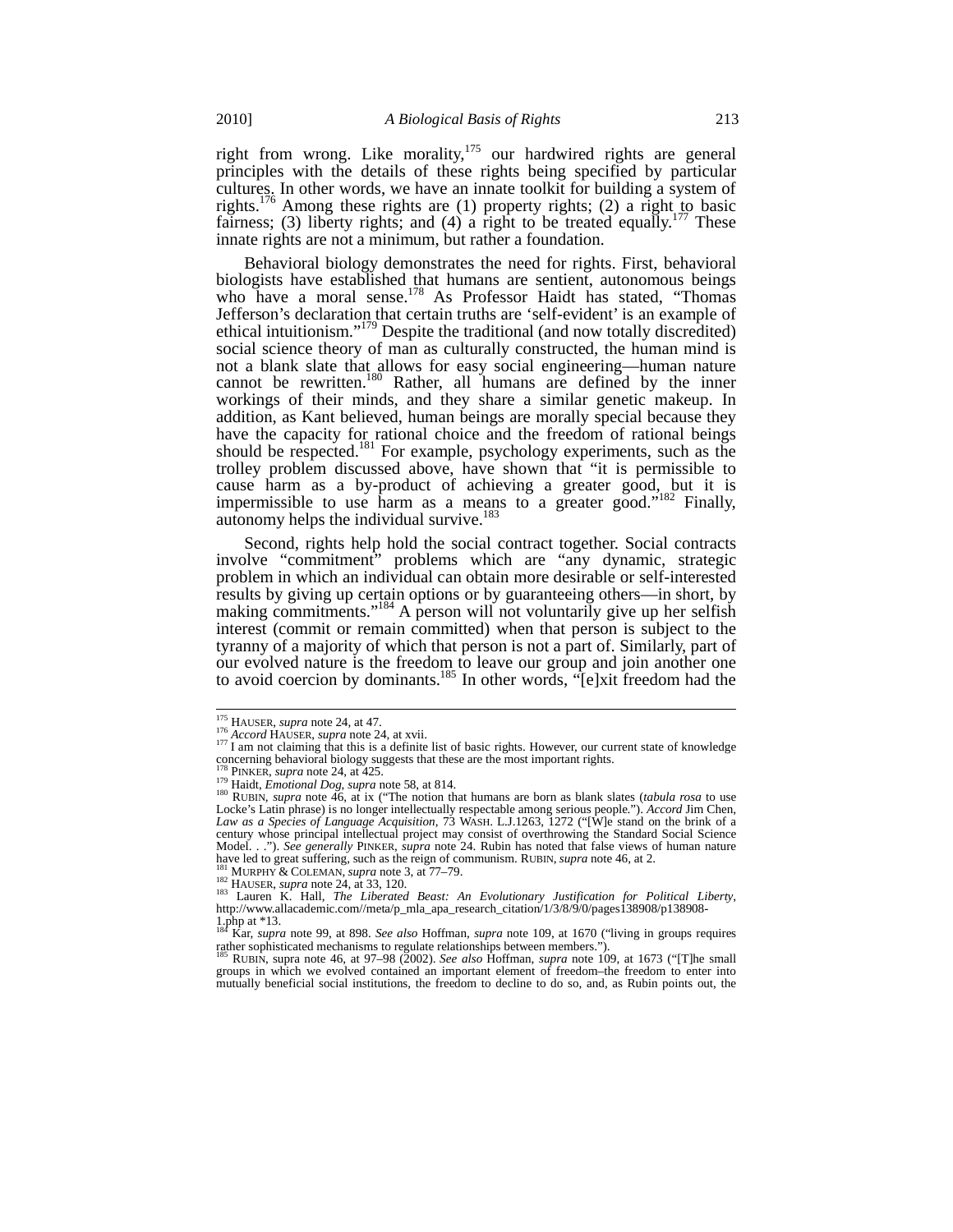effect of imposing constraints on dominant individuals in the group: if a few powerful individuals got too powerful, they risked loss of members, and thus some of the net advantage of living in groups. Likewise, even the majority in any group had to keep a keen eye on majoritarian excess."<sup>186</sup>

Rights help solve the commitment and exit problems by protecting individuals from the tyranny of a majority and creating trust.<sup>187</sup> While an individual will not always win what he or she wants in the political process, rights will protect that individual from overreaching by the majority. In other words, rights grant a minimum for each person under the social contract, which encourages that person to give up his or her selfish interest, to remain a member of that community, and to further both the individual's and community's ability to survive. As Judge Hoffman has declared:

The deepest social connections that bind us bind us only because, in the end, we are free to disregard them. They have become powerful precisely because they must have had enough long-term utility to overcome their short-term costs, and to keep us from exercising our freedom to exit the group.<sup>188</sup>

Of course, in order for rights to help hold the social contract together, society must punish those who violate others' rights.

A third reason for the existence of rights is to prevent violence and increase the chances for survival. Professor Barash has declared: "What isn't arbitrary is the underlying idea: the success of strategies that settles conflicts with a minimum of violence."<sup>189</sup> In other words, when rules settle disputes, no one is harmed and genes are passed on.

Another justification for rights is to compensate for flaws in human nature.<sup>190</sup> As Professor Pinker has written, "[i]n the Tragic Vision, humans are inherently limited in knowledge, wisdom, and virtue, and all social arrangements must acknowledge those limits."<sup>191</sup> Society must protect individuals from nepotism, selfishness, competition for social status, and power seeking. Hierarchy is part of human nature, and while it is necessary for a functioning society, rights must be protected within the hierarchy.<sup>192</sup> Individuals must be safeguarded from those who govern; otherwise, the social contract will break down. Similarly, humans need to be protected from group coercion. Finally, societies with a system of rights work better

freedom to leave the group and to join another."); THOMAS NAGEL, EQUALITY AND PARTIALITY 24 (1991). One might ask why more civilized societies have not had a strong system of rights. The answer is that a dictator can often limit exit freedom, Hoffman, *supra* note 109, at 1673, and that to exit, there must be somewhere to go.

<sup>186</sup> Hoffman, *supra* note 109, at 1673. <sup>187</sup> *See* Jeffrey Evans Stake, *The Property 'Instinct*,*'* 359 PHIL. TRANSACTIONS ROYAL SOC'Y LONDON 1763, 1766 (2004) ("[n]o strategy will be an [evolutionarily stable strategy] in situations where it would make permanent reproductive losers of one group.").<br><sup>188</sup> Hoffman, *supra* note 109, at 1673.

<sup>189</sup> BARASH, *supra* note 128, at 232.<br><sup>190</sup> *See PINKER, supra* note 24, at 128 ("The checks and balances of democratic institutions were explicitly designed to stalemate the often dangerous ambitions of imperfect humans.").

<sup>191</sup> *Id.* at 287. *See also* RUBIN, *supra* note 46, at 113 ("[I]ndividuals prefer to be dominants and reduce the freedom of others."

<sup>192</sup> Mark F. Grady & Michael T. McGuire, *The Nature of Constitutions*, 1 J. BIOMETRICS 227 (1999) (arguing that constitutions arise from subordinates' agreements with each other to prevent excessive appropriations by dominants.).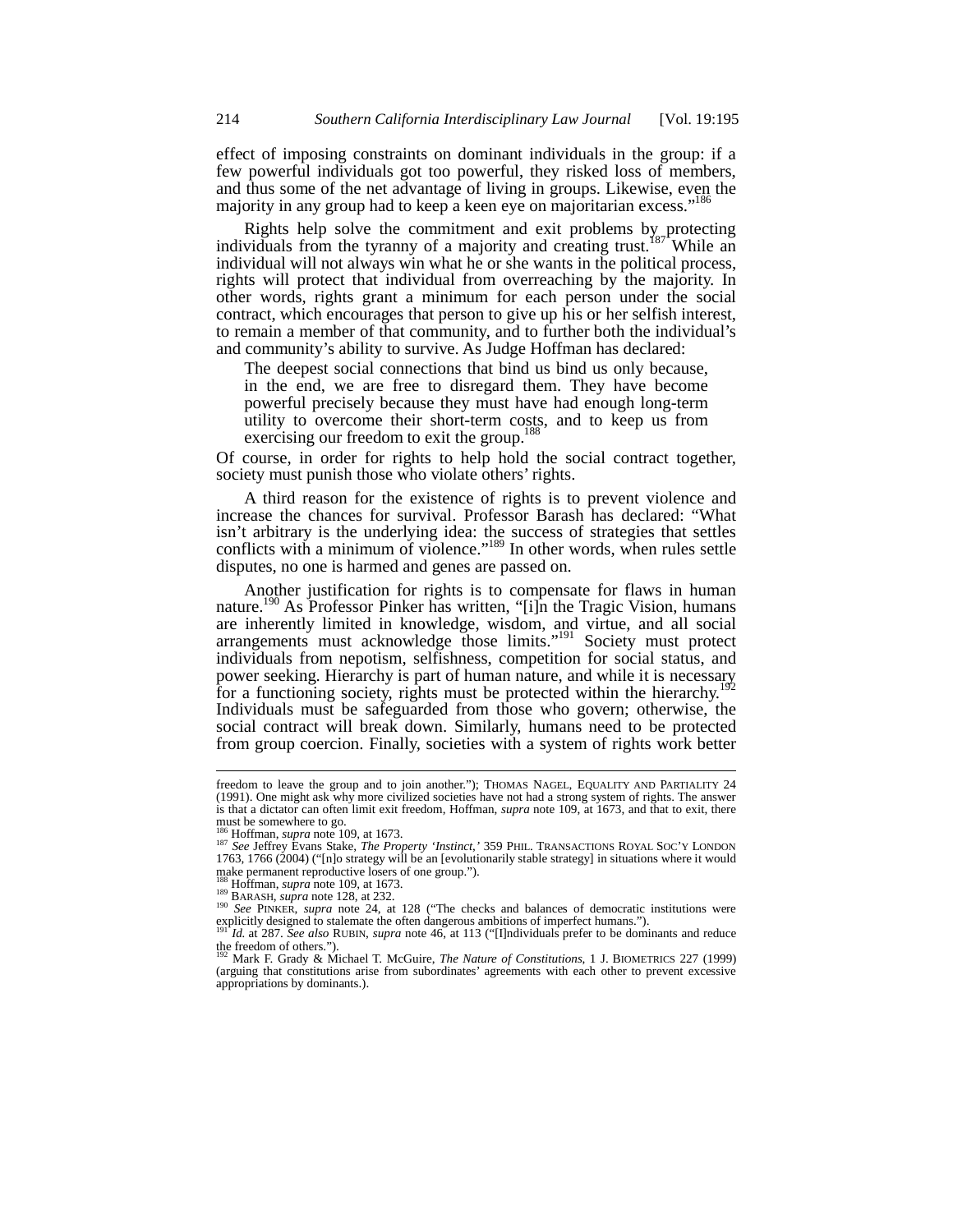and further the survival chances of their inhabitants. For example, "no functioning democracy with political rights has ever suffered a famine."<sup>193</sup>

While the above demonstrates justifications for rights, the question remains what their source is within human biology. As will be shown in detail below, rights come from the following sources: (1) the autonomy of human beings (liberty rights; a right to equal treatment); (2) reciprocal altruism, which is part of the social contract (rights are what an individual gets from entering into the social contract–property rights, fairness, etc.); (3) rights that arose as a solution to an evolutionary problem (certain property rights arose as a method to avoid harm and violence); and (4) our innate morality (most rights). Some rights have a combination of sources as their basis. In addition, our inner sense of morality helps define these rights, and these rights aided survival.

#### B. PROPERTY RIGHTS

Several scholars believe that property rights are hardwired into human brains, that there are "identifiable patterns in the resolutions of disputes over resources."<sup>194</sup> Professor Jeffrey Stake thinks that property rights evolved to avoid harm to individuals: "[r]ivals can reduce the costs of competition by adopting strategies for determining the outcome of fights without physical damage."<sup>195</sup> "Thus, a body is more likely to survive if the brain is equipped with rules of property incorporating evolutionary stable strategies ("ESS") for reducing the costs of allocating resources among competitors."<sup>196</sup> Other scholars give additional reasons for the development of property rights including that they involved territorial possession, $197$  that they developed as a method to control cheating,<sup>198</sup> that they evolved as an incentive to get people to work,<sup>199</sup> and that survival is based on the use of things.<sup>200</sup> This author believes that the last two reasons are particularly important; an individual should generally be able to keep the fruits of his labor because they are necessary for his survival. Finally, all these reasons contribute to the cohesiveness of the social contract by motivating cooperation and cutting down on free riders.

<sup>&</sup>lt;sup>193</sup> DERSHOWITZ, *supra* note 8, at 163.

<sup>193</sup> DERSHOWITZ, *supra* note 8, at 163. <sup>194</sup> Stake, *supra* note 187, at 1763. *See also* Herbert Gintis, *The Evolution of Private Property*, 64 J. ECON. BEHAV. & ORG. 1, 15 (2007); McGinnis, *supra* note 37, at 222 ("[P]roperty is a phenomenon that exists apart from any organized government."); Thomas W. Merrill & Henry E. Smith, *Law and Morality: Property Law: The Morality of Property*, 48 WM. & MARY L. REV. 1849, 1894 (2007) ("These points establish, we believe, that property rights must be moral rights if they are to exist at all, and that the moral right to property is not qualitatively different from those moral rights we describe as human or civil rights."). Professor Pipes has noted that there has never been a society so primitive as to not have some form of ownership. RICHARD PIPES, PROPERTY & FREEDOM 76 (1999). He has added that the idealized notion of primitive communism has no basis in fact. *Id.* at 117.

<sup>&</sup>lt;sup>195</sup> Stake, *supra* note 187, at 1763. *See also* Gintis, *supra* note 194, at 3.<br><sup>196</sup> Stake, *supra* note 187, at 1763. *See also* Merrill & Smith, *supra* note 194, at 1858 ("This 'possession' or 'bourgeois' convention is an evolutionarily stable strategy."). <sup>197</sup> Gintis, *supra* note 194, at 2 ("[P]reinstitutional 'natural' private property has been observed in many

species, in the form of the recognition of territorial possession.").  $\frac{198}{108}$  HAUSER, *supra* note 24, at 80.

<sup>199</sup> PINKER, *supra* note 24, at 290.<br><sup>200</sup> Hoffman, *supra* note 109, at 1675, n.3.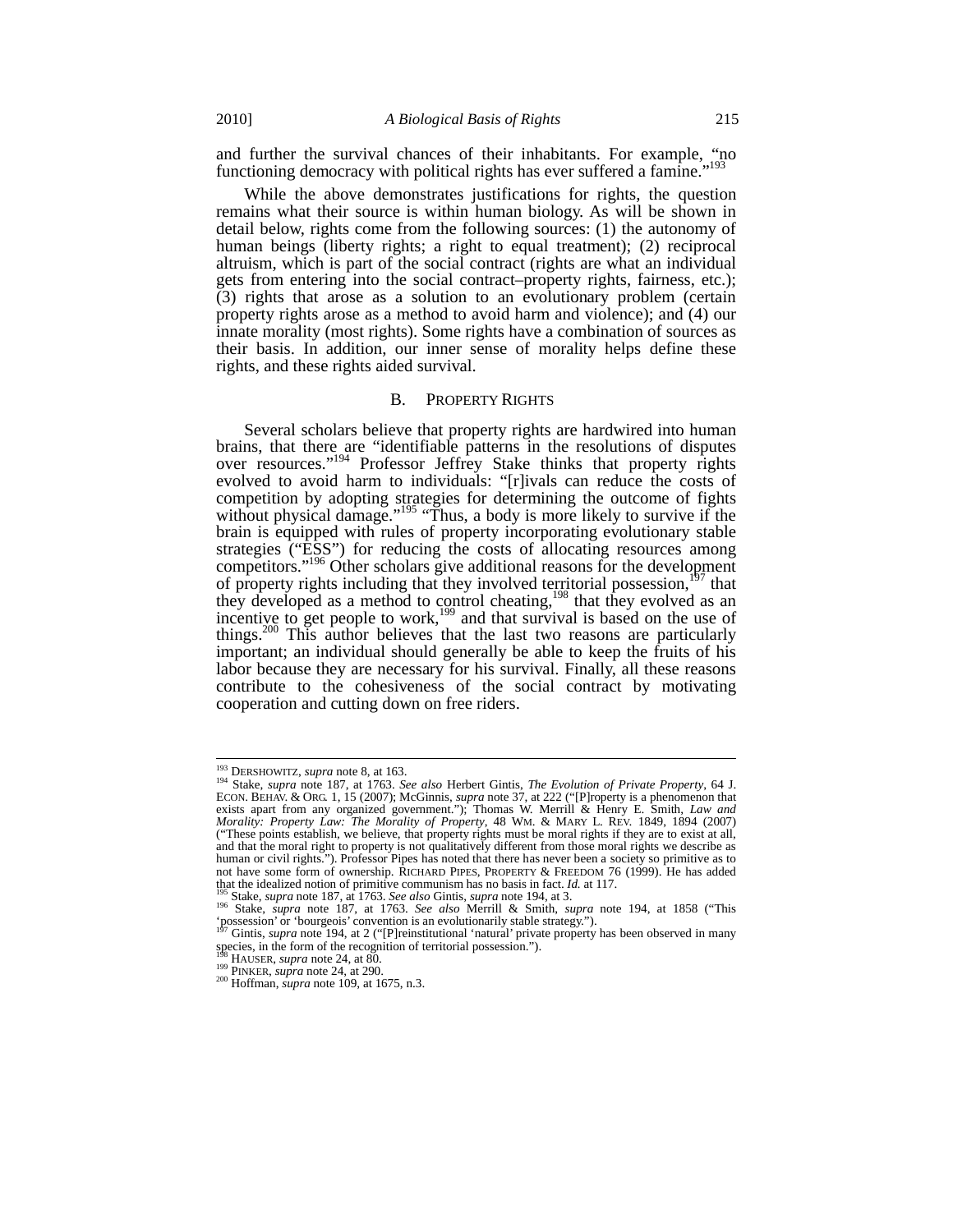Professor Stake proposes that "humans might be programmed with three rules for initially allocating rights in a thing: to the first person to touch the thing, or to the older contestant, or to the dominant member of the group.  $\frac{5,201}{1}$  Particular cultures would then determine the details of these rules.<sup>202</sup> For example, a "first-in-time convention" (possession) might have developed because humans fight harder for something they already possess, which means that deferring to the person who was first in time can avoid harmful violence for both parties.<sup>203</sup> Part of this convention would be rules for determining who is first in time, for example, a person who first controls a wild animal has title to it.<sup>204</sup> Thus, "[t]he result is that most of us descended from beings who could correctly determine who was first in time according to the convention."<sup>205</sup>

Our mirror neurons and the related ability to form triadic mental representations of mental states were involved in the development of property rules. Professor Stake has written:

[W]e may be programmed to recognize when we have a certain proximate relationship to a physical object and, by mirroring, to recognize when others have a similar relationship to an object. Our brains may then determine 'ownership' by combining that relational data with information about previous relationships, such as information about who was first in time and what voluntary transfers have occurred.<sup>206</sup>

For example, through the above process one may recognize an individual possesses an object if they are grasping that object.

If property rules exist to help hold the social contract together, then society must protect individuals' property. Animal studies have suggested that group protection of individual property may have ancient roots.<sup>208</sup> Professors Thomas Merrill and Henry Smith have noted that property rights work because a significant majority of people recognize property as moral rights.209 These authors think that law, without morality, cannot create a system of property rights and that, if property rights are based on morality, they can be secured with minimal legal enforcement.<sup>210</sup> This accords with the present author's theory that much of our modern law is based on practices that developed on the savannah as survival advantages, and that modern law helps reinforce these evolutionary behaviors and makes them work in large groups.<sup>211</sup>

 $rac{201}{202}$ Stake, *supra* note 187, at 1764.

<sup>&</sup>lt;sup>200</sup> *Id.*<br>2014 *Id.* at 1765.<br><sup>204</sup> *Id.* at 1765.<br><sup>206</sup> *Id.* See also Merrill & Smith, supra note 194, at 1858 ("Rules making nearness and physical control the criteria for possession have a psychological basis, and the convention of respecting possession stems from people's mutual expectations that they will respect the right to control these things.").

<sup>&</sup>lt;sup>207</sup> Stake, *supra* note 187, at 1765.<br><sup>208</sup> *Id.* at 1767.<br><sup>209</sup> Merrill & Smith, *supra* note 194, at 1850.<br><sup>210</sup> *Id. See also* Gintis, *supra* note 194, at 2.<br><sup>211</sup> For example, this author believes modern contract l which developed during the EEA. A person would give up his selfish aims in order to cooperate with another person so that both parties would benefit, thus increasing both their chances for survival.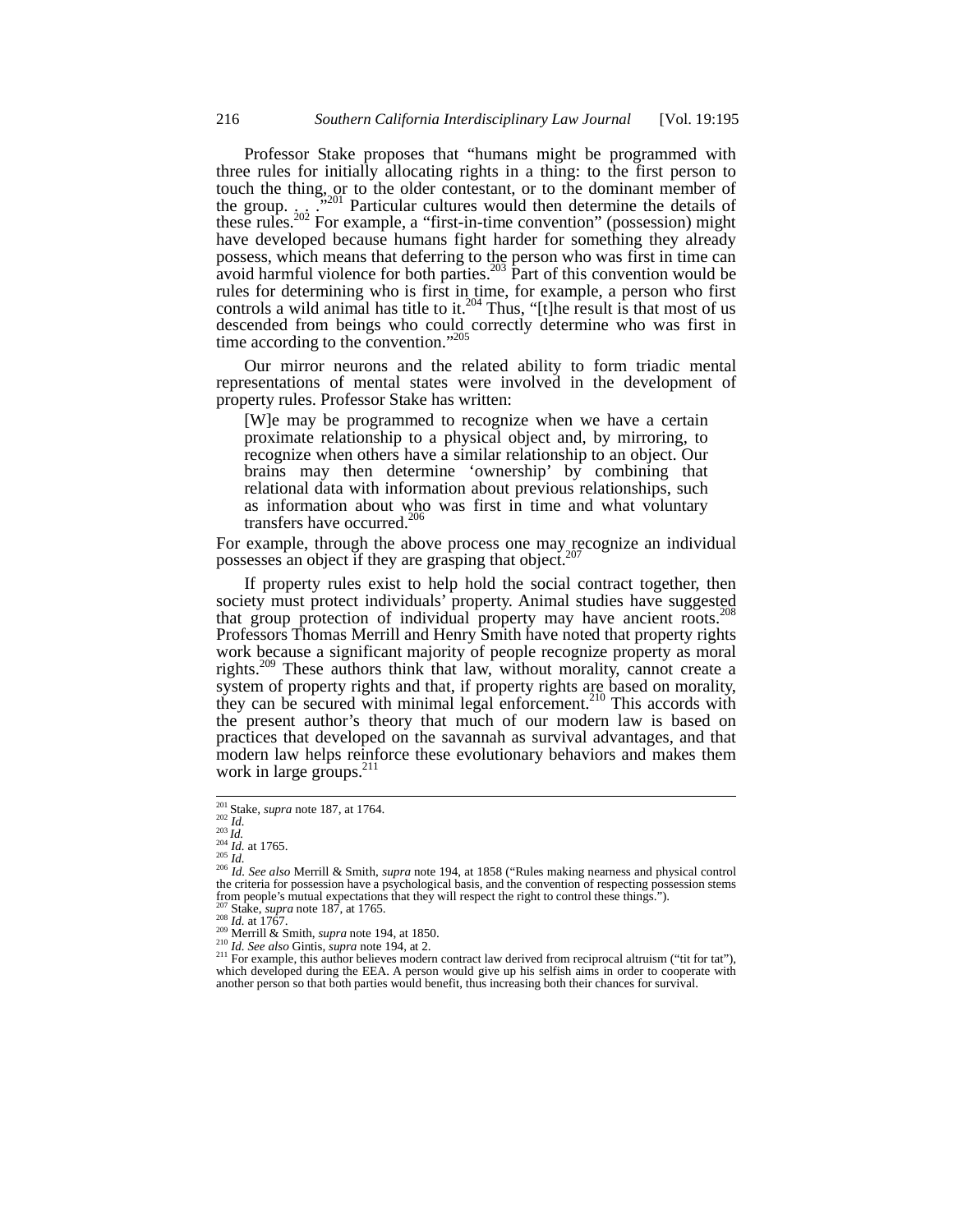In addition, property rights are not based on a utilitarian, cost-benefit analysis.<sup>212</sup> For example, the property right to prevent trespass to land is absolute; it does not depend on a cost-benefit analysis that the trespass would or would not be beneficial to society. $213$  Accordingly, economic development takings where the government takes property from an innocent party and awards it to another party who can make better use of it are not justified. While the new use might create a bigger pie and produce favorable externalities, such as better business in the neighborhood, such takings go against our basic instincts concerning the sanctity of property.<sup>214</sup> Eminent domain under such circumstances constitutes immoral coercion of innocent parties.<sup>215</sup> While the Supreme Court disagreed in *Kelo*,<sup>216</sup> the strong criticism against the holding of this case<sup>217</sup> supports the proposition that property is an instinctive, moral right. As Professors Merrill and Smith have declared: "Coercing innocent persons to give up their homes and farms in order to bestow favors on the select few, however, crosses the line of what most persons are prepared to countenance, consistent with popular perceptions of morality."<sup>218</sup>

Behavioral biology also supports intestate succession (and similarly inheritance by will). Intestate succession is a way of transferring property (resources for survival) to those who share a person's genes, thus furthering the survival of the individual's genes.<sup>219</sup> Since closer relatives, such as children and parents, share more of the donor's genes, intestate succession laws favor closer relatives rather than distant ones.<sup>220</sup> These laws also favor spouses, who are unrelated genetically to the donor, because favoring spouses increases a spouse's investment in his or her children.<sup>221</sup> Furthermore, "[e]volutionary pressure could have shaped brains to send property where it will be most efficiently deployed"—where it has a greater chance of furthering the donor's genes.<sup> $222$ </sup> For example, primogeniture may have arisen because "[u]nder primogeniture, a decedent's land passed to a

<sup>212</sup> Merrill & Smith, *supra* note 194, at 1851. They add that "we will argue that the forms of utilitarianism that undergird modern law and economics which assume a degree of plasticity of property and have underplayed the information and coordination problems present in core property situations are inconsistent with the nature of the rights in question." *Id.* at 1856–57.

Its *Id.* at 1871–74.<br><sup>214</sup> And, a stretched reading of the Constitution. The Takings Clause says public *use*, not public purpose.<br>215. CONST, amend. V.

U.S. CONST. amend. V.<br><sup>215</sup> Merrill & Smith, *supra* note 194, at 1882–84.<br><sup>216</sup> See Kelo v. City of New London, 545 U.S. 469 (2005).<br><sup>217</sup> See generally Janice Nadler & Shari Seidman Diamond, *Eminent Domain and the Psych* (2008). These authors have noted that the disapproval rating for *Kelo* was around 80–90%. *Id.* at 720. They added: "Our experiments suggest that subjective attachment to property looms far larger [than public purpose] in determining the perceived justice of a taking." *Id.* at 713.<br><sup>218</sup> Merrill & Smith, *supra* note 194,

utilitarianism, for example, does an admirable job of maximizing moral goods derived from the harm/care foundation. However, it often runs afoul of moral goods derived from the fairness/reciprocity foundation (e.g., rights), to say nothing of its violations of the ingroup/loyalty foundation (why treat outsiders equal to insiders?), the authority/respect foundation (it respects no tradition or authority that demands anti-utilitarian practices), and the purity/sanctity foundation (spiritual pollution is discounted as superstition)." Haidt & Bjorklund, *supra* note 19, at 215.

as superstition)." Haidt & Bjorklund, *supra* note 19, at 215. 219 Stake, *supra* note 187, at 1768. <sup>220</sup> *Id.* <sup>221</sup> *Id.* at 1772. <sup>222</sup> *Id.* at 1769–70.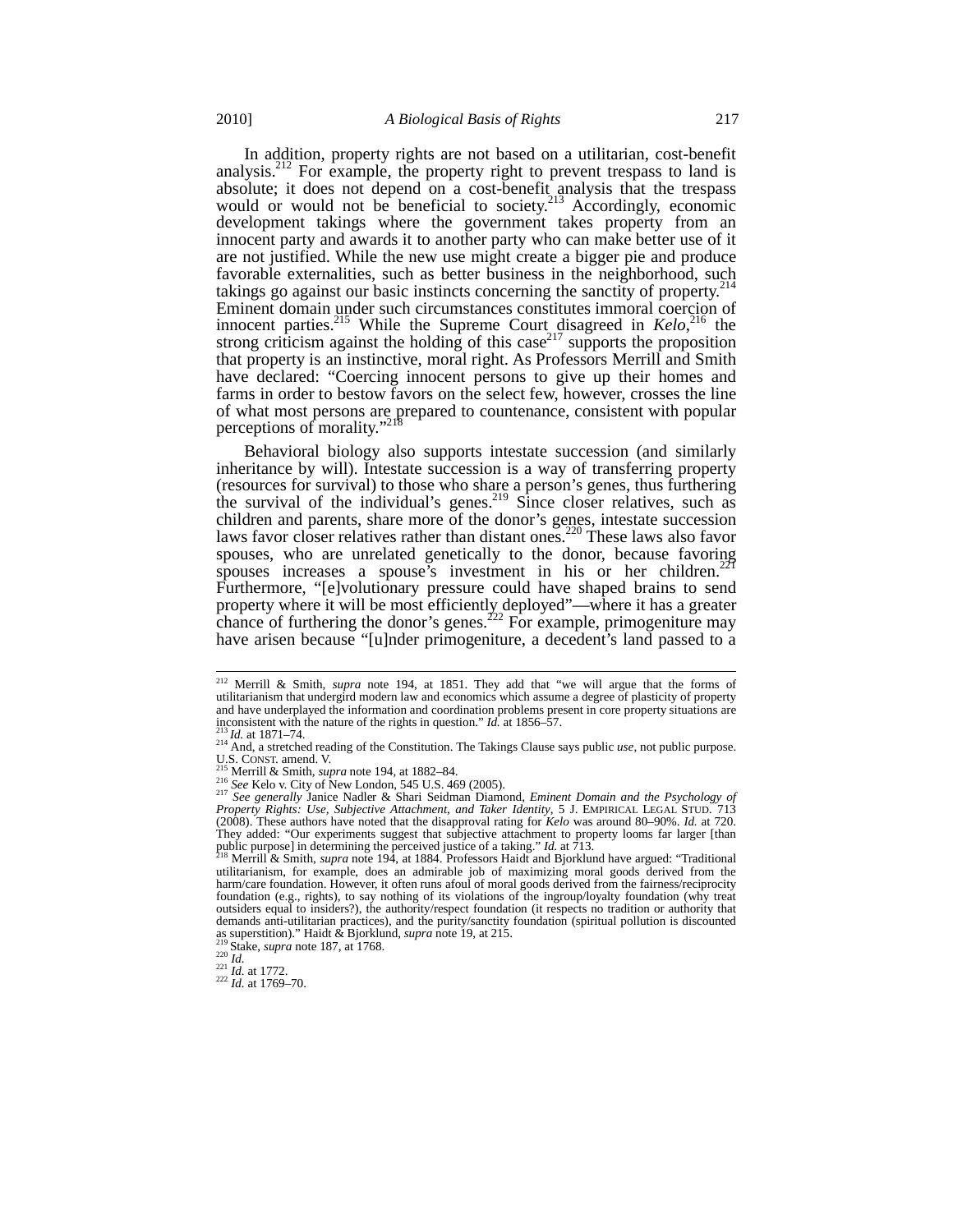single son, thereby maximizing that son's chances of becoming an alpha male and, hence, his reproductive opportunities."<sup>223</sup> Of course under different cultural conditions different rules will develop.

Society often limits a person's ability to leave property to one's relatives through inheritance taxes. Such taxes are often necessary for the good of the society—to support public projects. However, when a society takes too much of a person's property upon death, it negates human nature. Part of the incentive to work is to leave property to those who share one's genes. Studies have shown that the elderly do not consume all of their resources so that they can transfer those resources to their kin.<sup>224</sup> Taking too much of a person's property upon death destroys that incentive to work.

In sum, because property rights are a basic part of human evolution and morality, they have greater importance than many modern courts and writers have given them.<sup>225</sup> Not only are they hardwired into our brains, they are also tied into our personhood and autonomy.<sup>226</sup> Accordingly, they are equal to other basic rights, such as the right of liberty or the right of equal treatment. As Professor McGinnis has asserted: "[i]f property is natural to man, a government that ignores the interests of mankind in property and exchange does so at its own peril."<sup>227</sup>

#### C. A RIGHT TO FAIRNESS

Fairness is universal, and mankind's sense of fairness is based on the "Golden Rule" ("Do unto others as they would do unto you" and "Don't do unto others as you would not have them do to you").<sup>228</sup> Our sense of fairness derives from our theory of mind working through our mirror neurons that allows us to identify with others.<sup>229</sup> As mentioned in Part II, the parts of the mind that we use in doing an action are often the same parts that perceive that action when it involves others.<sup>230</sup> Professors Terrence Chorvat and Kevin McCabe have written that "[a] relatively simple version of a TOM [theory of mind] would be to assume that the other person will do what we would do in the same situation."231 Similarly, Professor Pinker has asserted: "No creature equipped with circuitry to understand that it is immoral for you to hurt me could discover anything but that it is immoral

<sup>223</sup> *Id.* <sup>224</sup> McGinnis, *supra* note 37, at 215. Alan Wolfe has noted that Americans disfavor inheritance taxes because this is a type of family-related altruism that people understand. Alan Wolfe, *The Moral Sense in Estate Tax Repeal*, N.Y. TIMES, July 24, 2000, at A19.<br> *Estate Tax Repeal*, N.Y. TIMES, July 24, 2000, at A19.

<sup>&</sup>lt;sup>225</sup> See infra notes 321–24 and accompanying text on the Framers' conception of property rights.<br><sup>226</sup> Merrill & Smith, *supra* note 194, at 1859.<br><sup>227</sup> McGinnis, *supra* note 37, at 222.<br><sup>228</sup> HAUSER, *supra* note 24, a equitable distribution of goods or outcomes." Golnaz Tabibnia & Matthew D. Lieberman, *Fairness and Cooperation are Rewarding: Evidence from Social Cognitive Neuroscience*, 1118 ANNUAL N.Y. ACAD. SCI. 90, 91 (2007).<br>
SCI. 90, 91 (2007).<br>
<sup>229</sup> As Professor Iacoboni has written, mirror neurons "show that we are not alone, but are biologically

wired and evolutionarily designed to be deeply interconnected with one another." IACOBONI, *supra* note 50, at 267. Philosopher Thomas Nagel recognized that "[a]ny social arrangement governing the relations among individuals, or between the individual and the collective, depends on a corresponding balance of forces within the self—its image in microcosm." NAGEL, *supra* note 185, at 4. <sup>230</sup> *See supra* notes 71–83 and accompanying text. <sup>231</sup> Chorvat & McCabe, *supra* note 64, at 1729.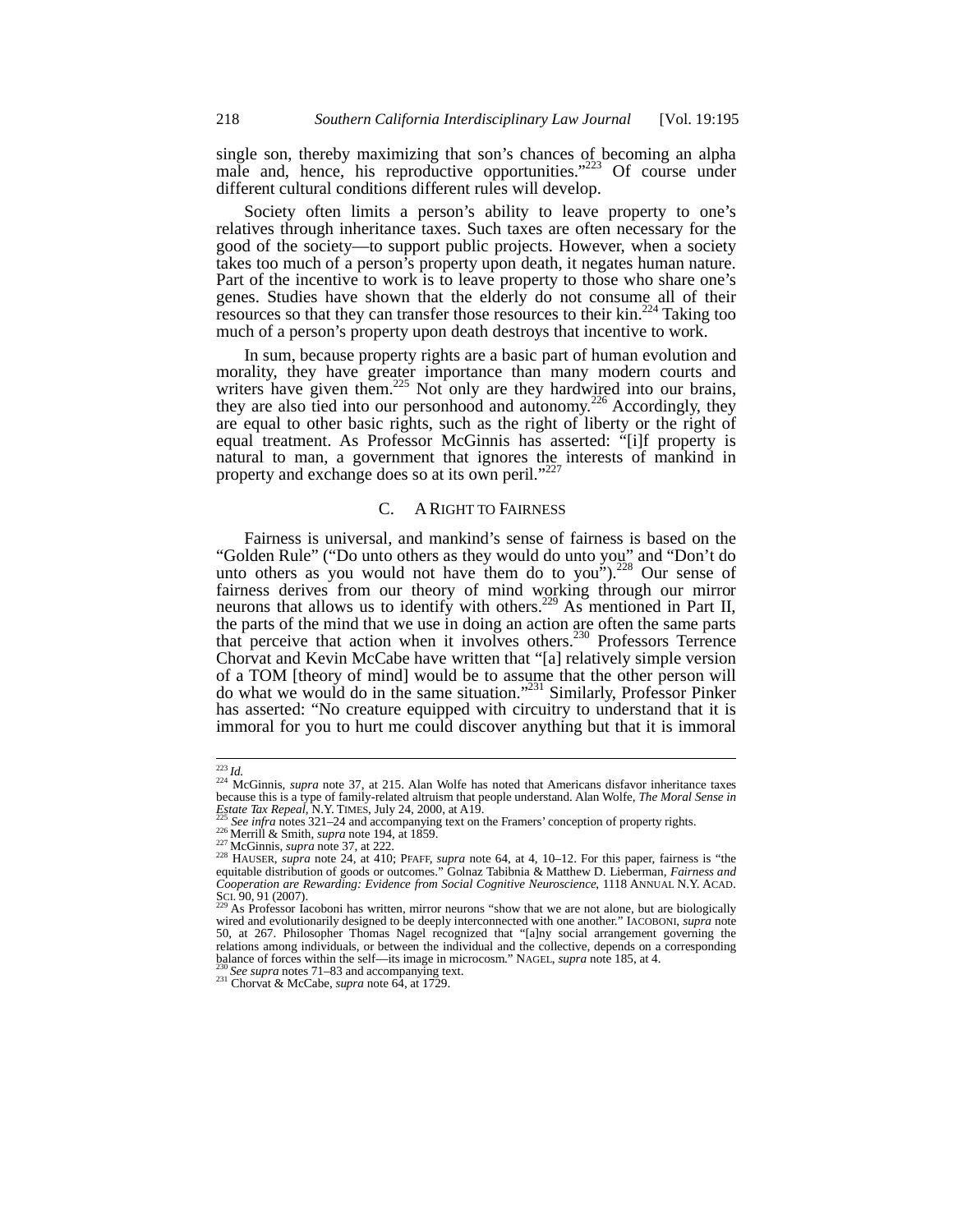for me to hurt you." $^{322}$  Like the other rights mentioned in this paper, our sense of fair play helped individuals and groups survive because it produced evolutionary advantages over those individuals and groups that lacked a sense of fairness.<sup>233</sup>

Humans innately sense when they are being treated fairly or unfairly by others.234 "People judge fairness . . . both on the distribution of gains and on the possible alternatives to a given outcome;<sup> $235$ </sup> "reciprocal exchanges" must be relatively equal  $\ldots$ .  $^{236}$  In other words, one derives the fairness of an outcome (e.g., property, money, goods) from a comparison of one's outcome/input ratio to the outcome/input ratio of another.<sup>237</sup> Individuals have positive emotions when they are treated fairly and strong negative emotions when they believe that they have been treated unfairly.<sup>238</sup> The most common reactions to unfairness are anger, protest, spite, and outrage.239 Similarly, "when a worker perceives that another with similar inputs receives greater rewards, that worker will reduce effort."<sup>240</sup> People are also sympathetic to those who have treated them fairly.<sup>241</sup>

In addition, reciprocal altruism is a part of our sense of fairness: "whenever people treat each other in a fair, sympathetic manner, they are exhibiting an essential understanding of the importance of reciprocity. $1242$ Cooperation is connected with reward-related neural activity,  $243 \text{ rad}$  it also depends on the other person's reputation.<sup>244</sup> Our sense of fair play probably first developed in sexual love and parental love and then spread to others in society.<sup>245</sup> In addition, our sense of fear, anxiety, and danger generally

<sup>&</sup>lt;sup>232</sup> PINKER, *supra* note 24, at 193.

<sup>232</sup> PINKER, *supra* note 24, at 193. <sup>233</sup> PFAFF, *supra* note 64, at 7; Timothy Ketel & Bryan Koenig, *Justice, Fairness, and Strategic Emotional Commitment*, *in* ADVANCES IN THE PSYCHOLOGY OF JUSTICE AND AFFECT 133, 133 (David

De Cremer ed., 2007). <sup>234</sup> *See generally* Tabibnia & Lieberman, *supra* note 228, at 94 ("Numerous behavioral and self-report studies using the ultimatum game have established that people dislike unfair treatment."). *See also* Brosnan & de Waal, supra note 138, at 297 ("During the evolution of cooperation it may have become critical for individuals to compare their own efforts and pay-offs with those of others."); John Richardson, *How Negotiators Choose Standards of Fairness: A Look at Empirical Evidence and Some* 

<sup>&</sup>lt;sup>235</sup> Brosnan & de Waal, *supra* note 138, at 299.<br><sup>236</sup> Hoffman, *supra* note 109, at 1671.<br><sup>237</sup> David De Cremer, *Justice and Affect: When Two Friends Meet*, *in* ADVANCES IN THE PSYCHOLOGY OF JUSTICE AND AFFECT 1, 3–4 (David De Cremer, ed. 2007). *See also* JAMES Q. WILSON, THE MORAL SENSE 70 (1993) ("[E]quity: People who are equal with respect to contributing should be equal with respect to outcomes."); Tabibnia & Lieberman, *supra* note 228, at 90.<br><sup>238</sup> Tabibnia & Lieberman, *supra* note 228, at 91.

Waal have demonstrated that monkeys have a sense of fairness. Brosnan & de Waal, *supra* note 138, at 297 ("Here, we demonstrate that a nonhuman primate, the brown capuchin monkey  $\dots$ , responds negatively to unequal reward distribution in exchanges with a human experimenter. Monkeys refused to participate if they witnessed a conspecific obtain a more attractive reward for equal effort, an effect amplified if the partner received such a reward without any effort at all.").<br><sup>239</sup> Richardson, *supra* note 234, at 418–422.<br><sup>240</sup> Id. at 418.

 $\frac{241}{241}$  Tabibnia & Lieberman, *supra* note 228, at 95 ("When viewing fair partners who appeared to be in pain, men and women both exhibited increased activity in insular and anterior cingulate regions, suggesting an empathetic response to pain."); Richardson, *supra* note 234, at 416.<br><sup>242</sup> PFAFF, *supra* note 64, at 118.<br><sup>243</sup> Tabibnia & Lieberman, *supra* note 228, at 95.<br><sup>243</sup> Tabibnia & Lieberman, *supra* note 228,

faces; and faces of defectors, particularly intentional defectors, were rated as less likeable than neutral faces." *Id.* at 97. <sup>245</sup> PFAFF, *supra* note 64, at 5, 81.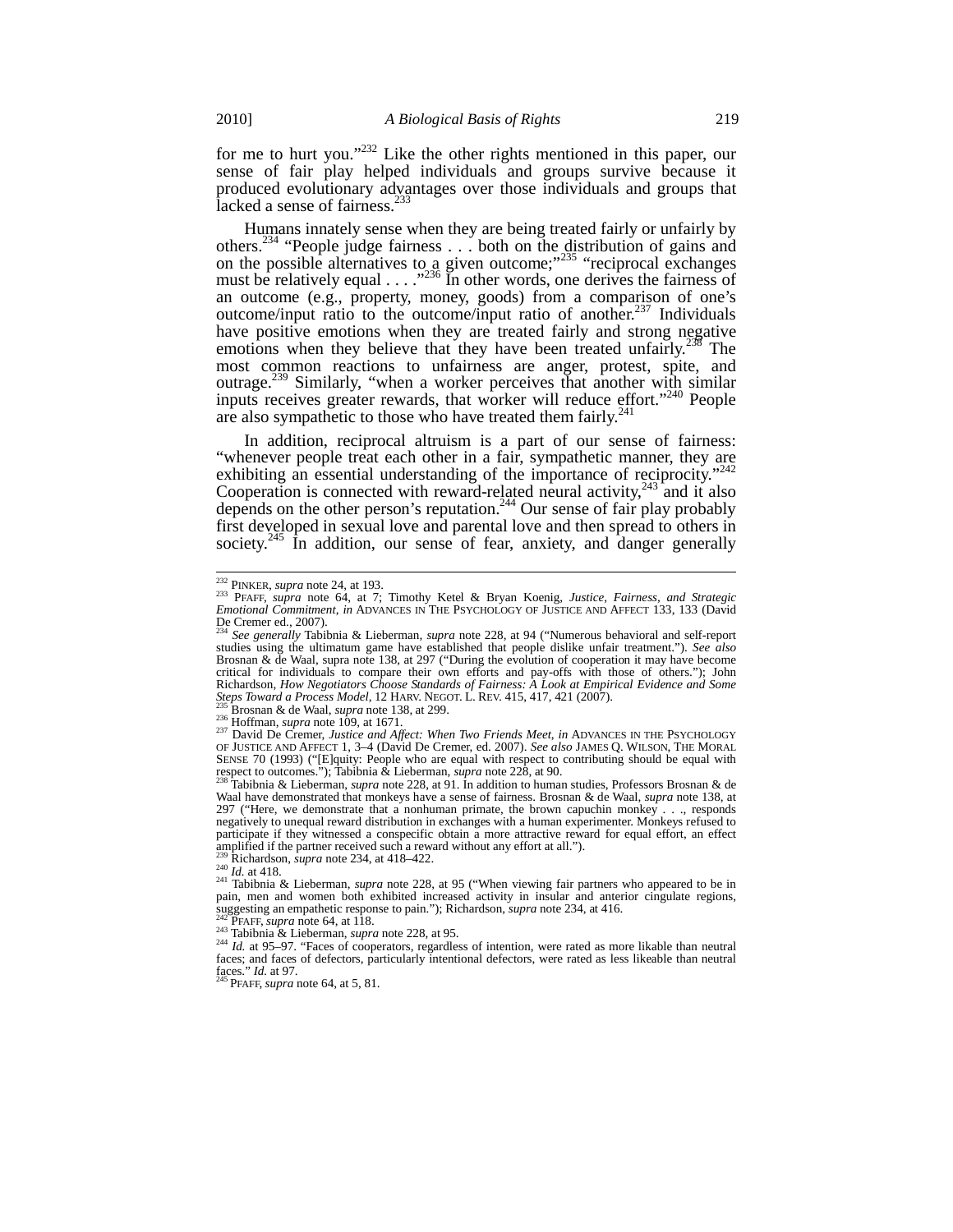keeps us from harming others.<sup>246</sup> Similarly, "[p]eople define their norms of fairness through social processes; groups of people create norms and work to enforce them."<sup>247</sup>

Evolutionary psychologists have used the "ultimatum game" to study fairness in humans.<sup>248</sup> The ultimatum game is a two player game in which A is given money to be divided between A and B in any portion A wants. If B accepts the offer, the players split the money, but if B rejects the offer, the players get nothing. One might expect that A would keep a very large portion (say 90%) for selfish reasons and B would accept a small portion (say 10%) because at least he would get something. However, A generally offers an average of 40%, and B usually rejects offers below 30%. This shows that "[h]umans have built-in regulators, evolved over aeons of intense social interaction, that tells us not to be unfair to each other, lest today's player A will become tomorrow's player B.<sup>"249</sup> In addition those who receive unfair offers (those in the position of B) will often reject those offers even if he loses something, too, due to B's sense of fairness and the desire to punish those who are unfair. $^{250}$ 

Our sense of fair play appears in brain activity that neuroscientists have detected and tracked.<sup>251</sup> For example, neuroscientists have observed that unfair offers activate areas of the brain connected with both cognition and emotions.<sup>252</sup> In addition, some neuroscientists believe that there is a Golden Rule hormone—oxytocin—which is produced in the hypothalamus and which may have evolved in connection with motherly love.<sup>253</sup> Oxytocin increases feelings of trust, both in being willing to trust and creating trust in others.<sup>2</sup>

Finally, studies have shown that when humans have strong moral convictions concerning a matter, they are more interested in substantive fairness than procedural fairness.<sup>255</sup> This occurs because "people's affective reactions [especially outrage] to outcomes color their judgments of fairness."256 Accordingly, "[p]rocedural information may do little to offset the feelings of incensed outrage in reaction to an outcome that threatens a moral mandate: instead, anger and outrage may lead people to paint the entire situation as unfair." $^{25}$ 

 $\overline{a}$ 

<sup>&</sup>lt;sup>246</sup> *Id.* at 22. "Fear can spur the Golden Rule circuitry into action, causing people to opt for ethical

choices in a variety of situations." *Id.* at 23.<br>
<sup>247</sup> Richardson, *supra* note 234, at 421.<br>
<sup>248</sup> E.g., Hoffman, *supra* note 109, at 1671.<br>
<sup>250</sup> *Id.*<br>
<sup>251</sup> PEAFF, *supra* note 64, at 7; RIZZOLATTI & SINIGAGLIA, *s* 

in males. *Id.* at 104. <sup>254</sup> *Id.* at 104–05. <sup>255</sup> Mullen & Skitka, *supra* note 61, at 629. <sup>256</sup> *Id.* at 631. <sup>257</sup> *Id.*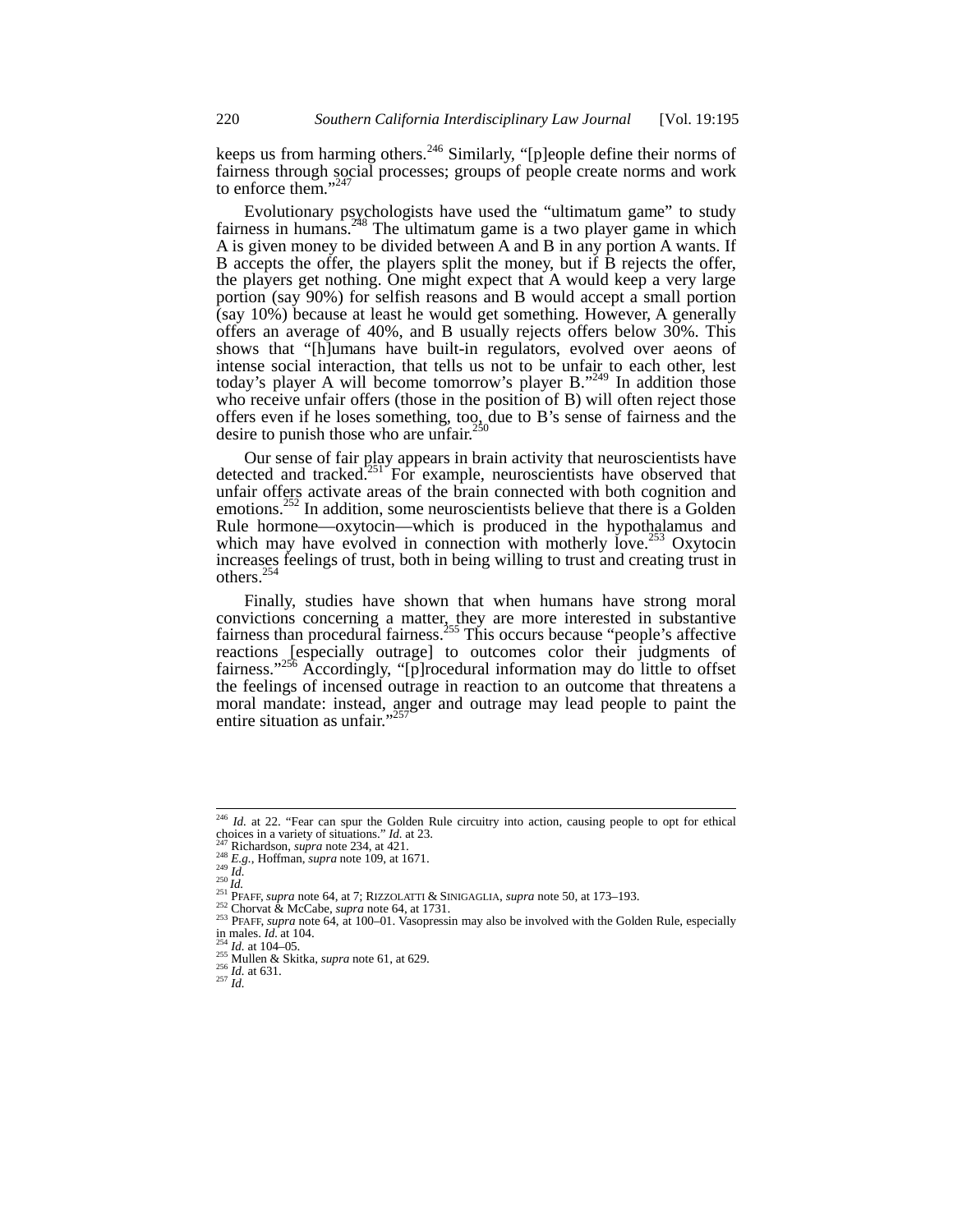#### D. LIBERTY RIGHTS

Liberty rights derive from the autonomy of human beings. Man has a natural desire for liberty because it helps the autonomous individual survive by allowing choice.<sup>258</sup> "Evolutionary theorists realize that there is more than one possible goal or end to human life and that end which is chosen may depend in large part on the circumstances in which an individual finds himself."<sup>259</sup> In other words, "[w]e need liberty in order to make up for our lack of knowledge of diverse human ends, and the diverse understanding of human ends leads to a justice in which each man lives according to his own conscience, as opposed to that of another."260 Furthermore, "[a] just society recognizes when it has squelched the individual, deleting the political conception of self."<sup>261</sup> Finally, liberty is necessary for diversity in society; a group needs individuals who can perform specialized functions. In sum, liberty facilitates the experience and the natural genetic variations among human beings.

Mirror neurons facilitated the development of liberty rights. Through our theory of mind, along with our emotions of empathy, sympathy, and responsibility, an individual can see that others should be treated in the same way that the individual is (given the same liberty).

During the EEA, man was completely free (liberty is prior to the state). However, by entering into a social contract (which increases an individual's ability to survive), man must give up some liberty, but only the liberty which is necessary for society's protection.<sup>262</sup> Liberty is what man receives from the social contract in exchange for what he gives society; liberty is part of reciprocal altruism on the societal level. In addition, the more liberty a society allows its inhabitants, the more likely those inhabitants are to remain part of that society. Liberty also breeds personal responsibility: "[b]y taking away freedom we essentially deny that the individual has any responsibility for himself, negating his moral worth, and further negating the possibility for political friendship between citizens."263 As Professor Lauren Hall has noted: "[a]s autonomous individuals, selected by natural selection with certain desires and needs, we alone hold the responsibility

<sup>&</sup>lt;sup>258</sup> Hall, *supra* note 183, at \*11, \*13, \*16. "Hunter-gatherer societies, with relatively egalitarian social structures, would have allowed little direct physical coercion since few would have the requisite power necessary to exert such control." *Id.* at \*10. Throughout history, humans have taken great risks to protect their freedoms. RUBIN, *supra* note 46, at 113.

Hall, *supra* note 183, at \*10. Professor Arnhart has written that "[t]he human good is variable insofar as what is desirable for human beings varies according to individual temperament, individual history, social custom, and particular circumstances." ARNHART, *supra* note 115, at 17. He has identified twenty natural desires that are rooted in human nature and which vary in the individual and a particular society based on the above factors: "a complete life, parental care, sexual identity, sexual mating, familial bonding, friendship, social ranking, justice as reciprocity, political rule, war, health, beauty, wealth, speech, practical habituation, practical reasoning, practical arts, aesthetic pleasure, religious understanding, and intellectual understanding." *Id.* at 29. *See also* RUBIN, *supra* note 46, at 14 ([H]umans are highly individualistic.").<br><sup>260</sup> Hall, *supra* note 183, at 10.

<sup>&</sup>lt;sup>260</sup> Hall, *supra* note 183, at 10.<br><sup>261</sup> HAUSER, *supra* note 24, at 187.<br><sup>262</sup> According to John Locke, "[a]nything that is not transferred remains beyond the government's<br>authority, still as a matter not of power but o "the assumption that the individual is fully formed prior to any action of the state." *Id.* at 133. 263 Hall, *supra* note 183, at 25.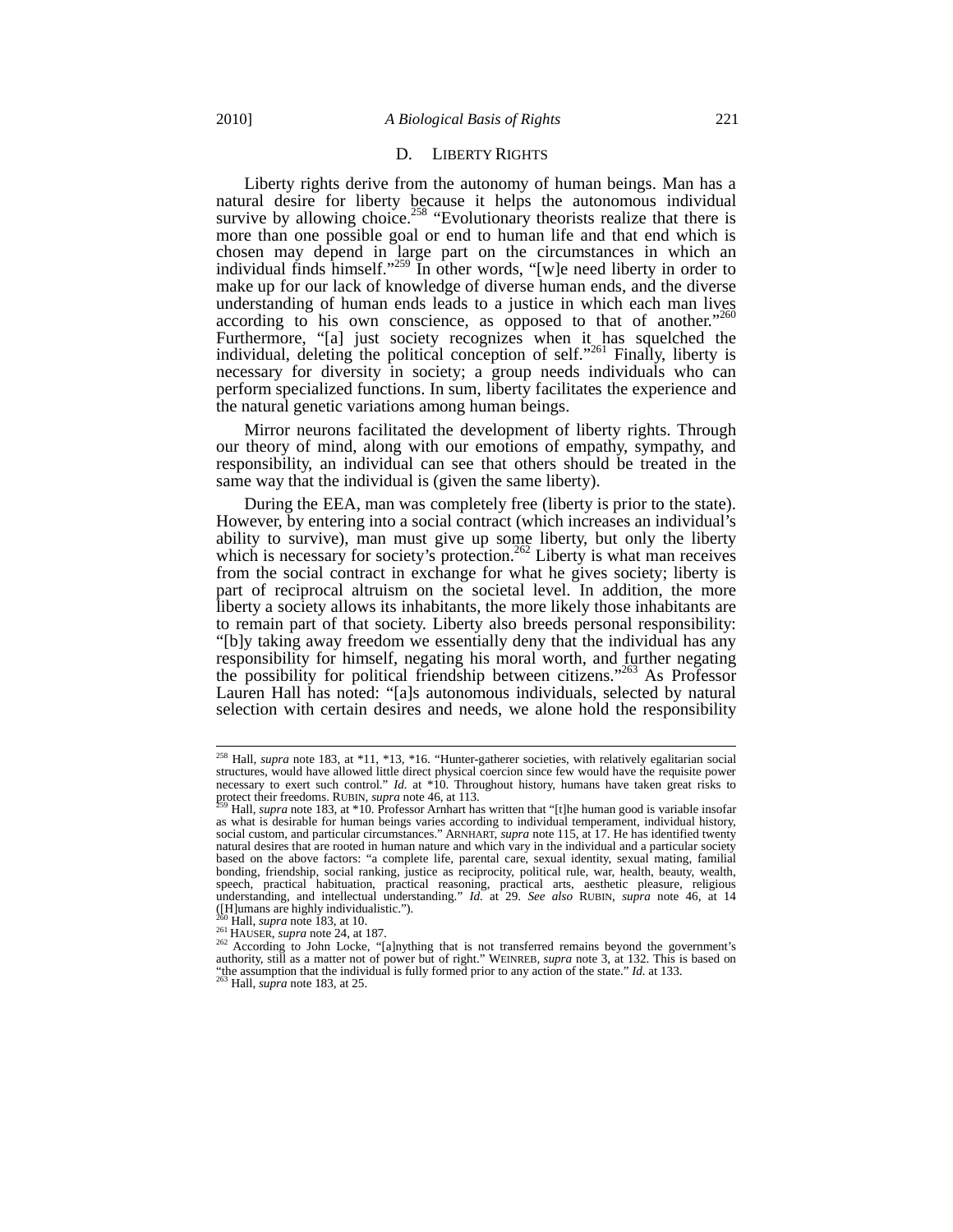for our own survival and that of our children."<sup>264</sup> Moreover, since liberty is part of human nature, groups that grant more liberty will generally work more efficiently and require less coercion.<sup>265</sup> Finally, when people have liberty rights, they do not have to fight for liberty, thus increasing their survival chances.

That liberty is a central part of human nature does not mean that individuals should be allowed to do whatever they please.<sup>266</sup> As Professor John Rawls recognized, "arguments for restricting liberty proceed from the principle of liberty itself." $267$  By entering into society, individuals must obey the group's rules, or the group will collapse. While this may restrict the individual somewhat, it increases the survival chances for all.

Society can also limit liberty when that liberty interferes with another individual's liberty.268 As discussed in detail in the next section, individuals are equal under the social contract, which increases their chances of survival. For example, criminal laws interfere with liberty, but such laws are necessary to protect other individuals. Similarly, government can step in when someone is overreaching in the marketplace.

Society, however, should only restrict individual liberty when it is necessary for the good of society. This means that there should be few restrictions on "morality." For example, since homosexuality does no real harm to society, it should be permitted. On the other hand, society can restrict sexual activity when there is the danger of harm, such as protecting children by banning sex between adults and children.

Slavery is the opposite of liberty because it takes away all liberty rights. It also treats an individual as a means to an end. As Professor Larry Arnhart has noted, humans are not naturally adapted for slavery.<sup>269</sup> A slave has no autonomy and no dignity, which are central to man's nature. Slavery also goes against mankind's natural moral sense, which was shaped by natural selection.<sup>270</sup> In particular, slavery contradicts man's moral sense not to be exploited.<sup>271</sup> In addition, a master/slave relationship lacks the reciprocity that is central to society based on human nature. Slavery also interferes with liberty because it interferes with the subcategories of liberty

<sup>&</sup>lt;sup>264</sup> *Id.* at 25.<br><sup>265</sup> *See id.* at 2.<br><sup>265</sup> *See id.* at 2.<br><sup>266</sup> Professor Hall has asserted that "[j]ust as in the classical liberal tradition, evolutionary liberty is not simply license, doing whatever one wants to w "Evolutionary liberty . . . is liberty within the constraints of other aspects of human nature. . . . To protect social relationships, natural selection has instilled in us a moral sense which prevents (most of

the time) our desire for liberty from becoming a desire for license." *Id.* at 22.<br><sup>267</sup> John RAWLS, A THEORY OF JUSTICE 213 (2d ed. 1999).<br><sup>268</sup> Herbert Spencer "took it for granted that restraints to prevent a person fr note 3, at 132 (*quoting* THE MAN VERSUS THE STATE 27 (Ind.: Liberty Classics) (1981)). Similarly, J. S. Mill wrote that "the only purpose for which power can be rightfully exercised over any member of a civilised community, against his will, is to prevent harm to others." JOHN STUART MILL, ON LIBERTY 96 (1951). Although this author generally agrees with Mill, Mill's statement is based on a utilitarian view of law, while this author's view derives from biology.

<sup>269</sup> *See* ARNHART, *supra* note 115, at 161. <sup>270</sup> *Id.* <sup>271</sup> *Id.* at 163, 169.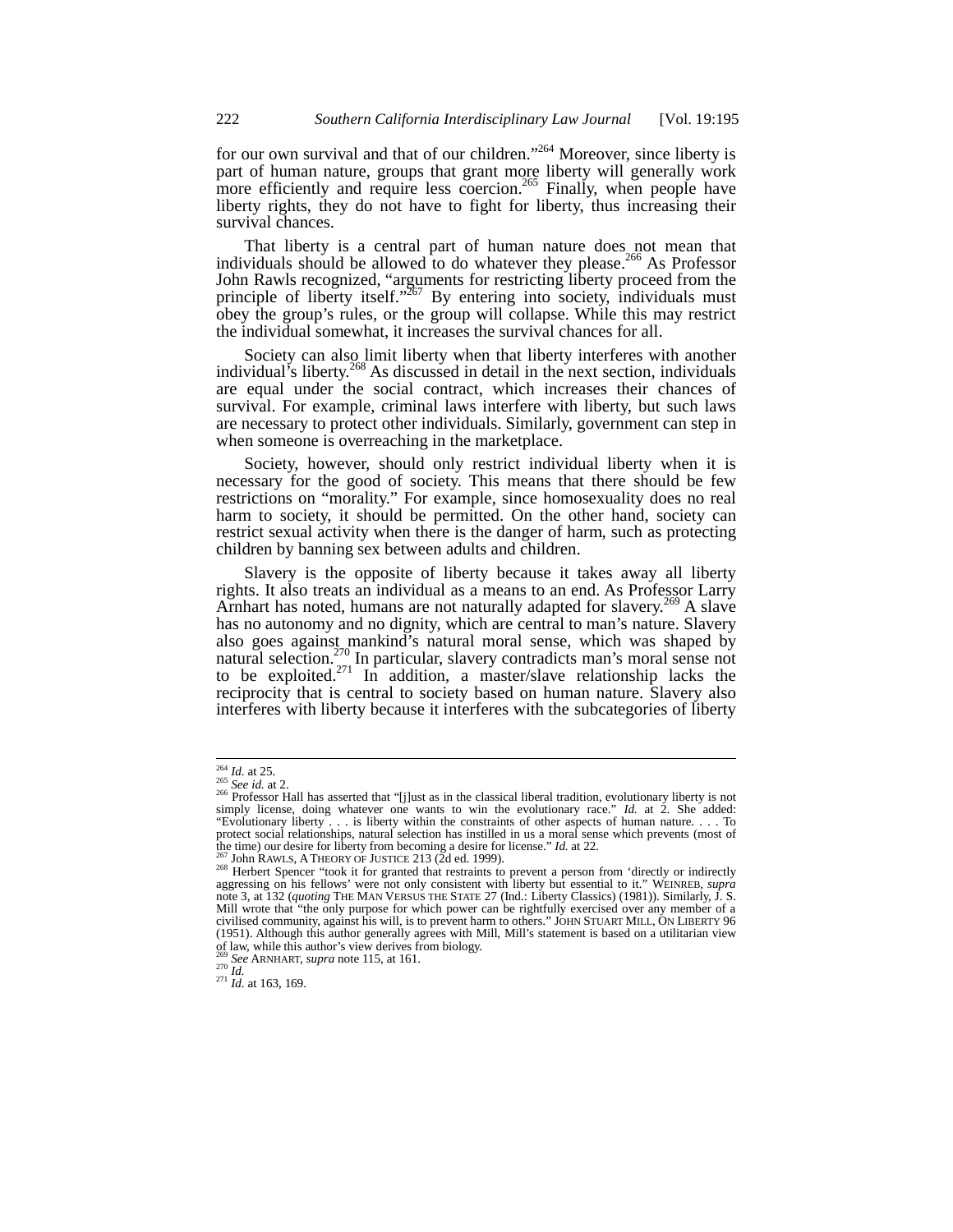discussed below, such as the right of association, the right to choose one's mate, and the right of parents to raise their children as they please.

Liberty rights are the basis of many of our more detailed rights like the right to privacy or the right to free speech. "What makes liberty different from . . . other human goods is that it embraces more political goods than any other good can, and it leaves man to choose the goods which fit his particular circumstances and attributes."<sup>272</sup> Fundamental to liberty is the right of privacy. In *Lawrence v. Texas*, the Supreme Court formulated a broad concept of the right of privacy:

Liberty protects the person from unwarranted government intrusions into a dwelling or other private places. In our tradition the State is not omnipresent in the home. And there are other spheres of our lives and existence, outside the home, where the State should not be a dominant presence. Freedom extends beyond spatial bounds. Liberty presumes an autonomy of self that includes freedom of thought, belief, expression, and certain intimate conduct.<sup>273</sup>

This broad concept of privacy is consistent with the right to liberty which is intrinsic to human behavior and the social contract. The state should not be a dominant presence in areas where it has no interest; man did not give up all his natural freedom when he entered into society. The state should not interfere with a person's home, unless there is a significant reason to do so, such as protection of a child or a spouse. Because intimacy between human beings is an essential part of human nature, intimacy should be especially protected from state interference. Also, outside the home people should be able to do as they please, as long as it does not interfere with a significant state interest or another person's liberty. As *Lawrence* noted, freedom of thought, belief, and expression are essential to autonomous human beings. Man was free before the social contract to think, believe, and express himself as he pleased. Society does not have a reason to interfere with those natural freedoms except in extreme circumstances.

Another part of liberty is the right of free association. Free association furthers productivity and thus survival because it allows individuals to work with whomever they please. It allows an individual to develop a life plan with the help of others. It also helps hold society together because a lack of free association could cause individuals to exit that society.

Another part of liberty is the freedom to choose one's spouse. As noted above, mate selection is a central part of evolution because it affects reproductive success.<sup>274</sup> A related liberty is the liberty for parents to raise their children as they please, unless the parents pose a risk of danger to the children. Experiments in kibbutzim where children were raised communally were failures because of human nature—mothers did not want to give up their children.<sup>275</sup> In addition, children are better off with their

 $\frac{1}{272}$  Hall, *supra* note 183, at \*10.

<sup>273</sup> Lawrence v. Texas, 539 U.S. 558, 562 (2003).<br>
<sup>274</sup> ARNHART, *supra* note 115, at 132–33.<br>
<sup>275</sup> Id. at 95–101 ("Mammalian young need social interaction with a primary caretaker for their physical<br>
<sup>275</sup> Id. at 95–101 and emotional health, and most Mammalian mothers desire to provide such care."); Haidt & Bjorklund,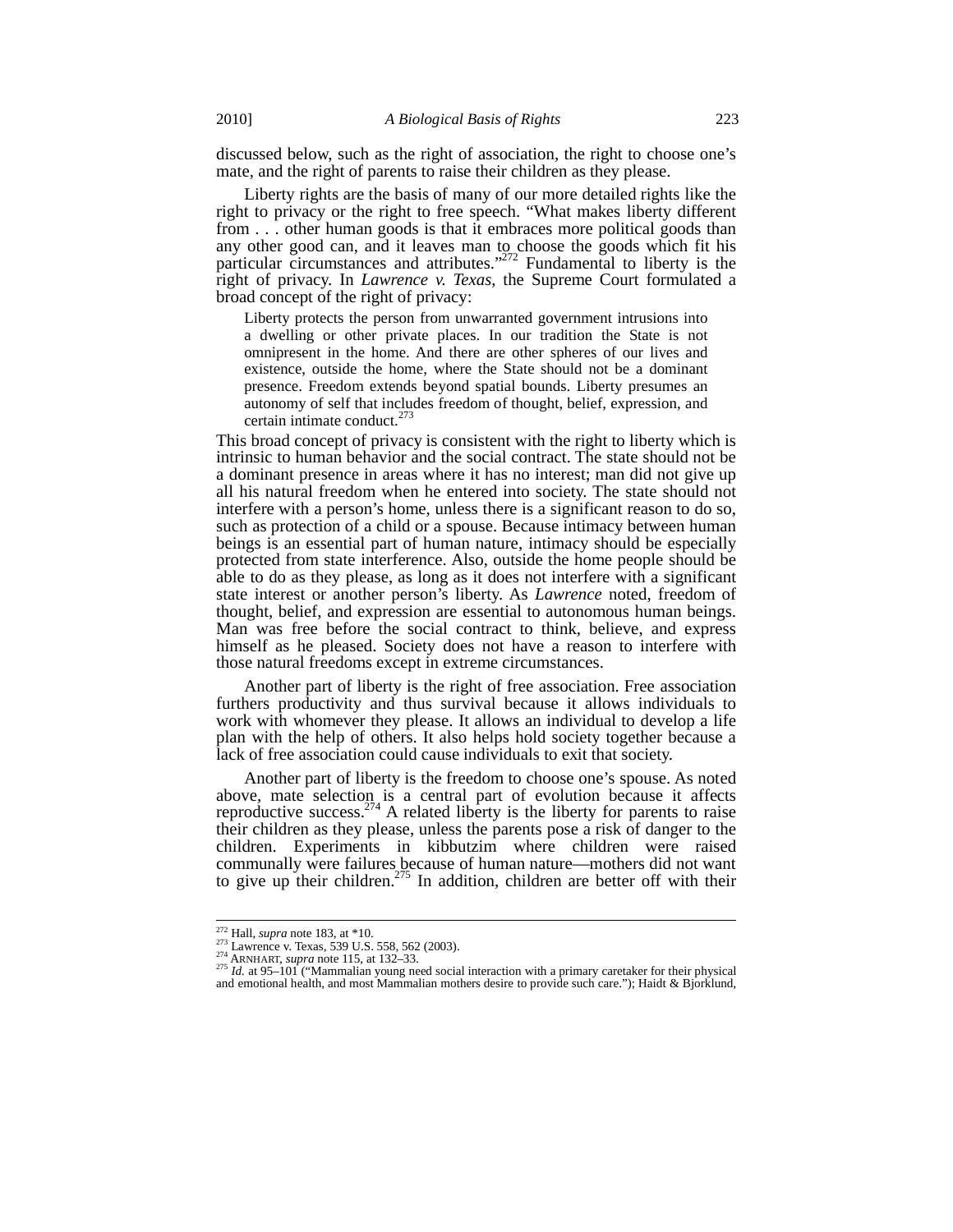parents because parents give more attention to their children because they carry their genes.

### E. RIGHT TO EQUAL TREATMENT

There is no equality in the natural world. The powerful rule, and the weak are eaten. This is, of course, part of the evolutionary process.

Equal treatment came into the biological picture when man created the social contract. As stated earlier, when mankind developed societies, individuals gave up some of their liberty in exchange for the survival benefits of living in a society. Although individuals gave up some liberty, equal treatment from the government was part of the bargain because no one would enter into a society to be treated as an inferior, especially if this would decrease survival chances. Professor Thomas Nagel has summarized this basis of equality best:

The pure ideal of political legitimacy is that the use of state power should be capable of being *authorized* by each citizen—not in direct detail but through acceptance of the principles, institutions, and procedures which determine how the power will be used. This requires the possibility of unanimous agreement at some significantly high level for if there are citizens who can legitimately object to the way state power is used against them or in their name, the state is not legitimate.<sup>276</sup>

Similarly, the sense of fairness discussed above requires that leaders treat their subjects equally. Individuals demand equal treatment from their sovereigns, and our emotions are brought into play when we see that others are not treated equally. Finally, equal treatment is required as part of the respect that autonomous human beings deserve—all persons are moral equals.<sup>277</sup> Professor Dworkin wrote that "majoritarianism does not guarantee self-government unless all the members of the community in question are moral members  $\ldots$  ."<sup>278</sup> Further, as Professor Lloyd Weinreb has asserted: "Each person should be able to develop and grow as a person; he should have a sense of his own capacity as an actor in the world, who makes things happen according to his own plans."<sup>279</sup> This is Thomas Jefferson's "pursuit of happiness."

Equality under behavioral biology means equality of opportunity, not equality of outcome. Equality of outcome is contrary to the evolutionary

*supra* note 19, at 201 ("The resistance of children to arbitrary or unusual socialization has been the downfall of many utopian efforts."); Hall, *supra* note 183, at 7.

<sup>&</sup>lt;sup>276</sup> NAGEL, *supra* note 185, at 8.<br><sup>277</sup> Writers have generally based equality on an individual's humanity. WEINREB, *supra* note 3, at 167; RAWLS, *supra* note 267, at 442 (explaining that "the capacity for moral personality" is a sufficient condition for the entitlement to equal justice).<br><sup>278</sup> RONALD DWORKIN, FREEDOM'S LAW: THE MORAL READING OF THE AMERICAN CONSTITUTION 23

<sup>(1996) [</sup>hereinafter DWORKIN, FREEDOM'S LAW]. Professor Dworkin added that "[m]oral membership involved reciprocity: a person is not a member unless he is treated as a member by others, which means that they treat the consequences of any collective decision for his life as equally significant a reason for or against that decision as are comparable consequences for the life of anyone else." *Id.* at 25. <sup>279</sup> WEINREB*, supra* note 3, at 175.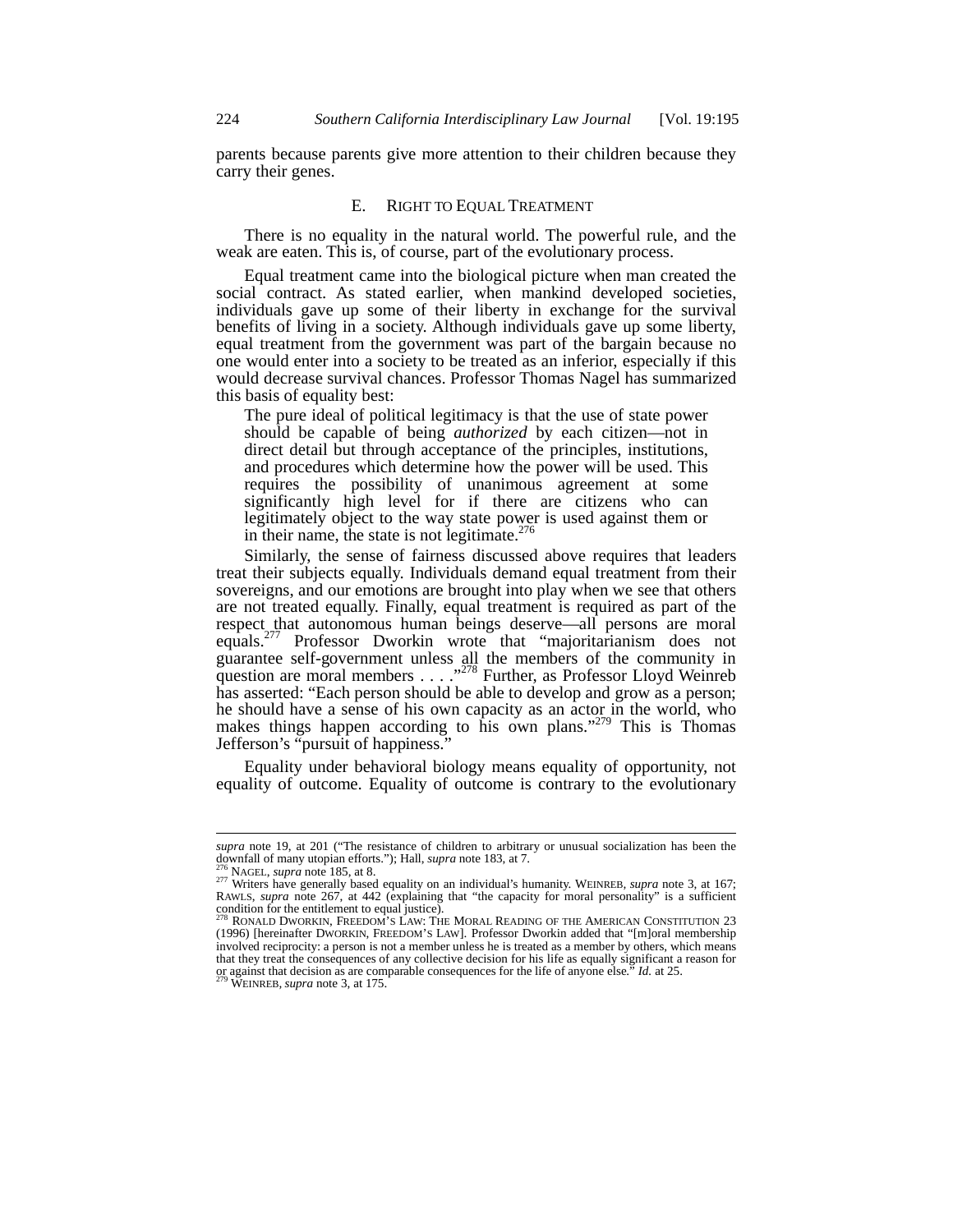process.<sup>280</sup> If everyone were made equal, the survival chances of all would diminish. Incentives to help society would disappear because individuals who worked hard would not reap the benefits of their work. Moreover, if individuals did not receive a significant portion of their labors, they would leave the society, and the social contract would fall apart. As Professor Hall argued: "[w]hile there are certainly evils in inequality, the coercion necessary to create absolute equality (if even possible) would be worse for human psychology and the overall quality of human life than the inequality which presently exists."<sup>28</sup>

Similarly, equality of outputs ignores individual autonomy, which is basic to humans and necessary for survival. As Professor Weinreb has asserted:

Unlike equality of opportunity, which recognizes persons as distinct actors who exercise individual capacities, the central significance of equality of result is that it denies the relevance of individuality in some respect. Where equality of result applies, persons are not actors who determine for themselves; they are recipients (or donors) who, whatever their individual characteristics, receive (or donate) according to a general rule that they are individually unable to vary.<sup>282</sup>

He added that "[o]ur common humanity does not consist of or depend on particular characteristics that all have alike. On the contrary, its essence is our common capacity for individual self-determination as a unique person."<sup>283</sup> Finally, differences in outputs is not unfair. As Professor F.A. Hayek noted, "[a] bare fact, or state of affairs, which no one can change, may be good or bad, but not just or unjust."<sup>284</sup> More specifically, Professor Paul Rubin has asserted that inequality exists generally because "some individuals are vastly more productive than others. . ." and that productivity is good for society as a whole.<sup>285</sup>

While a few scholars have noted that some hunter-gatherer societies were egalitarian, this is a different type of egalitarianism than is sometimes advocated for today.<sup>286</sup> This egalitarianism was not a concern for others, but

 $\overline{a}$ 

<sup>&</sup>lt;sup>280</sup> In addition, Professor Weinreb believes that equality of result "is not a comprehensible human goal." *Id.* at 161. He continues: "Since measures to eliminate various kinds of designated group inferiority, such as racial and sexual discrimination, are strongly supported on moral grounds, the principle of equality itself acquires moral credentials. Nevertheless, the achievement of equality between one human being and another or among human beings generally, *for its own sake*, is not a possible moral objective." *Id.* at 179. Similarly, Professor Pinker has written, "[p]olicies that insist that people be identical in their outcomes must impose costs on humans who, like all living things, vary in their biological endowment." PINKER, *supra* note 24, at 425. <sup>281</sup> Hall, *supra* note 183, at 19. *See also* McGinnis, *supra* note 37, at 222 ("[R]edistributive efforts

decrease the incentives to engage in productive activity because some of the property created will be

taken by others."). <sup>282</sup> WEINREB, *supra* note 3, at 177. Professor Pinker has gone further: "Many atrocities of the twentieth century were committed in the name of egalitarianism, targeting people whose success was taken as evidence of their criminality." PINKER, *supra* note 24, at 152. See also RUBIN, *supra* note 46, at 87.<br><sup>283</sup> WEINREB, *supra* note 3, at 180. See also PINKER, *supra* note 24, at 425 ("The ideal of political

equality is not a guarantee that people are innately indistinguishable.").

F. A. HAYEK, LAW, LEGISLATION AND LIBERTY VOLUME 2: THE MIRAGE OF SOCIAL JUSTICE 31  $(1974)$ .

<sup>285</sup> RUBIN, *supra* note 46, at 28. <sup>286</sup> *Id.* at 70.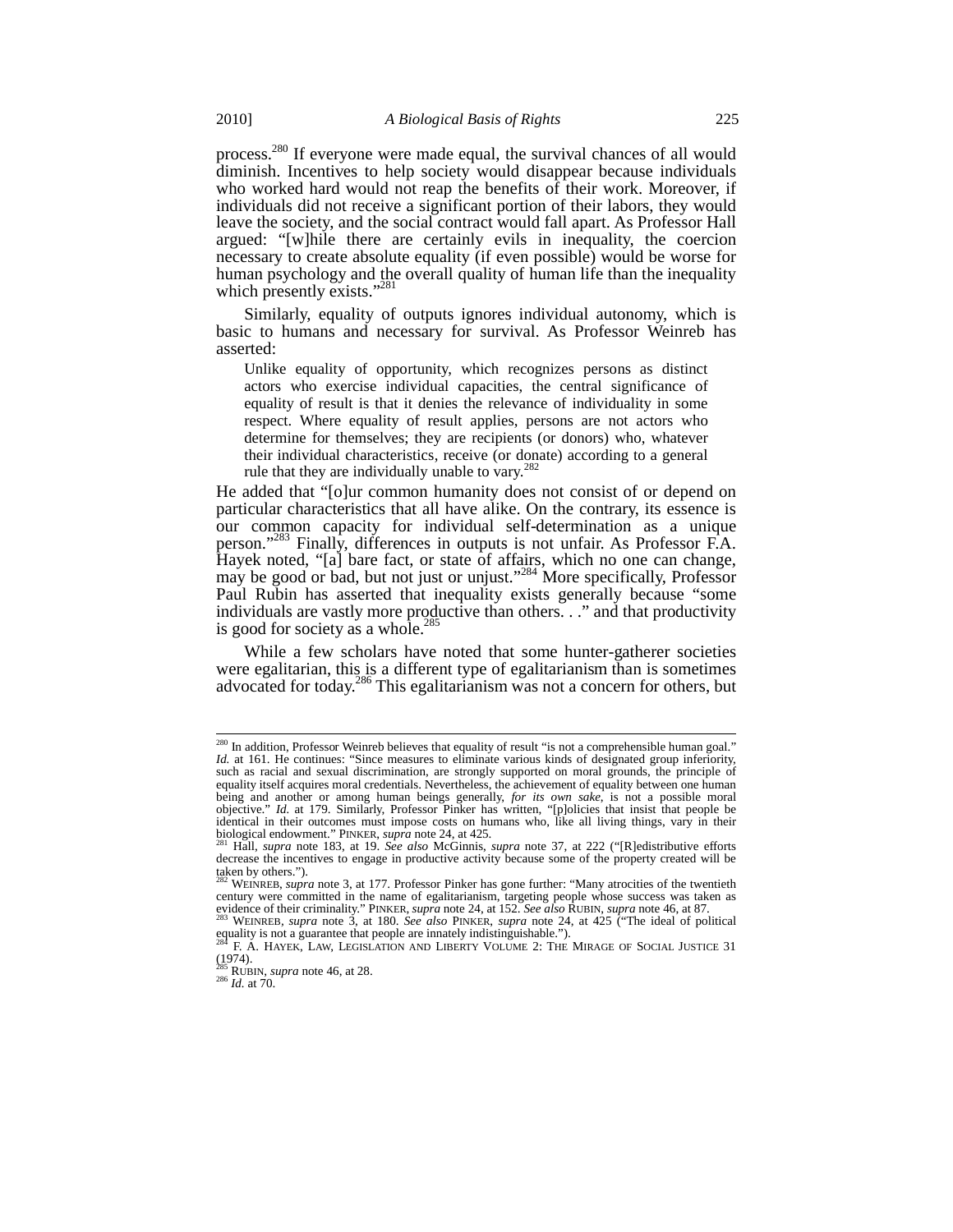rather a desire not to be dominated.<sup>287</sup> Thus, individuals banded together to avoid the creation of a dominant hierarchy.<sup>288</sup> Accordingly, this dominanceavoiding type of egalitarianism supports the argument that human behavior resists attempts to impose artificial equality by dominance, as was argued in the previous paragraph.

Mankind does have a sense of minimal distributional fairness,<sup>289</sup> which is probably the result of our theory of mind. Studies have suggested that mankind has adopted the "principle that maximized the overall resources of the group while preventing the worst off from dropping below some preestablished level of income."<sup>290</sup> This allows "for extra benefits to flow toward those who contribute more to society," while providing "a safety net for those who are disadvantaged…."<sup>291</sup> In other words, while equality in human nature is equality of inputs, not outputs, there may be a right to minimum subsistence.

Establishing equality of opportunity as the basis of equal treatment does not entail the adoption of "Social Darwinism." Social Darwinism, which is generally associated with Herbert Spencer, is not consistent with behavioral biology or for that matter with Darwin himself. Darwin's theory was not a theory about progress, and his evolution was not to a positive end.292 More importantly, Social Darwinism is contrary to the biological basis of rights set forth in this paper. A theory of human nature that views certain individuals as superior interferes with natural property rights, fairness rights, liberty rights, and equal treatment rights.

Equality means that society cannot discriminate based on superficial differences such as race. Behavioral biology demonstrates that one should be judged by individual characteristics, not as members of an artificial group to which one belongs. "One of the downsides to essentialist thinking and certain aspects of categorization more generally is that we readily develop stereotypes and prejudices."<sup>293</sup> Because there are an astronomical number of possible genetic combinations, each human is genetically unique. On the other hand, behavioral biology also demonstrates that there is little difference between the races.<sup>294</sup> There has not been enough time in the human evolutionary process for significant differences to occur among localized populations.<sup>295</sup> Professor Goldsmith averred, "Even when members of different human populations look different and when there are demonstrable difference in gene frequencies underlying physical characteristics, the presumption remains that cultural differences reflect

l

<sup>&</sup>lt;sup>287</sup> Id.<br><sup>288</sup> HAUSER, *supra* note 24, at 83.<br><sup>290</sup> HAUSER, *supra* note 24, at 83.<br><sup>292</sup> GRAEFRATH, *supra* note 17, at 373.<br><sup>292</sup> GRAEFRATH, *supra* note 24, at 212. *See also* Jones & Goldsmith, *supra* note 102, at 4 of the existence is the existence of discrete genetically distinct populations of humans different from<br>offers no support for the existence of discrete genetically distinct populations of humans different from each other in important ways.").

<sup>294</sup> PINKER, *supra* note 24, at 143 ("People are qualitatively the same but may differ quantitatively. The quantitative differences are small in biological terms, and they are found to a far greater extent *among* the individual members of an ethnic group than *between* ethnic groups or races."). 295 Jones & Goldsmith, *supra* note 102, at 477.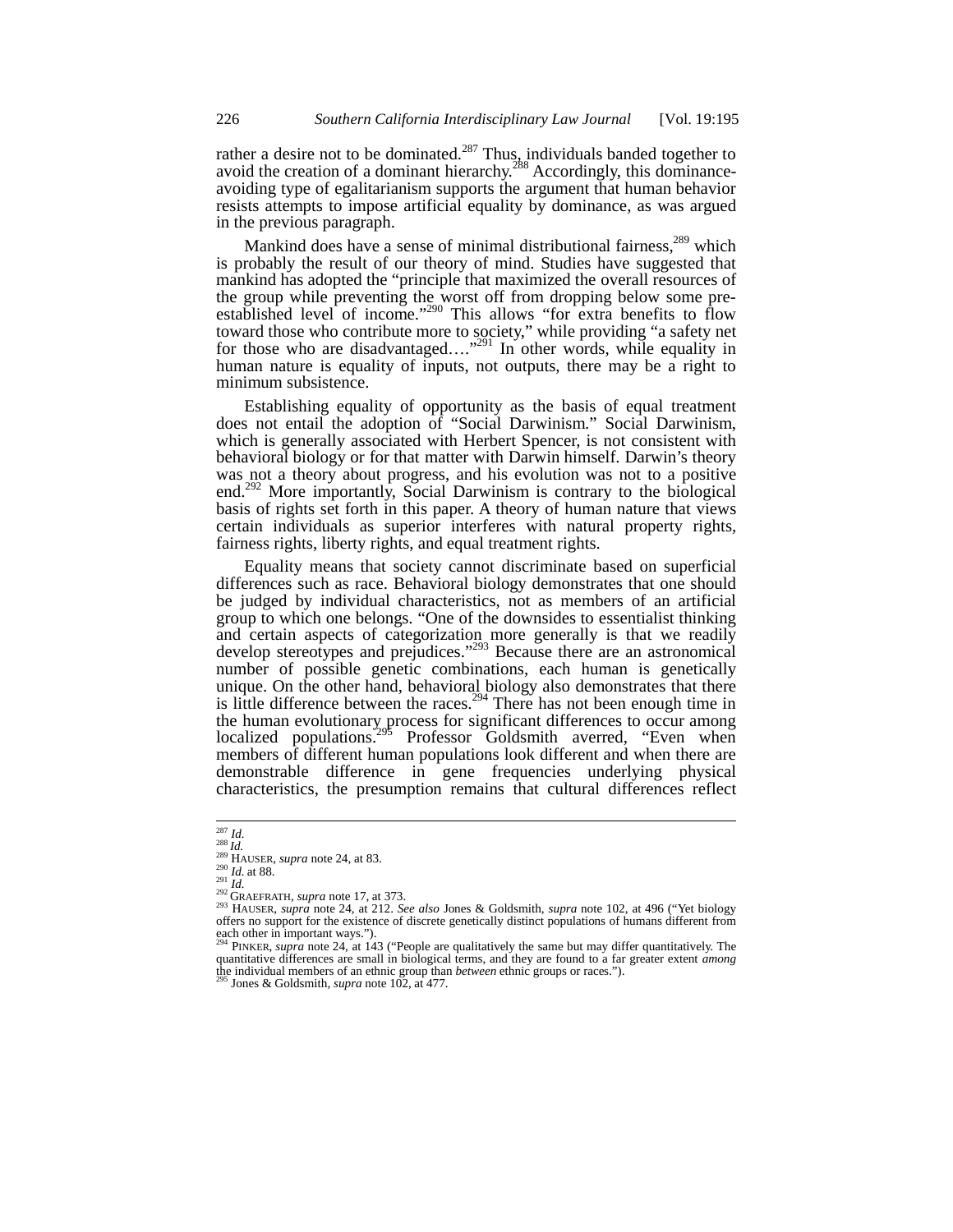alternative phenotypic expressions of a common genetic heritage."<sup>296</sup> In other words, when one shows that the mind is the same in all humans, unimportant biological aspects like skin color become irrelevant.

In addition, equal treatment under behavioral biology should not be limited to a traitist approach, but should protect all individuals from differing treatment by the government. For example, the Jeffersonians stood for "equal rights for all, special privileges for none."<sup>297</sup> In other words, the minority should be protected from the majority, regardless of the characteristics of the minority and majority. As the court declared in *State v. Goodwill*:

[T]he rights of every individual must stand or fall by the same rule of law that governs every other member of the body politic under similar circumstances; and every partial or private law which directly proposes to destroy or affect individual rights, or does the same thing by restricting the privileges of certain classes of citizens and not others, when there is no public necessity for such discrimination, is unconstitutional or void. Were it otherwise, odious individuals or corporate bodies would be governed by one law, and the mass of the community, and those who make the law by another one.<sup>298</sup>

The court, of course, was stating a version of the rule of law.

#### F. SOME IMPLICATIONS

From the above, it should be clear that sometimes there is not just one right answer to rights questions. Different right-creating behaviors (from different modules in the brain) can conflict. In addition, different cultures realize fundamental rights in different ways.

For instance, behavioral biology sometimes does not supply an answer when equality rights and liberty rights clash. Both are vital for human survival and holding together the social contract. As Professor Weinreb remarked, "[i]n a just social order we believe, liberty and equality are consistent, because the law establishes what we call equality of opportunity: not equality as such but the proper bounds of liberty, within which all persons alike are allowed to exercise their individual capacities."<sup>299</sup> However, he also admitted that in any society there will inevitably be clashes between liberty and equality.<sup>300</sup> While liberty rights are probably much older than equality rights since liberty rights probably existed before the social contract, equality rights are also important because, as stated above, they help hold the social contract together and they relate to mankind's sense of fairness. In addition, the answer to the question of how liberty relates to equality varies by culture, with the

<sup>&</sup>lt;sup>296</sup> GOLDSMITH, *supra* note 165, at 125.<br><sup>297</sup> V. F. Nourse & Sarah A. Maguire, *The Lost History of Governance and Equal Protection*, 58 DUKE L.J. 955, 963–64 (2009) (quoting Michael les Benedict, *Laissez-Faire and Liberty: A Re-Evaluation of the Meaning and Origins of Laissez-Faire Constitutionalism*, 3 LAW & HIST. REV. 293, 318 (1985)). <sup>298</sup> State v. Goodwill, 10 S.E. 285, 286 (W. Va. 1889). <sup>299</sup> WEINREB*, supra* note 3, at 10. <sup>300 *Id*</sup>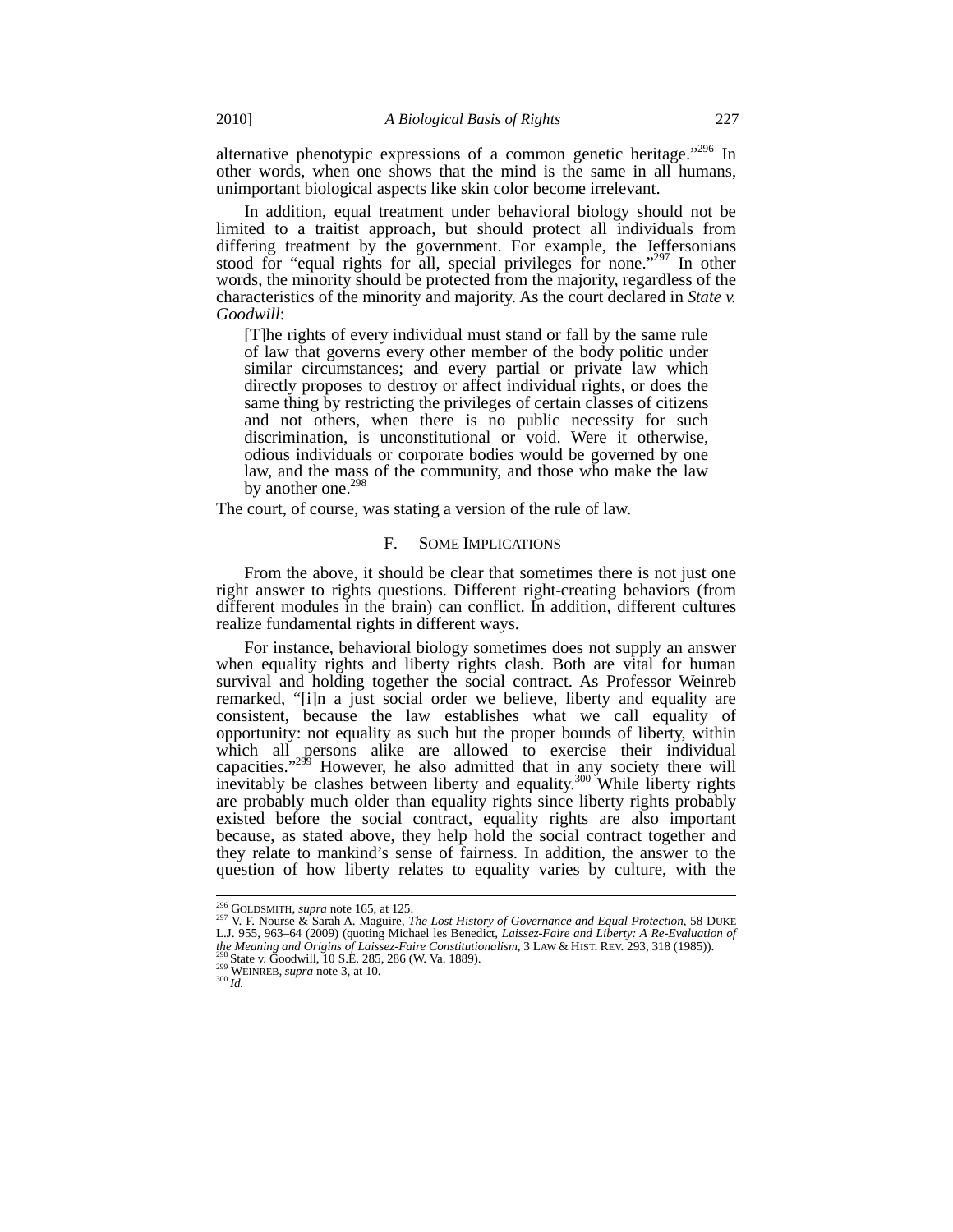emphasis on liberty or equality probably being determined by that culture's combination of the Haidt-Joseph five moral modules.

Another implication from the above is that anthropocentric rights should generally prevail over utilitarianism (cost-benefit analysis).  $301$ Darwinists are individual oriented.<sup>302</sup> Under Darwinism, society grows out of the individual, not the other way around. While the social contract is important, under behavioral biology, individuals are more important because they are autonomous beings and they had total liberty before the social contract. Individuals are the basic unit of the social contract. In addition, utilitarianism can interfere with property rights, liberty rights, fairness rights, and the right to equal treatment. For example, while it may be socially beneficial for the government to turn over an individual's house to a developer who will build a mall that will economically improve the neighborhood, this violates an individual's property rights as discussed above. As Professor Rawls declared, "[e]ach person possesses an inviolability founded on justice that even the welfare of society as a whole cannot override."<sup>303</sup> In other words, "utilitarianism does not take seriously the distinction between persons."<sup>304</sup> In addition, a neuroscientific study of patients with damage to the ventrodemial prefronal cortex, a part of the brain involved with social emotions, supports the proposition that humans value the individual over the utilitarian answer.<sup>305</sup> These brain damaged patients acted in a much more utilitarian manner than normal individuals when faced with a high conflict personal dilemma, such as the trolley problem. $36$ 

Thus, a system of rights based on human behavior will adopt the Kantian notion of not using an individual as a mean to an end.<sup>307</sup> In addition, "[t]he concept of morality's producing the greatest good for the greatest number is consistent with evolutionary principles only when the interests of individuals are very similar."308 On the other hand, when basic behavioral rights are not involved, it is perfectly legitimate to adopt a costbenefit utilitarian approach to law making. $309$ 

<sup>&</sup>lt;sup>301</sup> Professor Greene has shown that emotions cause us to value our non-utilitarian intuitions over a cost benefit analysis. Joshua Greene, *Cognitive Neuroscience and the Structure of the Moral Mind*, *in* THE INNATE MIND: STRUCTURE AND CONTENTS 338, 344–50 (Peter Carruthers et. al. eds., 2005). In addition, utilitarian rights do not protect minorities, while rights based on human behavior are for all individuals. Thus, rights based on human behavior are better at providing protection against racism, sexism, etc., than other bases of rights, especially those rights that are considered social constructs.<br><sup>302</sup> Kuklin, *Politics, supra* note 35, at 1216. See also McGinnis, *supra* note 37, at 225.

<sup>&</sup>lt;sup>303</sup> RAWLS, *supra* note 267, at 3. See also DERSHOWITZ, *supra* note 8, at 156 ("The greatest crises for a constitutional democracy occur when the majority demands that minority rights be abridged in the name of strongly held preferences or claims of necessity.").  $^{304}$  NAGEL, *supra* note 185, at 66–67.

<sup>&</sup>lt;sup>305</sup> Nichael Koenigs et. al., *Damage to the Prefrontal Cortex Increases Utilitarian Moral Judgements*,<br>446 NATURE 908 (2007).<br><sup>306</sup> Id.<br><sup>307</sup> MURPHY & COLEMAN, *supra* note 3, at 79.

 $^{308}$  GOLDSMITH, *supra* note 165, at 123.<br><sup>308</sup> For example, a city may have several acres of vacant land that it wants to put to a productive use. Some citizens want to employ the land for a basketball stadium so that the city can attract an NBA team. Others may think that the best use for the land would be as an industrial park to improve the city's economy. Still others may want it to be a public park for recreation. None of these reasons involve basic human rights. Therefore, the city can make its decision based on democratic and/or cost/benefit grounds.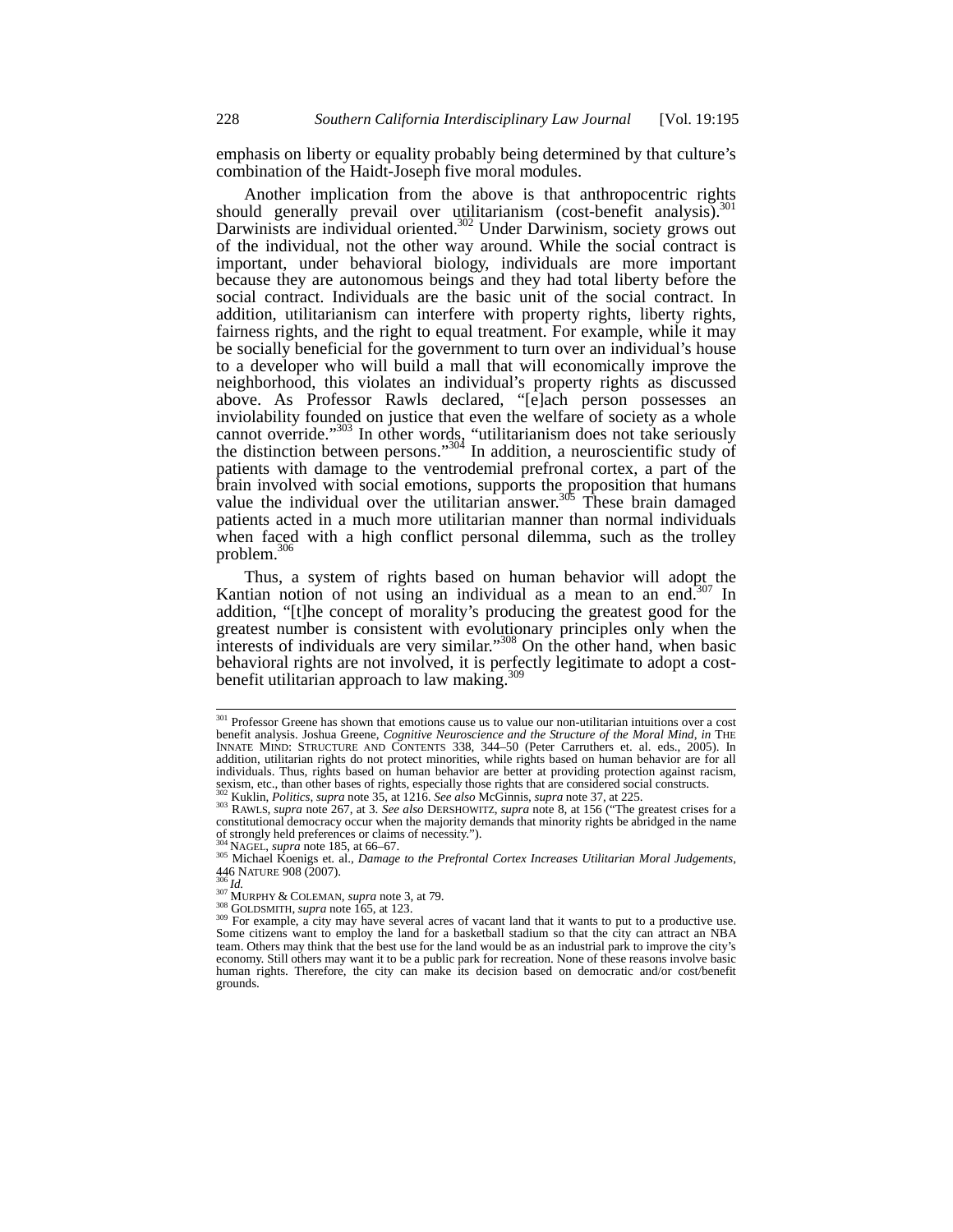# IV. BIOLOGICAL RIGHTS IN PARTICULAR CULTURES

#### A. BIOLOGICAL RIGHTS AND THE AMERICAN CONSTITUTION

Judge Hoffman believes that there is an evolutionary link between justice and democracy:

The ability of any justice system to accommodate the biological tension between individual freedom and social norms depends to a great extent on its own ability to develop those norms as a free expression of social consensus. The best laws work because they efficiently confer, and express, enough long-term benefits on enough individuals that those individuals are willing to remain in the group and pay the short-term price of compliance. The genius of democracy is that it provides a continuous feedback mechanism on those social norms, constantly recalibrating them to current individual preferences.<sup>310</sup>

Thus, "democracy creates a market for the governed, in which conflicting preferences for individual freedom and social restraint compete freely to obtain optimal results."<sup>311</sup> This connection between justice and democracy is not an artificial social construct, but rather shows the effect that conflicting notions of individual freedom and social constraints have had on the evolution of mankind.312 In addition, a free market economy furthers this connection because it allows for reciprocal exchanges, which, as noted above, are essential to human nature. $313$ 

More specifically, Professor McGinnis believes that "biology—the interaction of genetically shaped behavior with particular environments better explains the structure of the [United States] Constitution than other theories  $\ldots$   $\ldots$   $\ldots$   $\ldots$ <sup>314</sup> He continues, "[t]he vocabulary with which the Framers discussed human nature is in fact close to that now used to describe the elements of human nature from an evolutionary viewpoint."<sup>315</sup> Similarly, "Jefferson argued that American colonists 'felt their rights before they had thought through their explanation."316

We actually have two constitutions: 1) the original Constitution, which mainly dealt with the imperfections of human nature though a division of sovereignty; and 2) the Bill of Rights and other amendments, which granted specific rights. In the original Constitution, the Framers tried to address four human factors (all of which have been discussed above): 1) that self-interest created limitations on altruistic behavior among unrelated individuals; 2) that self-interest could be consistent with "gains from trade

 $310$  Hoffman, *supra* note 109, at 1674.

<sup>&</sup>lt;sup>310</sup> Hoffman, *supra* note 109, at 16/4.<br><sup>312</sup> *Id.*<br><sup>312</sup> *Id.*<br><sup>314</sup> McGinnis, *supra* note 37, at 212.<br><sup>315</sup> *Id.* at 212–13.<br><sup>316</sup> Dershowitz, *supra* note 8, at 42. Professor Strahlendorf has elaborated: "Natural-la have stated that there are a set of basic human values that are 'self-evident.' This means that humans sense that these values are good. . . . The point here . . . is . . . to suggest that there must be sets of biological mechanisms (epigenetic rules and Darwinian algorithms) that make things 'self-evidently' good." Strahlendorf, *supra* note 104, at 154.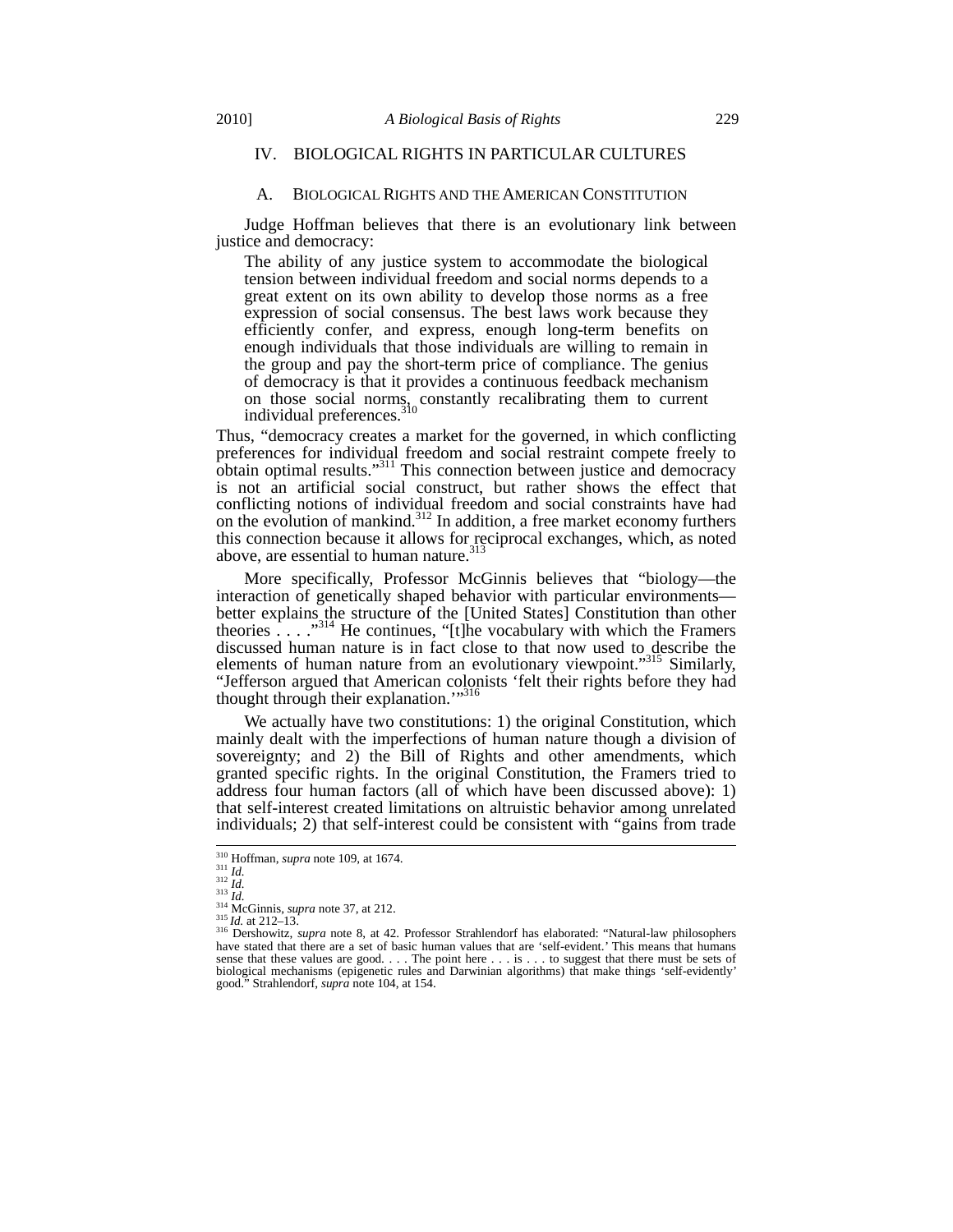through cooperation because man has a natural sense of exchange and property"; 3) that "individuals have substantial differences in their natural endowments, creating peculiar risks of expropriation through politics"; and 4) that "the natural desire to increase status may, in some circumstances, be less beneficial to society as a whole than wealth production."<sup>317</sup> Stated differently, "[t]he Framer's whole new science of politics was premised on this view of human psychology: government could not depend on man's benevolence or virtue."<sup>318</sup> In particular, "[w]hat was unique about James Madison and the Founding Fathers, however, was not just that they based government on the consent of the people, but that they based government on individuals and a people that they understood to be not always virtuous."<sup>319</sup>

On one hand, the Framers believed that man's self-interest worked well in the private sphere because it created gains in commerce. They protected the private sphere by giving Congress the authority to regulate trade through the Commerce Clause, rather than allowing states to do this separately, and by protecting property and trade through the Contracts Clause and the Takings Clause (part of the Bill of Rights).<sup>320</sup> On the other hand, the Framers feared factions and abuses of power in the public sphere.<sup>321</sup> The Framers were particularly concerned about the protection of property.<sup>322</sup> As Professor McGinnis has written, "[u]nder the Framers' system, national democracy was primarily an attempt to preserve wealth from public expropriation that could result from coalition building."323 In other words, "[n]atural inequality exacerbates the danger of factions because it creates a reserve of individuals readily persuaded to expropriate the property of the more talented."<sup>324</sup> The Framers dealt with this problem through separation of power between the federal and state governments (federalism), bicameralism, and separation of power between the federal government's three branches.

<sup>&</sup>lt;sup>317</sup> McGinnis, *supra* note 37, at 231.

<sup>318</sup> *Id.* at 232.<br><sup>318</sup> *Id.* at 232.<br><sup>319</sup> JAMES H. RUTHERFORD, *The Moral Foundations of United States Constitutional Democracy, in* 

<sup>320</sup> McGinnis, *supra* note 37, at 232.<br><sup>321</sup> *Id.* at 232–235. See also G Edward White, *Revisiting the Ideas of the Founding*, 77 U. CIN. L. REV.<br>969, 979 ("It was only when Americans began to reflect upon factionalism i consider how to avoid the evils of that phenomenon, in a revised federal government, that more robust concentrations of separate branches and powers in a single government began to emerge."). As James Madison wrote:

<sup>[</sup>i]n the compound republic of America, the power surrendered by the people is first divided between two distinct governments, and then the portion allotted to each subdivided among distinct and separate departments. Hence a double security arises to the rights of the people. The different governments will control each other, at the same time that each will be controlled by itself.

THE FEDERALIST No. 51, at 357 (James Madison) (Benjamin Fletcher Wright ed., 1961).<br><sup>322</sup> White, *supra* note 321, at 981–984. Professor White continues: "the idea of protection for the property rights of individuals can be said to have been implicitly understood by Americans as part of their heritage as British subjects. . . . As resistance to British policy toward the colonies widened in the 1770s, Americans began to assert that because they were not represented in Parliament that body had no authority over them at all. In the evolution of this argument, protection of property rights of individuals became a way of concretizing the theory that government existed to secure the  $\frac{1}{2}$  natural' rights of citizens, and when it transgressed on those rights it lost its legitimacy." *Id.* at 981–982.<br><sup>323</sup> McGinnis, *sup*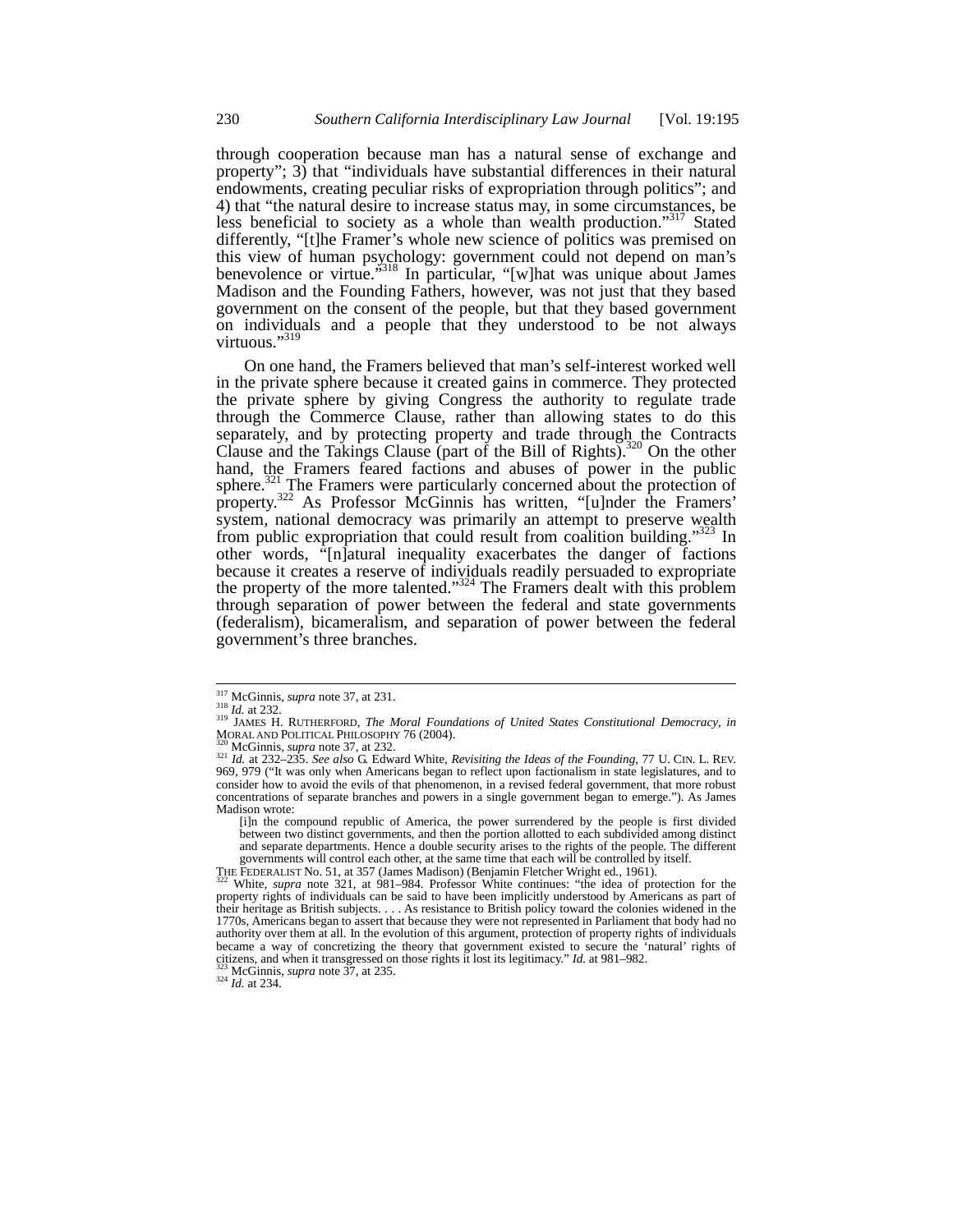While the original Constitution mainly protected against human nature by division of authority, the Bill of Rights directly created rights, some of which are very specific while others are abstract. As this part will show, these rights are details of the rights discussed in Part III based on the culture of late eighteenth-century America.

Our freedom of speech right in the First Amendment flowed from the natural right to liberty. As noted in Part III, freedom of thought and expression are part of man in the EEA, and man did not give up this liberty when he entered into the social contract. However, this liberty can be limited when harm to others is involved, such as defamation or falsely shouting fire in a crowded theater. Freedom of speech also arises from individual autonomy and dignity. "We retain our dignity, as individuals, only by insisting that no one—no official and no majority—has the right to withhold an opinion from us on the ground that we are not fit to hear and consider it."<sup>325</sup> Likewise, government interferes with our autonomy and dignity when it prevents us from expressing our opinions to others. Finally, free speech promotes reciprocity and cooperation.<sup>3</sup>

The details of freedom of speech differ among cultures. For example, the United States generally limits speech less than European nations. "[T]he U.S. First Amendment is far more protective than other countries' laws of hate speech, libel, commercial speech, and publication of national security information," and this greater protection grew out of America's "peculiar social, political, and economic history."<sup>3</sup>

Other constitutional rights are less obviously grounded in biology, but most of the Bill of Rights relates to human behavior. The Third Amendment states, "No soldier shall, in time of peace be quartered in any house, without the consent of the Owner, nor in time of war, but in a manner to be prescribed by law."<sup>328</sup> Obviously, there was no specific right against quartering soldiers in a home on the savannah.<sup>329</sup> However, this right is a specification of the right to liberty and privacy. The British quartering soldiers in colonists' homes was a specific problem related to liberty, which the Founders protected against in the Constitution. Notice that this right is narrower in war time when greater incursions on liberty might be justified for survival.

Similarly, our Second Amendment right to bear arms<sup>330</sup> was not a part of mankind's early rights. Nevertheless, it relates to an individual's interest in personal autonomy and liberty. Under these concepts, an individual has the right to protect oneself.<sup>331</sup> As Professor Hauser has stated, "[w]e can

<sup>&</sup>lt;sup>325</sup> DWORKIN, FREEDOM'S LAW, *supra* note 278, at 200.

<sup>325</sup> DWORKIN, FREEDOM'S LAW, *supra* note 278, at 200. <sup>326</sup> Jason Mazzone, *Speech and Reciprocity: A Theory of the First Amendment*, 34 CONN. L. REV. 405, 406 (2002).

<sup>327</sup> Harold Hongju Koh, *On American Exceptionalism*, 55 STAN. L. REV. 1479, 1483 (2003). *See also* DWORKIN, FREEDOM'S LAW, *supra* note 278, at 195.<br><sup>328</sup> U.S. CONST. amend. III.<br><sup>329</sup> As Professor Dershowitz has noted, "[t]here can be no rational claim to a natural right not to have

troops quartered in one's home except during wartime." Dershowitz, *supra* note 8, at 50. <sup>330</sup> "A well regulated Militia, being necessary to the security of a free State, the right of the people to

keep and bear arms, shall not be infringed." U.S. CONST. amend. II.<br><sup>331</sup> Professor Dershowitz has declared that "[i]f the right to bear arms is narrowed to include only the

right to defend oneself and one's family—thus excluding the right to revolt, hunt, collect guns, and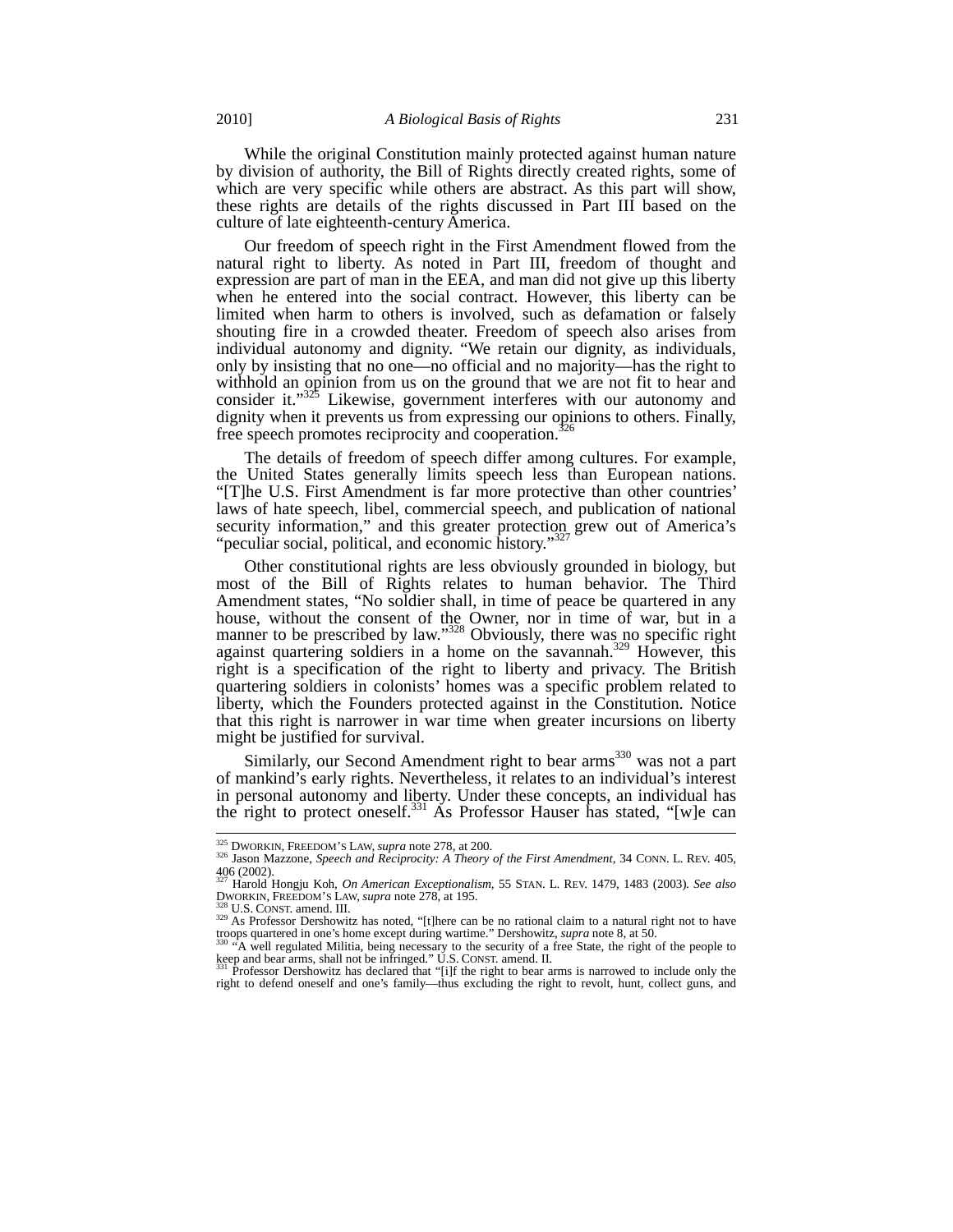break self-defense down into factors that feed into our moral faculty" because "[t]he agent's intention . . . is not to kill the thief but to defend himself from being killed."<sup>332</sup> Thus, the Second Amendment right to bear arms is a late eighteenth century manifestation of the right to protect oneself. Likewise, the criminal procedure rights in the Fourth, Fifth, and Sixth Amendments and the Seventh Amendment right to a trial by jury are manifestations of the rights to fairness and liberty discussed above. For example, while the right to a jury trial is not universal,<sup>333</sup> it is one of America's methods of insuring the biological right to fairness.

Finally, the Ninth Amendment supports the proposition that, for the Founders, rights are in the people (individuals), and individuals do give up their basic rights when they enter society. The Ninth Amendment states: "The enumeration in the Constitution, of certain rights, shall not be construed to deny or disparage others retained by the people."<sup>334</sup> Thus, the people created the government and gave it its authority. The government did not grant rights to individuals; they already had these rights. As Professor Randy Barnett has written, the Founders' view was "first come rights, and then comes the Constitution."335 Professor Barnett believes those rights to be liberty rights, and he has proposed a "Presumption of Liberty" when interpreting the Constitution.<sup>336</sup> This corresponds with the arguments above that one gives up only a necessary portion of liberty when entering into the social contract.

# B. LIBERTY IN AMERICAN AND GERMAN LAW

One can see how different cultures create different kinds of liberty by comparing our Constitution's idea of liberty with that of the German Constitution. Our constitutional liberty is a negative liberty (a freedom from government)—"the freedom to pursue one's own vision in life, as one chooses."337 American liberty is valueneutral and is based on individuality and personal choice.<sup>338</sup>

In contrast, German freedom is based on the Kantian notion of human dignity—"that each person is valuable per se as an end in himself, which government and fellow citizens must give due respect."<sup>339</sup> German rights are based upon the free development of personality and thus on a person's

possess them for other reasons—a stronger case can be made for its near-universality…." Dershowitz, supra note 8, at 55.

 $\frac{332}{332}$  HAUSER, *supra* note 24, at 149.<br>  $\frac{333}{133}$  Dershowitz, *supra* note 8, at 52.<br>  $\frac{334}{133}$  U.S. CONST. amend. IX.<br>  $\frac{334}{133}$  RANDY E. BARNETT, RESTORING THE LOST CONSTITUTION: THE PRESUMPTION OF L The main argument against including a bill of rights in the original Constitution was that it was unnecessary because rights were in the people. For example, Alexander Hamilton argued that bills of right "have no application to constitutions professedly founded upon the power of the people, and executed by their immediate representatives and servants. Here, in strictness, the people surrender nothing, and as they retain everything, they have no need of particular reservations." THE FEDERALIST No. 84, at 534 (Alexander Hamilton) (Benjamin Fletcher Wright, ed., 1961).

<sup>&</sup>lt;sup>336</sup> BARNETT, *supra* note 335, at 253–69.<br><sup>337</sup> Edward J. Eberle, *The German Idea of Freedom*, 10 OR. REV. INT'L L. 1, 2–3 (2008).<br><sup>338</sup> *Id.* at 3–4.<br><sup>339</sup> *Id.* at 3–4.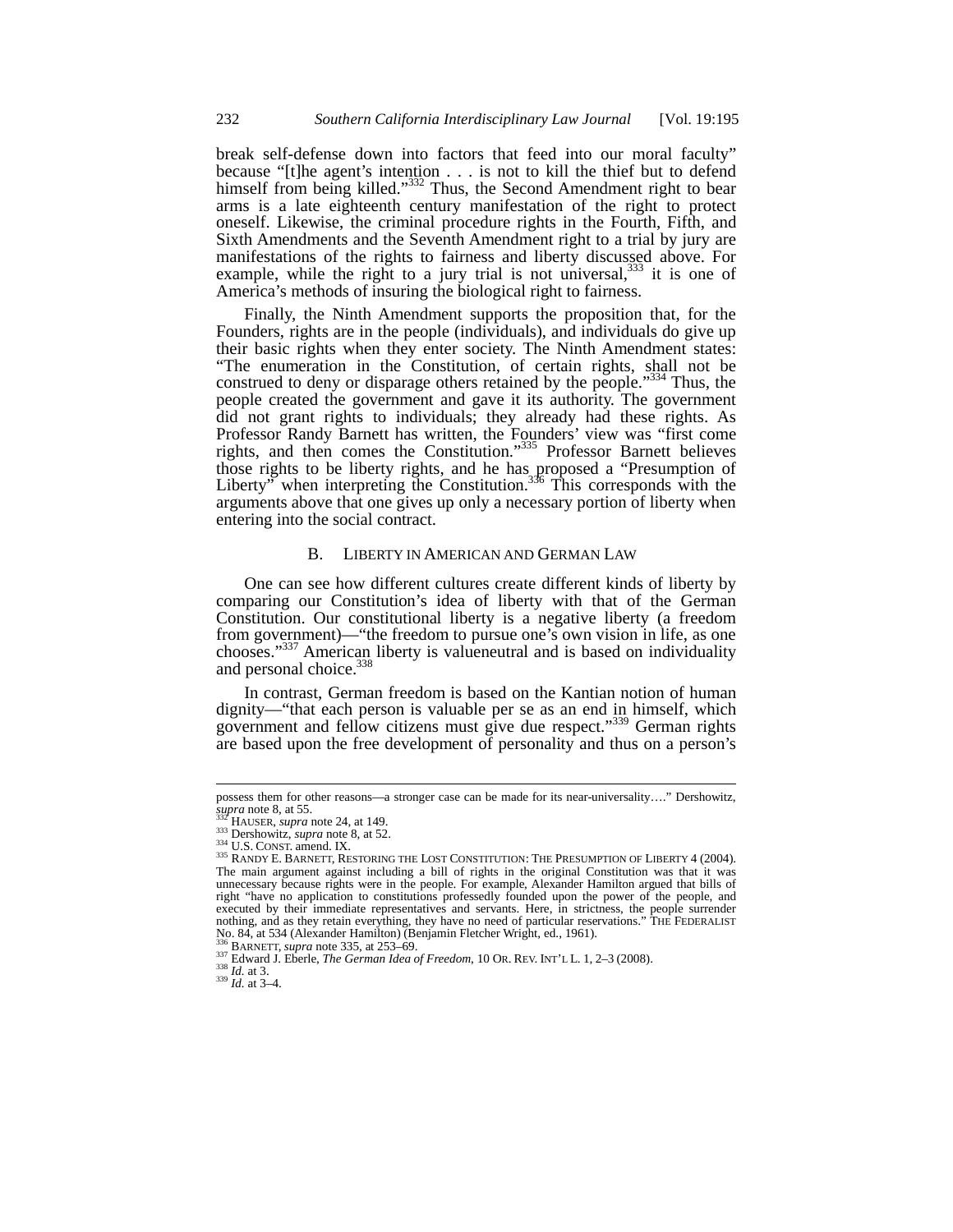integrity and security.<sup>340</sup> For example, in one case, the German Constitutional Court "invalidated a court-ordered sampling of a defendant's spinal column to test his involvement in a crime on the ground it violated his physical integrity."<sup>341</sup> Similarly, confidentiality and inquiry into certain personal matters are carefully protected under the German system.<sup>342</sup> This idea of dignity affects both public and private law.<sup>343</sup> For instance, the German Constitutional Court recast "the private law interests of reputation and privacy into the capacious language of human dignity and personality, thereby constitutionalizing the doctrine."344 In addition, German freedom rejects the American notion of the atomistic individual, and instead it views individuals as being connected.<sup>345</sup> In other words, "[i]ndividual choice is bounded by community, civility norms and a sense of the responsibility."<sup>346</sup>

Consequently, unlike American liberty, German freedom creates both rights against the state and duties for citizens.<sup>347</sup> Under the German conception of freedom, "people are spiritual-moral beings who act freely, but their actions are bound by a sense of moral duty. Actions are to be guided by a sense of social solidarity, human and social need, and personal responsibility."<sup>348</sup> This coupling of rights and duties developed from Kant's notion of universal law that applies to all.<sup>349</sup> Examples include a parent's rights and duties in raising children and the German notion of academic freedom that does not release anyone from his allegiance to the Constitution.<sup>350</sup>

The German version of the rule of law (Rechtsstaat) applies to both law and justice, and justice can include natural or moral law.<sup>351</sup> Another important idea under German freedom is the "Social State (Sozialstatt), which obligates the state to provide for the security of its citizens, including a minimal level of existence."<sup>352</sup>

In sum, in Germany, "[t]he state became the focus for the fount of freedom, in comparison to the American idea that the state is the object against which freedom is directed: limiting state power to empower individual liberty."<sup>353</sup> This is because, under the American system, "man comes from the state of nature and then forms a social contract," while the German system "does not exclusively rely upon a social foundation for a view of man as the founding element of society . . ."; "[r]ather, man is conceived as a social animal who is part of a community."354

- 340 *Id.* at 4.<br>
341 *Id.* at 17.<br>
342 *Id.* at 25.<br>
343 *Id.* at 5.<br>
344 *Id.* at 31.<br>
346 *Id.* at 14.<br>
347 *Id.* at 4-5.<br>
348 *Id.* at 36.<br>
339 *Id.* at 36.<br>
351 *Id.* at 36.<br>
351 *Id.* at 36.
- 
- 
- 
- 
- 
- 
- 
- $\frac{1}{251}$ <br>  $\frac{1}{1}$  at 46.<br>  $\frac{352}{1}$  at 46.<br>  $\frac{352}{1}$  at 46.<br>  $\frac{352}{1}$  at 5–6, 52. Of course, American law deals with welfare through legislation. *Id.* at 52.<br>  $\frac{353}{1}$  *Id.* at 65–66.
-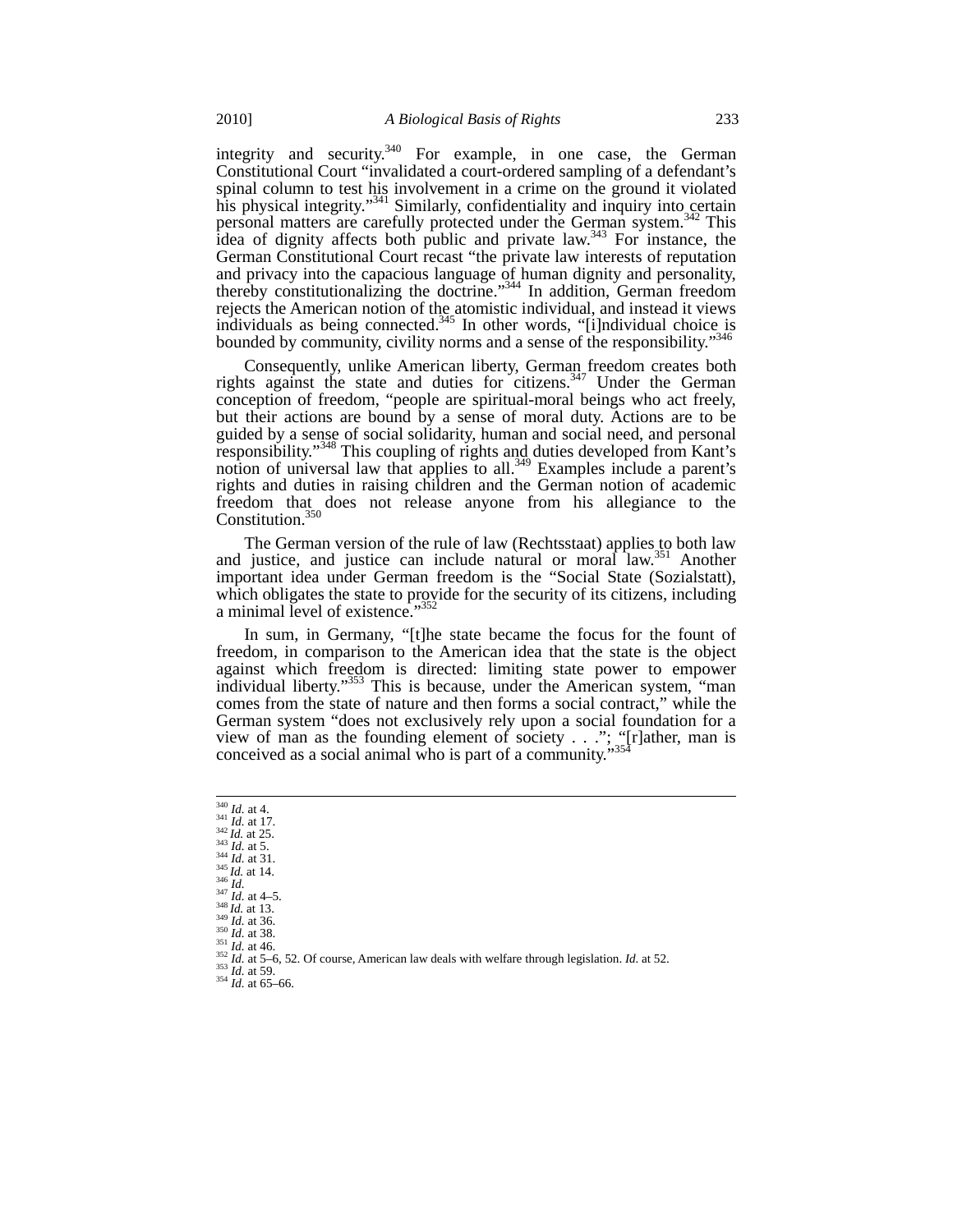Neither the American concept of liberty based on freedom from government nor the German concept of freedom based on dignity is superior. Rather, each developed from human behavior based on the needs of the particular society. Americans were rebelling from an English king and parliament, which limited their freedom. They also feared factions within their own country. Consequently, they were most interested in protection from government. Based on the existence of slavery, the eighteenth century status of women, and differences between landowners and non-landowners and other class differences, the idea of universal human dignity was not central to the Founders.<sup>355</sup> Similarly, because individuals had abundant access to land they could farm and other natural resources, providing for each member of society was a foreign concept.

The German idea of dignity is based both on the German reaction to the atrocities of Nazism and Germany's intellectual history.<sup>356</sup> After World War II, Germans had to face the horrors of Nazism. The country's reaction was to emphasize the dignity and autonomy of human beings. Freedom from government was not enough to protect society; rather, positive action from the government and duties of citizens were necessary. Also, part of the Nazi intrusion was into the private sphere, which helped them identify Jews and other "undesirables." Further, in an industrialized society with a greater population, equality is a greater problem and not all people have access to basic resources.

#### V. CONCLUSION

Rabbi Joseph Telushkin declared, "[t]o this day there is ultimately no philosophically compelling answer to the question 'Why was Hitler wrong?,' aside from 'Because God said so.'<sup>357</sup> This Article has tried to counter this argument by showing that there a universal, innate set of rights that evolved to help mankind survive. While the details of rights differ by culture, the fundamental rights that exist in all societies, especially the autonomy of all humans, demonstrates that Hitler was wrong.

Similarly, Professor Dershowitz has argued against natural law: "[b]ut we must remind ourselves that natural law has also been invoked in support of slavery, racism, sexism, homophobia, terrorism, the blocking of abortion clinics, and the refusal to pay taxes." $358$  First, almost all philosophies have been used to justify evil. If a philosophy is misused, it doesn't make that philosophy bad. More importantly, earlier versions of natural law were mainly based on opinion, not science. For example, homosexuality is not against scientifically supported natural law or natural morality, but rather homosexuality may serve a natural function.<sup>359</sup> The anthropocentric version of rights employed in this Article is based on extensive scientific studies.

<sup>&</sup>lt;sup>355</sup> Professor White has noted that modern civil liberties were not a concern of the drafters and that the idea of equality was muted in the founding era. White, *supra* note 321.<br>
<sup>356</sup> *Id.* at 18.<br>
<sup>357</sup> JOSEPH TELUSHKIN, JEWISH WISDOM (1994).<br>
<sup>358</sup> Dershowitz, *supra* note 8, at 67.<br>
<sup>359</sup> Professor Wilson has stated, "[h]

ON HUMAN NATURE 144–145 (1978). He has conjectured that close relatives of homosexuals may have